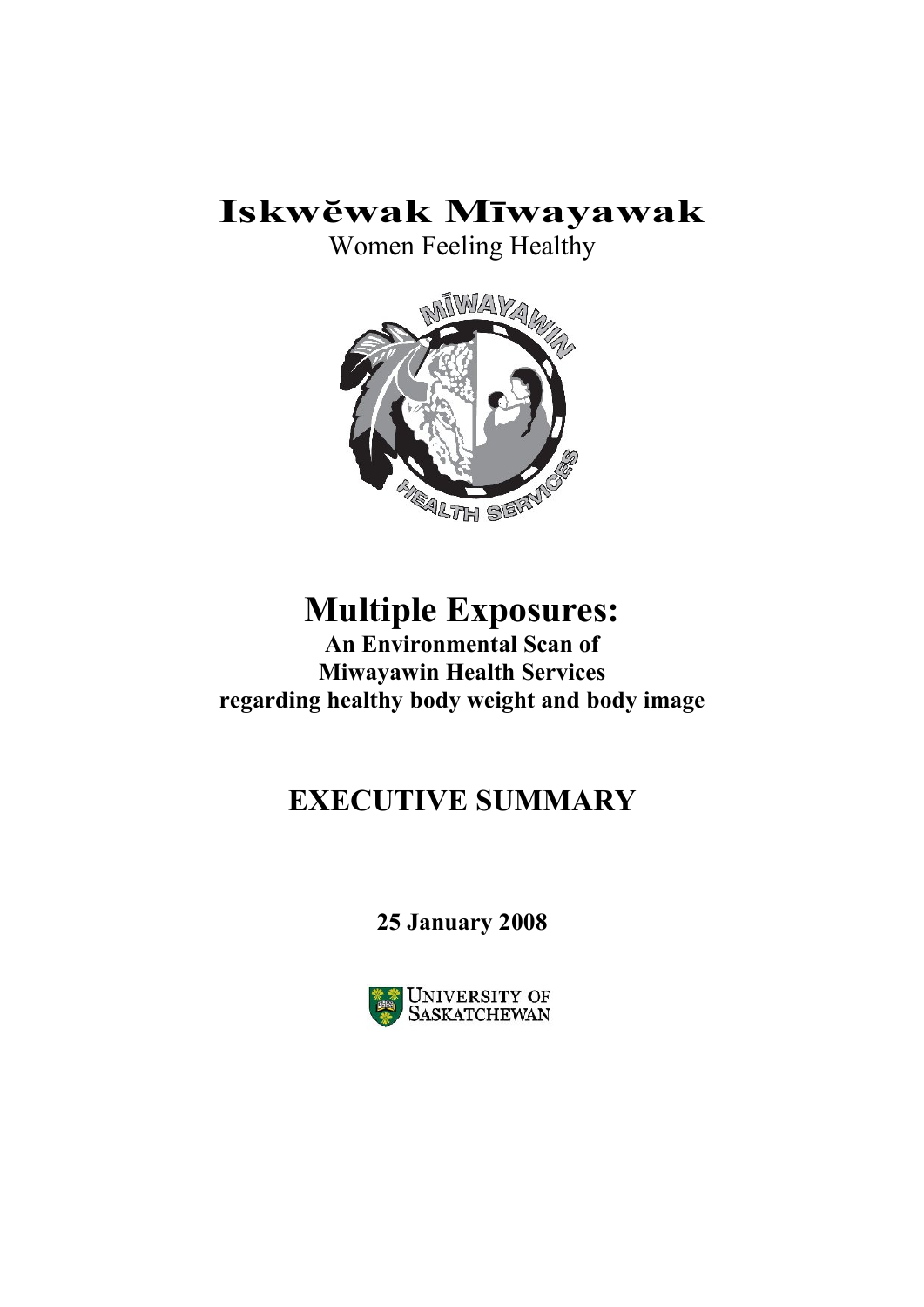## TABLE OF CONTENTS

| $\bullet$ |  |
|-----------|--|
|           |  |
|           |  |
|           |  |
|           |  |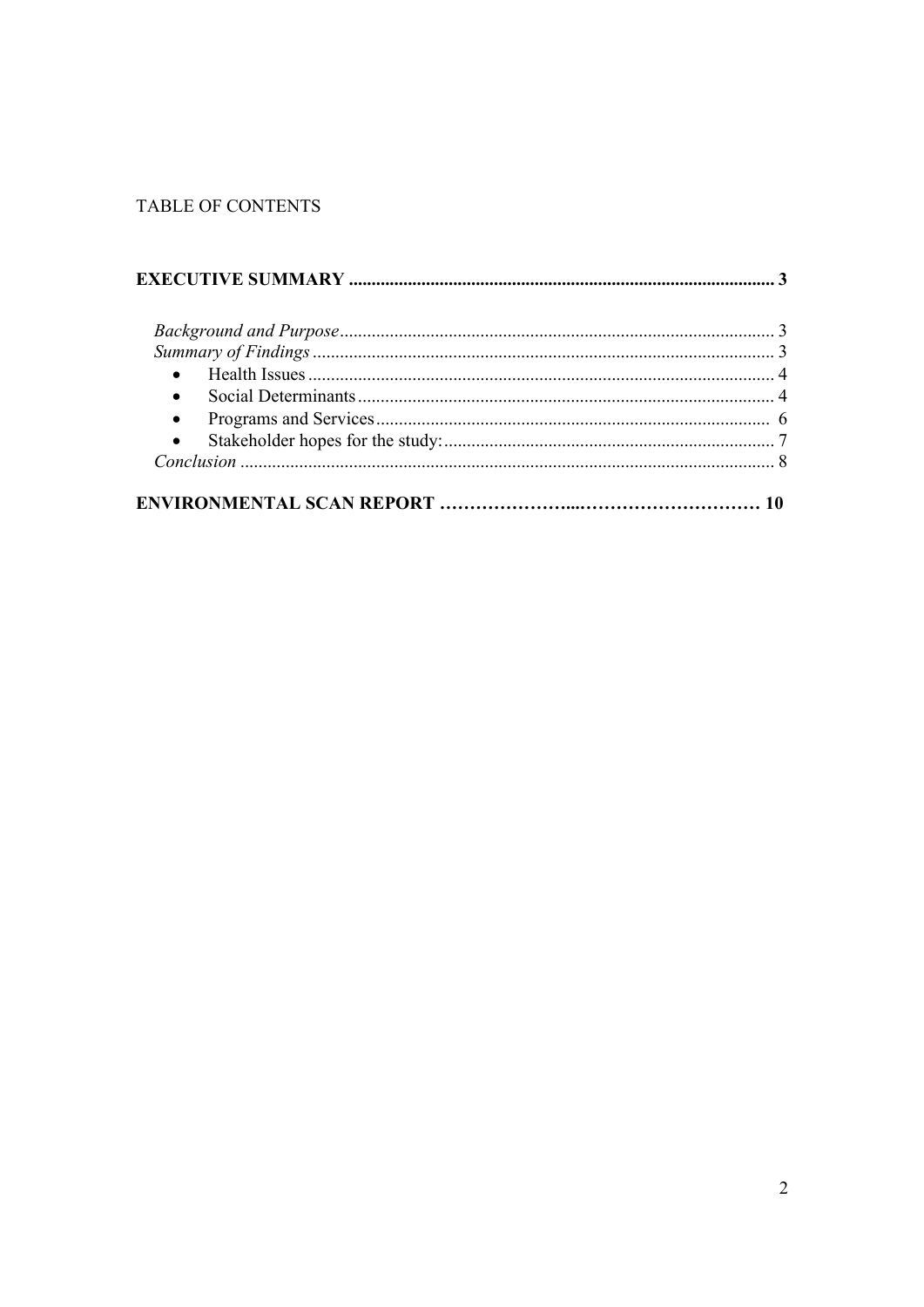## **EXECUTIVE SUMMARY**

#### *Background and Purpose*

This environmental scan is part of the larger project "The Cultural and Visual Context of Healthy Body Weight and Body Image among Aboriginal Women in the Battlefords Tribal Council Region" that is funded by the Canadian Institute for Health Research (CIHR). Obesity and its associated health risks have been identified as areas of concern for First Nations women. Little is known about the visual, gendered, historical and cultural meanings or experiences of healthy body weight and healthy body image for Aboriginal women. The goal of this research is to identify, analyze and disseminate local knowledge about the cultural and visual contexts of healthy body weight and healthy body image from the perspective of First Nations women in the region.

#### *Environmental Scan:*

Currently, research team members from both University of Saskatchewan and Miwayawin Health Services are conducting an environmental scan relating to the issue of healthy bodies and healthy body image of women within the Battlefords Tribal Councils region. This scan began in August, 2007. The purpose of the environmental scan is to identify practices, programs and policies to understand: What has already been done; where are we now; and where do we want to go?

The environmental scan and this executive summary report consist of the following components:

- **A.** Findings: Consultations with Community Stakeholders from the Battleford Tribal Councils Communities, Field Notes and Available Materials from Miwayawin Health Services:
	- **1.** An inventory of concerns/ideas related to healthy bodies and body image;
	- **2.** An inventory of concerns/ideas related to social determinants of health, cultural and historical contexts of health;
	- **3.** An inventory of information and resources about practices, programs and policies about healthy body weight and image in the BTC region;
	- **4.** Battleford Tribal Councils and Miwayawin stakeholders hopes for the study;
- **B.** Key observations and responses to the project
- **C.** Conclusions

## **A. FINDINGS: CONSULTATIONS WITH COMMUNITY STAKEHOLDERS:**

In the consultation interviews with the community stakeholders, four main areas were addressed: 1) health issues; 2) psycho-social and social determinants of health; 3) programs and services offered by Miwayawin Health Services; and 4) stakeholders hopes for the study.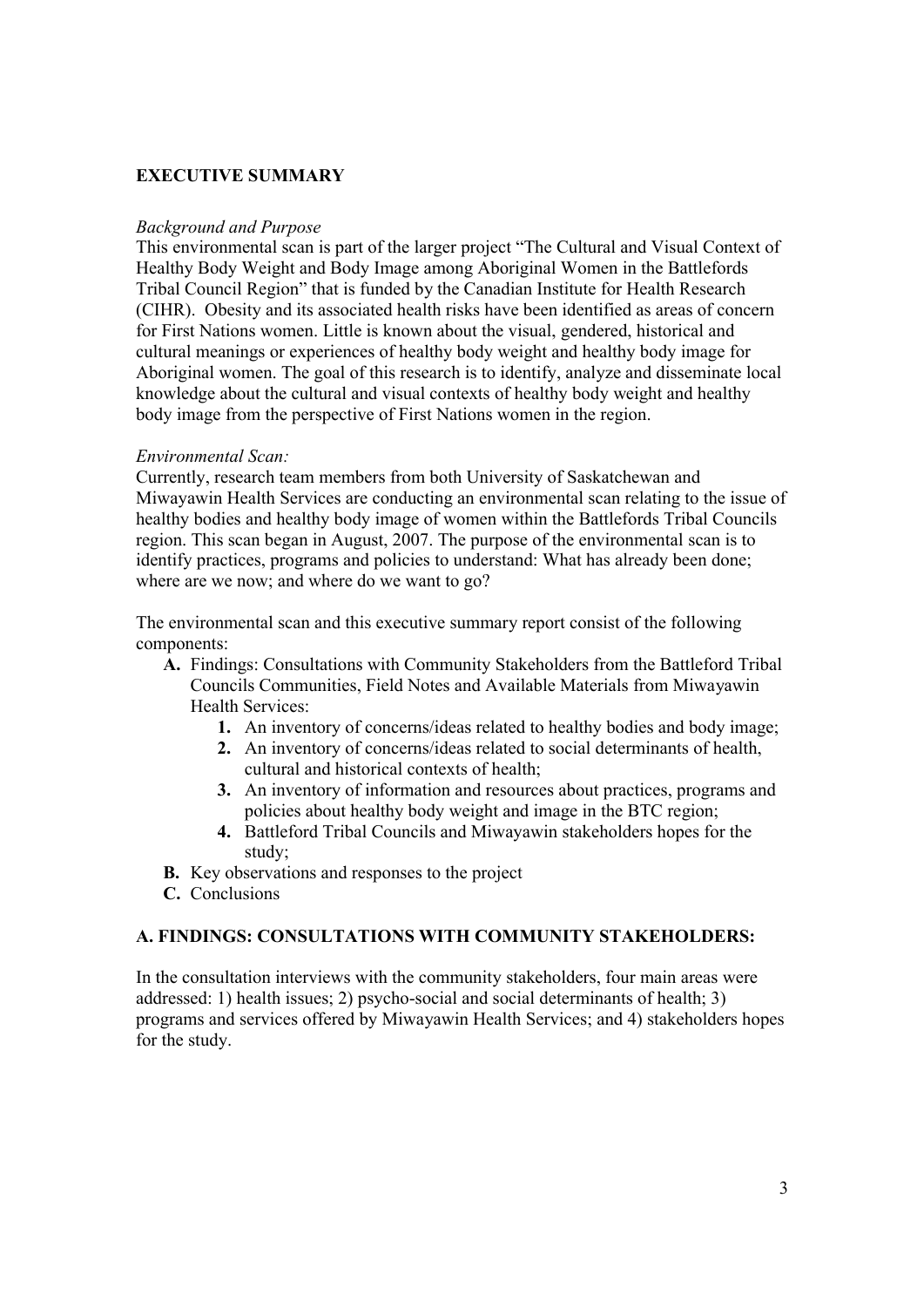## **1. HEALTH ISSUES AND DEFINITIONS OF HEALTHY BODIES:**

Themes related to definitions of healthy bodies and image and health issues that were raised by the stakeholders included; 1) obesity (in adults and children) and overeating; 2) body image and eating disorders; 3) illnesses such as diabetes, heart disease and kidney failure; 4) quality of life concerns; 5) healthy body size versus media body size; and 6) 'health' as more than healthy bodies and body images. We address three here.

## **1.1. Obesity and over-eating:**

Stakeholders in all of the community consultations identified being overweight and overeating as a key concern in the communities—yet, one which is identified by some as becoming more socially acceptable.

…being overweight is becoming more accepted. There are so many overweight people in our communities. Even the young people. When I was growing up on the reserve there were very few overweight people … both youth and adults.

## **1.2. Diabetes, Heart Disease, Kidney Damage and Related Illnesses:**

The concern regarding stigmatization for weight seemed to be around health and quality of life, rather than appearance. This is reflected in concerns about diabetes, heart disease, kidney damage and quality of life concerns (including behavioral concerns for youth).

#### **1.3. Healthy Body Size versus Media Body Size:**

Although stakeholders discussed health problems related to obesity, they were very careful not to link their definition of what a healthy body looks like to the slim body.

We don't want to look at people who are thin and say that they are healthy because they are not. They might be smokers or they may be taking drugs and things like that. And there is a reason sometimes that people with these addictions are very thin. And so, it is not to confuse thin with health.

## **2. SOCIAL DETERMINANTS OF HEALTH:**

Many social determinants of health were identified, which were seen to influence and/or be related to the health bodies and body image. Six key themes identified were: 1) economics, poverty and employment; 2) physical environments/geographic barriers; 3) history, culture and exercise norms; 4) history, culture and nutrition; 5) family and worklife responsibilities; 6) community crisis, strength and resilience.

## **2.1. Economic Factors/Employment and Healthy Bodies:**

All of the stakeholders discussed unemployment, low income, poverty and meeting needs as a barrier to nutrition and health.

## **2.2. Physical Environments and Geographic Barriers:**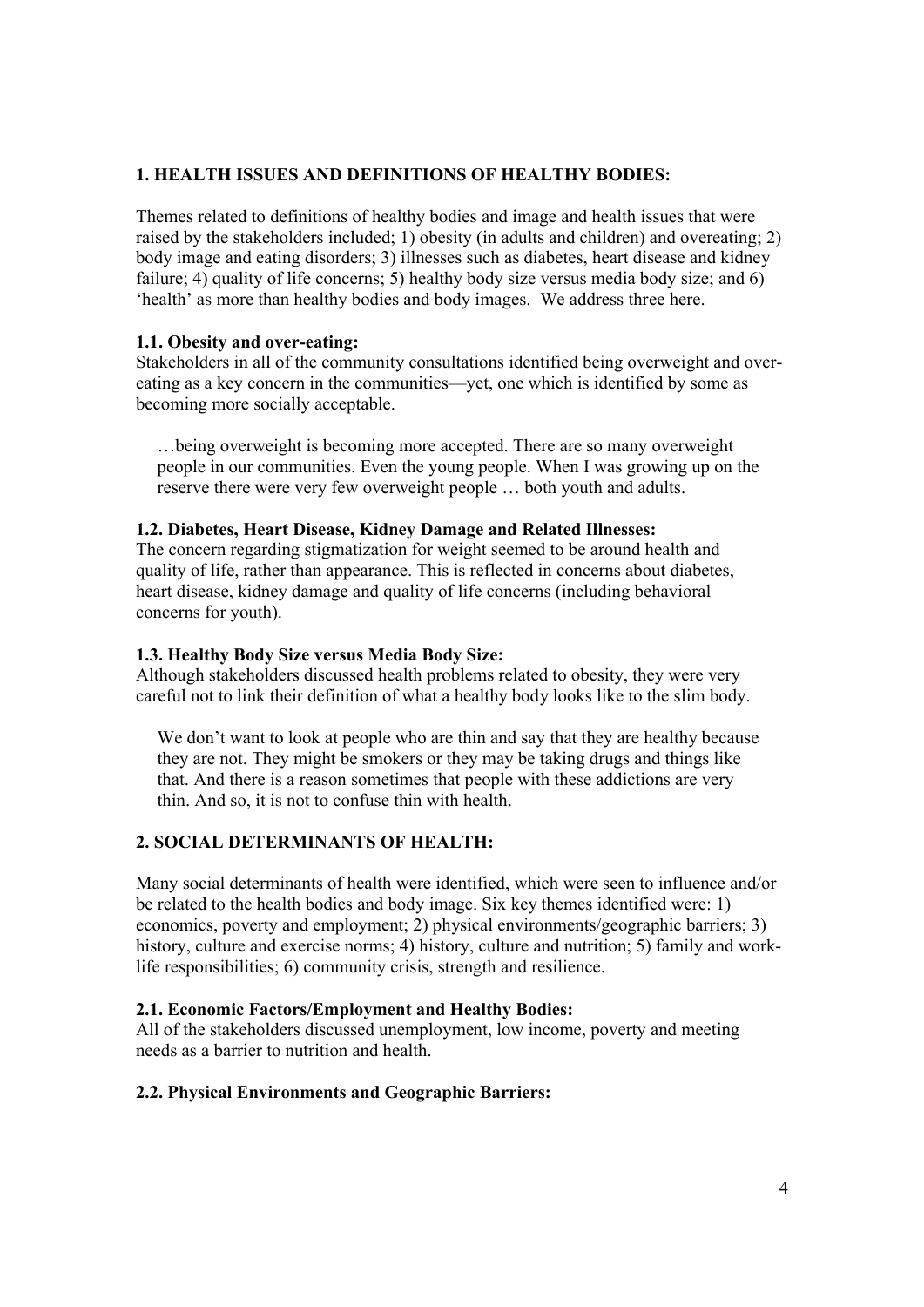Another barrier to healthy bodies is geographic and a lack of available facilities for physical activity. This included problems with transportation into the cities as well as problems with walking in the communities because of unpredictable dogs and unkempt roads, with youth sometimes driving recklessly.

I'm a strong believer that we don't need a lot of resources you know… but even walking they have issues of poor roads and safety and unpaved roads and dogs that roam quite openly

#### **2.3. History, Culture and Exercising:**

Interestingly, exercise in the communities is seen as an anomaly, not normalized. These exercise norms have seemingly changed over time. There is less activity and more sedentary activities such as watching satellite television or playing poker.

I think in the communities if you are doing it people are stopping to ask you if you want a ride. They don't get the fact that you are walking for the benefit of walking. It hasn't quite caught on.

#### **2.4. History, Culture and Nutrition:**

The history of healthy bodies in the communities helps link the problem of obesity to cultural, social and environmental issues. For example, gardening and hunting have become increasingly less common, yet both contributed to exercise and healthful eating in the past. There are also more stores in communities in the present day, with less affordable healthy choices—and more vehicles to get from place to place.

As far as eating patterns…you ate because you were hungry …a survival thing.. and now food tends to be part of the culture… too much food and without physical activity… plays a big role.

#### **2.5. Family and Work-Life Responsibilities:**

Work-life responsibilities and family violence were linked by stakeholders to healthy bodies and lifestyle opportunities.

…a lot of us women are basically raising our own children and raising our own grandchildren. …Because if they get really sick, who is going to look after the kids right? They do the cooking, cleaning, grocery shopping and could be working full time on the side.

#### **2.6. Community Crisis, Strength and Resilience:**

Community members deal with an inordinate amount of family crisis, including death and suicides.

… I have clients, who given different circumstances, would be very ready to change, but they have had death after death after death after death. I can't imagine how they even keep going. It is like crisis after crisis after crisis after crisis. I might deal with a crisis every one or two years, but because of the community nature, it is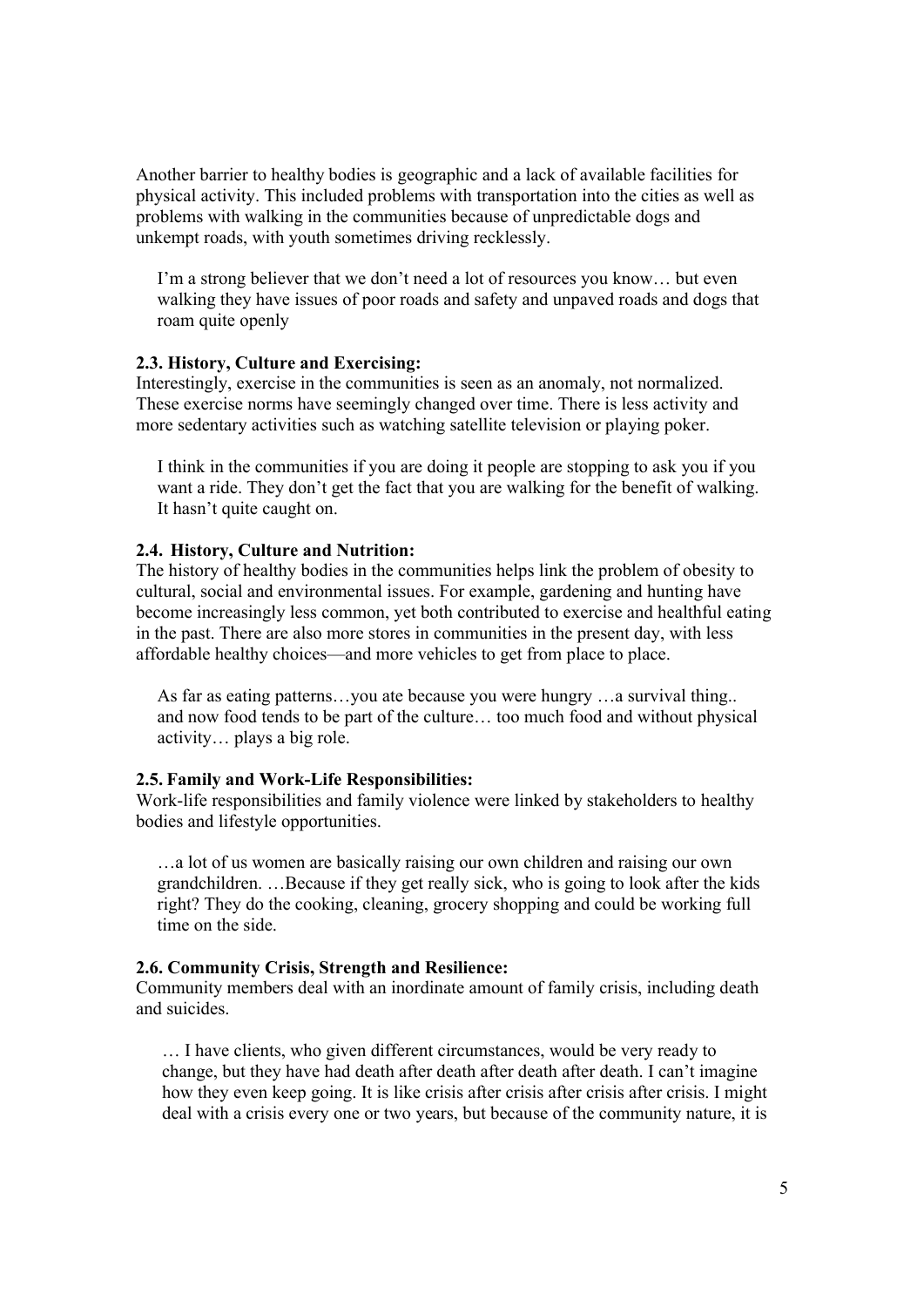not your personal crisis it affects your whole community. If it is your neighbor or another person in the community and it just …affects everything.

### **2.7. Education and Information**

All of the stakeholders agreed that a lack of knowledge and skills (and time to develop these) contributes to problems with healthy bodies.

If you don't know how to cook it is easier just to go out for meals, or to buy frozen, prepared food, that usually aren't …the easier things are usually not as healthy... higher fat, higher salt content and things like that.

## **3. PRACTICES, PROGRAMS AND SERVICES OF MIWAYAWIN HEALTH SERVICES:**

Miwayawin Health Client Services Community Health Program, Home and Community Care and Department of Health Promotion promote holistic health, citing spiritual, social, physical and mental health as themes and program goals. (Annual Report, 2006-2007) Objectives related to healthy bodies and body image reflect this overarching theme towards holistic health, and are addressed through a number of programs run by the Miwayawin staff.

As noted in the Annual Report for Miwayawin Health Services (2006-2007) and through interviews with staff involved, programs reflect; 1) nutritional needs; 2) exercise and physical activity 3) school programs; 4) social, environmental and political needs. There is also a work philosophy that reflects culturally appropriate and non-judgmental principles. This section summarizes (briefly) some of the Miwayawin Health services and work principles.

## **3.1. Nutritional Needs:**

Programs that address nutritional needs are done by: ensuring fresh food is available through fresh food boxes and providing food vouchers; offering nutritional assessments, counseling, education; home support by community nutritionists, chronic disease management and prevention (and more). Stakeholders spoke of many of these programs with enthusiasm.

## **3.2. Exercise programs and initiatives:**

Miwayawin health service also supports exercise programs and healthy lifestyles. There are: exercise leaders; initiatives to train community exercise leaders; walking groups; Sadie's walk; initiatives in schools; and more.

#### **3.4. Social/environmental and political:**

There is a strong community development approach into program planning. This is evident in programs, for example, through: Cooks training; MOAUIPP and DREAM.

## **3.5. Work Philosophies (Culturally acceptable/non-judgmental):**

Stakeholders discussed the importance of culturally acceptable ways of working with people in the communities—linking many of the barriers noted above, with program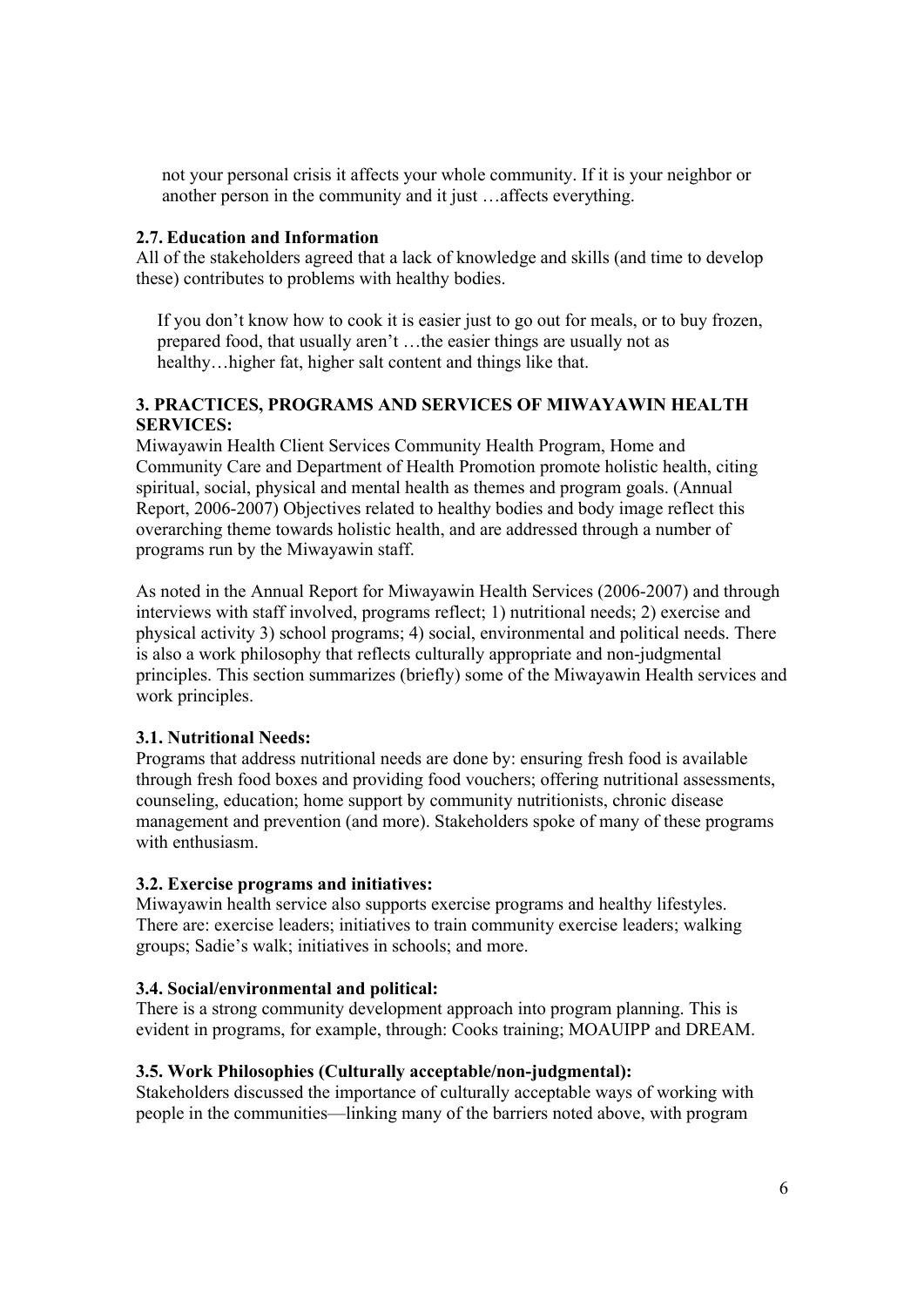goals. This involved meeting people where they are at, rather than inflicting their own personal work goals.

It is trying to meet people where they're at and give them bits and pieces that they can fit into their life. And the struggle that I have is that sometimes we get so formal in what we do, that we forget that these people's lives are…many of their lives are affected by huge amounts of stress and strains. And we just think that they don't want to listen to us today. But I think geez…if I had all that going on in my life I wouldn't want to listen to you either.

#### **3.7. Healthy Work Environment:**

This positive and people focused work philosophy seems to make its way into the work environment. The stakeholders agreed that a very positive work environment is created at Miwayawin and that staff are committed to staying.

…very strength based and that's what I love about here.

## **4. STAKEHOLDER HOPES FOR THE STUDY**

Stakeholders felt the present study was needed/important: 1) as a community up approach to program effectiveness; 2) as a means to increase self-perception; 3) to enhance community sharing and mental health; and 4) towards making healthier and informed choices. We summarize two here:

#### **4.1. Community-up Approach to Program Effectiveness:**

Stakeholders were hopeful that this community based study may offer community input into what Miwayawin is doing, and help to assess programming effectiveness. They were very interested in learning what how women would define their own health and body image needs.

…I would like to learn what people are thinking and how we can best support people in either maintaining their health or increasing their levels of health—both physically and in any other way.

#### **4.2. Enhancing Community Sharing and Mental Health:**

There were some hopes that a project like this may create an ongoing talking circle, where women can come and feel safe and talk about issues. This may also lead to increased self-awareness, esteem and maybe increased physical activity and healthy choices.

I have always envisioned a gathering of women where they can come to a place where they feel safe to talk about their issues...and even just to have fun or even just to have even an hour of talking and ..to start some support –hopefully would work even in getting more physical activity.

## **B: INITIAL RESPONSES TO THE PROJECT:**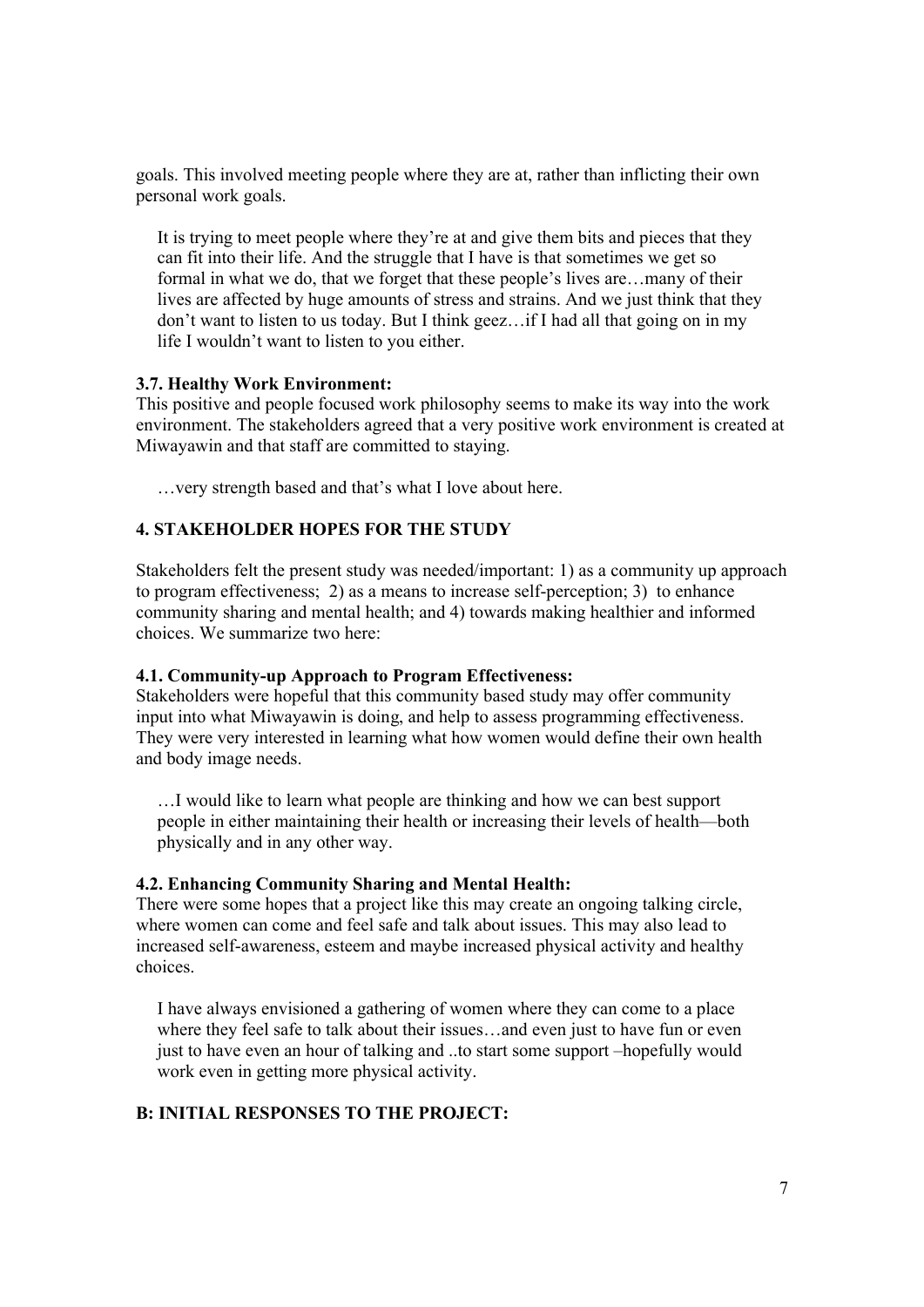This project has been enthusiastically received at a MHS staff day (June  $7<sup>th</sup>$ , 2007) and at a Stakeholders meeting (September 24<sup>th</sup>, 2007, between Band Chiefs, collaborators from MHS, Health Portfolio Councilors and the U of S research team). There was a very positive, uplifting atmosphere at both meetings, full of laughter and personal stories. At the stakeholders meeting, the positive atmosphere resonated into ideas for changing the title of the study to reflect: 'feeling good all of the time', rather than 'feeling bad, sick and getting better'. Many people suggested that the project was not only worthwhile but may be "fun" and an opportunity for women in the communities to unite towards enhancing programming, communication and healthy living. There were insights shared about: the influence of the media on body image; historical changes from eating healthy wild meats and garden vegetables towards the present day increase in junk foods from stores, chemicals in products and the soil; increasing sedentary lifestyles; difficulties of breaking habits such as overeating; and community perceptions about weight and health. The conversations seemed quite lively.

Very helpful and practical ideas were presented about recruitment of participants—which have been incorporated into the project. These ideas included; the importance of childcare during meetings and the taking of the photographs; finding ways to reach all women who might be interested; and finding ways to involve all ages in the project.

## **C: CONCLUSION AND FUTURE DIRECTIONS:**

The stakeholders identified the interdependence of social determinants of health as key factors in determining healthy body and healthy body image outcomes, focusing on root causes. The interviews, field observations and stakeholder meetings raised health concerns (related to healthy bodies) such as obesity and diabetes and showed their interrelationship to inequalities, poverty, economics, employment, mental health issues and infrastructural deficits. This research points to the importance of capacity building and community development.

In summary, this report identifies the importance of and goals related to: 1) infrastructural concerns; 2) recreational opportunities; 3) benefits of information and education; 4) importance of social supports—families, communities, (and problems with isolation, work-life balance, self esteem, suicide, addictions, crisis and death); 5) culturally relevant philosophies; and 6) social justice and health inequalities. Importantly, discussions on social justice and health inequalities are reflected in larger Saskatchewan and Canadian statistics as well.

## **1. Infrastructural deficits**:

Discussions on infrastructural deficits revealed needs to improve road conditions, safe walking spaces and transportation. Issues of safety on the roads are critical. Respondents identified safety concerns related to dog packs and problems with youth driving.

## **2. Recreational opportunities**: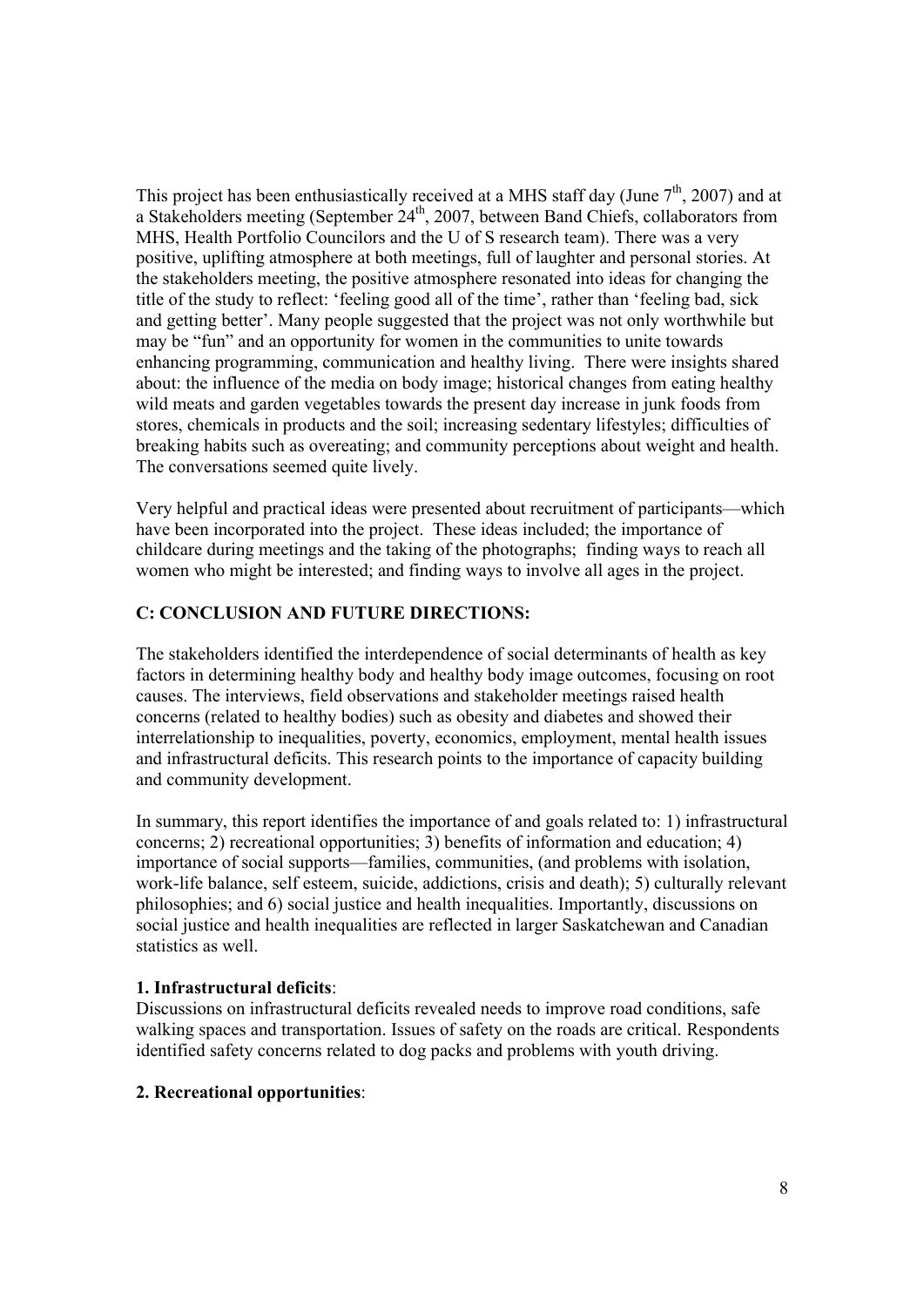The need to continue to support recreational programs and opportunities, including regular and increased support people/staff to encourage participation was also recommended.

## **3. Information/education**:

The discussions about the importance of information and education, social support and access to healthy food also point to the successes of Miwayawin programs and the need for continued community development (and capacity building). Interviews revealed the need for continued health education related to; exercise, healthy eating/cooking and parenting/care-giving. Support for school programs related to health was also critical, as well as increased access to health care services.

## **4. Social Supports:**

Issues related to mental health including; isolation within communities, problems related to work-life balance, self-esteem, suicide, addictions, stress and violence were also mentioned in relation to maintaining healthy bodies and healthy body images. Mental health seems to be both a healthy body outcome as well as a healthy-body determinant.

Although there is a high staff-client ratio when compared to off-reserve populations, there was still discussion on the need to hire more mental health nurses, diabetes educators and dietitians—to keep up with the communities need.

## **5. Culturally relevant philosophies**:

The importance of culturally relevant protocols, non-judgmental approaches to care (practiced at Miwayawin Health Services) and increased social support programs are impressive and cited by stakeholders as critical to understanding their approach to services.

## **6. Social justice and health inequalities**

Interviews and the larger statistics seem to point to the need for governmental policies to reflect residents concerns related to inequalities, health inequalities and on-reserve communities needs—at all levels of government; municipal, provincial and federal levels. Social justice issues related to inequalities, health inequalities and food security were also viewed as having a critical relationship to healthy bodies.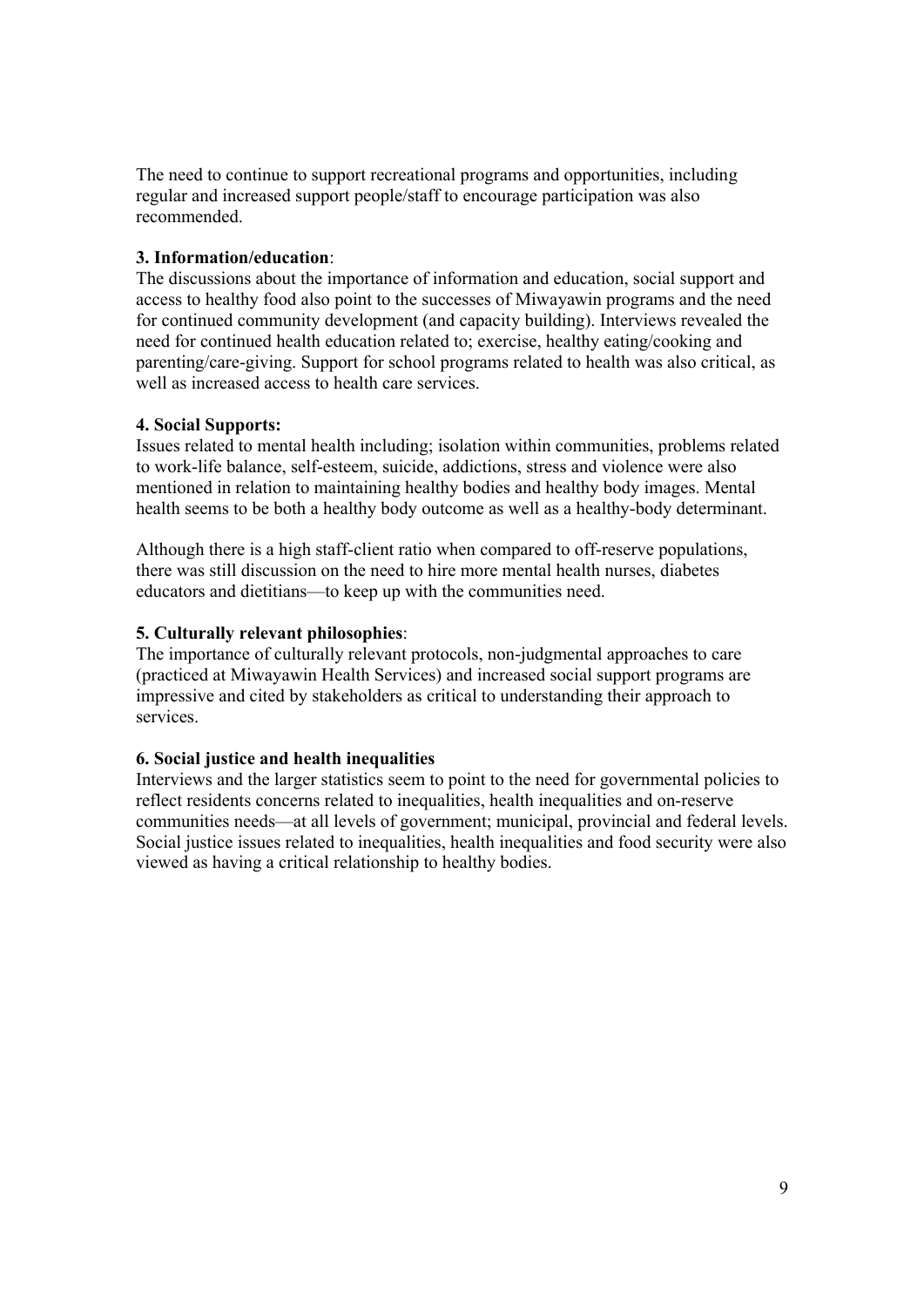# **Iskwĕwak Mīwayawak**

Women Feeling Healthy



# **Multiple Exposures:**

**An Environmental Scan of Miwayawin Health Services regarding healthy body weight and body image** 

**25 January 2008**

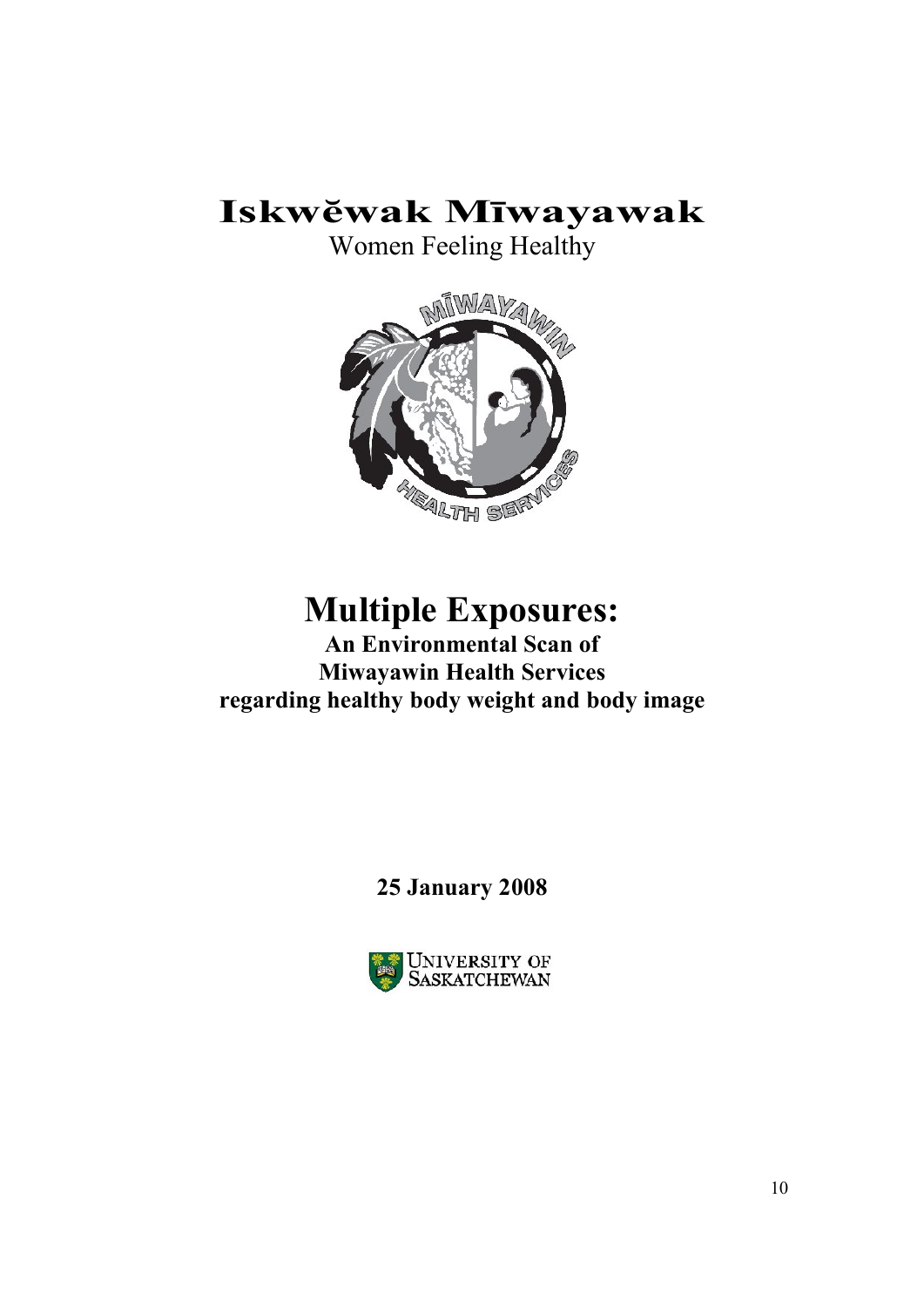## TABLE OF CONTENTS

| B: FINDINGS: CONSULTATIONS WITH COMMUNITY STAKEHOLDERS 17                |  |
|--------------------------------------------------------------------------|--|
|                                                                          |  |
|                                                                          |  |
|                                                                          |  |
| 1.3. DIABETES, HEART DISEASE, KIDNEY DAMAGE AND ILLNESS 19               |  |
|                                                                          |  |
|                                                                          |  |
|                                                                          |  |
| 2. SOCIAL DETERMINANTS RELATED TO HEALTHY BODIES AND BODY                |  |
|                                                                          |  |
|                                                                          |  |
|                                                                          |  |
|                                                                          |  |
|                                                                          |  |
|                                                                          |  |
|                                                                          |  |
|                                                                          |  |
| 3. PROGRAMS AND SERVICES OF MIWAYAWIN HEALTH SERVICES 30                 |  |
|                                                                          |  |
|                                                                          |  |
|                                                                          |  |
|                                                                          |  |
|                                                                          |  |
|                                                                          |  |
| 4. STAKEHOLDER HOPES FOR THE RESEARCH  Error! Bookmark not<br>defined.44 |  |
|                                                                          |  |
|                                                                          |  |
|                                                                          |  |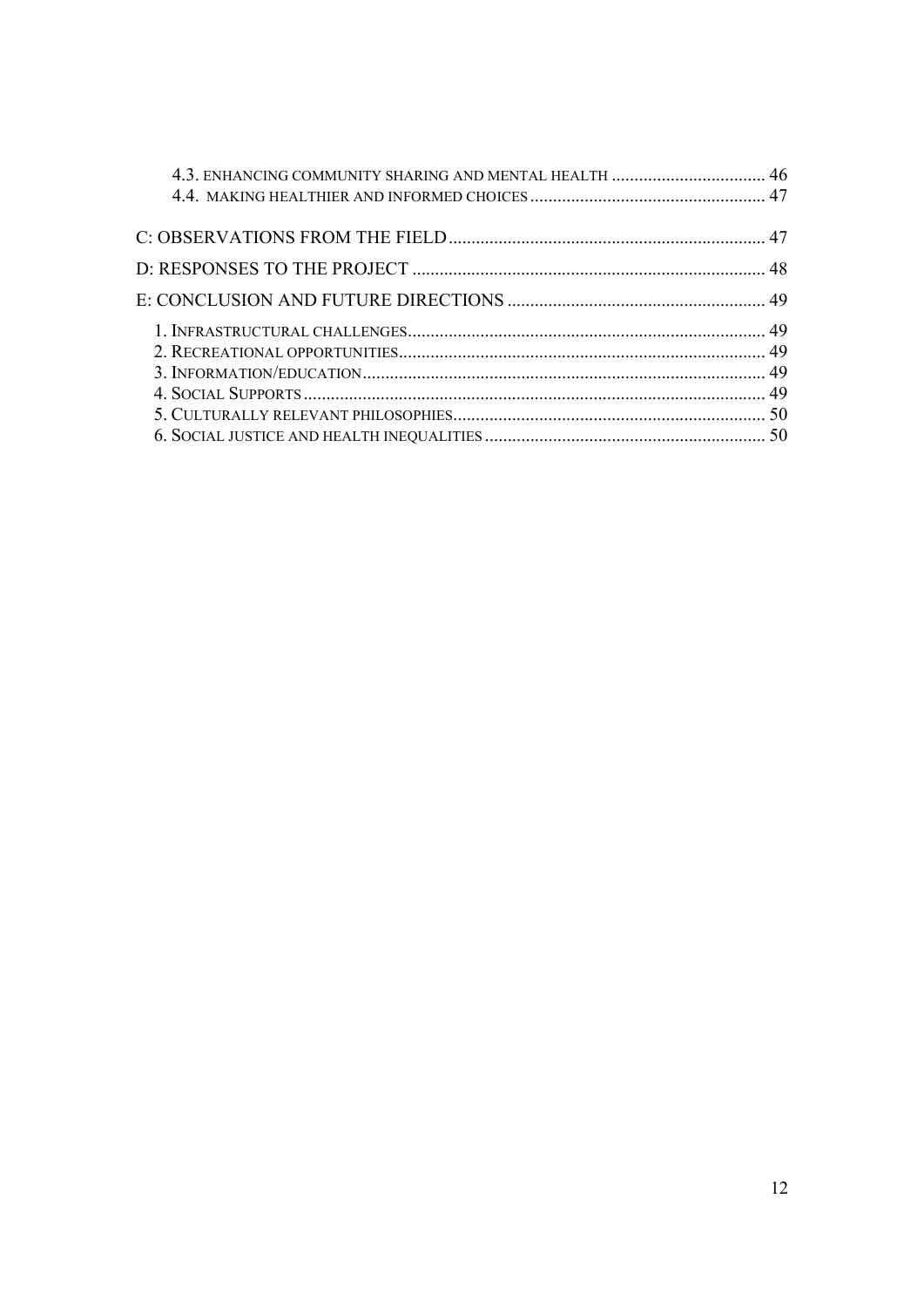## **ENVIRONMENTAL SCAN REPORT**

*Team Structure*



Mīwayawin Health Services : Patricia Whitecalf, Marcella Bird, Susan Hartman, Sandra Favel-Rewarts, Janice Kennedy, Jessilee Kohut, Laurie Ironstand, Erin Stacey, Jacqui Hoppie, Joan Wentworth. Missing: Louis Churchman, Suzette Starr



U of Saskatchewan: Carolyn Brooks, Janice Kennedy, Jan Baxter-Jones, Roanne Thomas-MacLean, Laurie Schimpf, Sylvia Abonyi, Jennifer Poudrier, Jenn Shea Missing: Karen Chad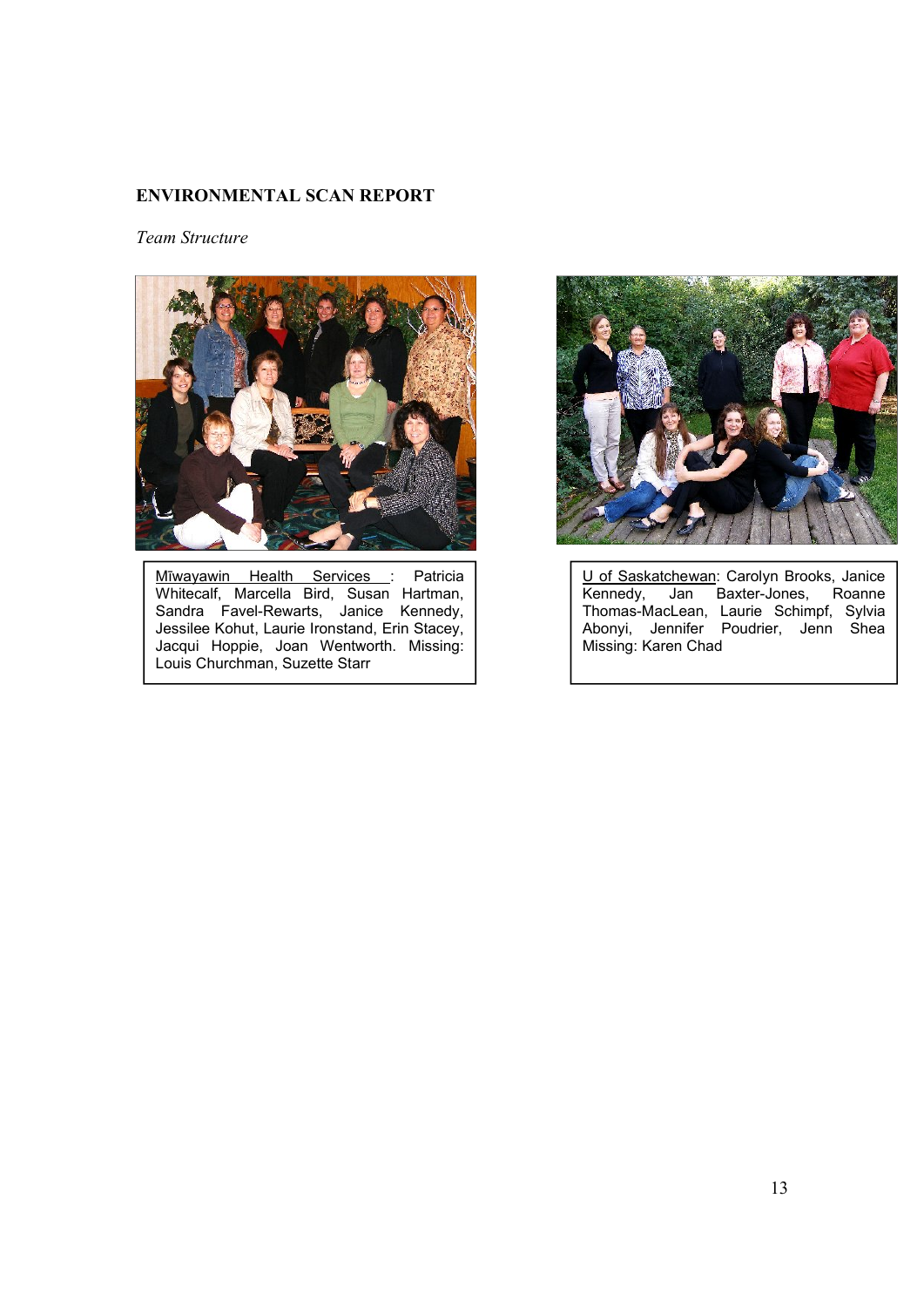### *Acknowledgments:*

This report acknowledges Miwayawin stakeholders, Battleford Tribal Councils Chiefs and Band Councillors for their support and their willingness to share their insights on individual, social, cultural and historical factors which may affect healthy bodies and their advice towards achieving successful Community Based Research. The expertise of Miwayawin Health Services and community stakeholders within the Battleford Tribal Councils communities, and their willingness to collaborate in this research has made this report possible.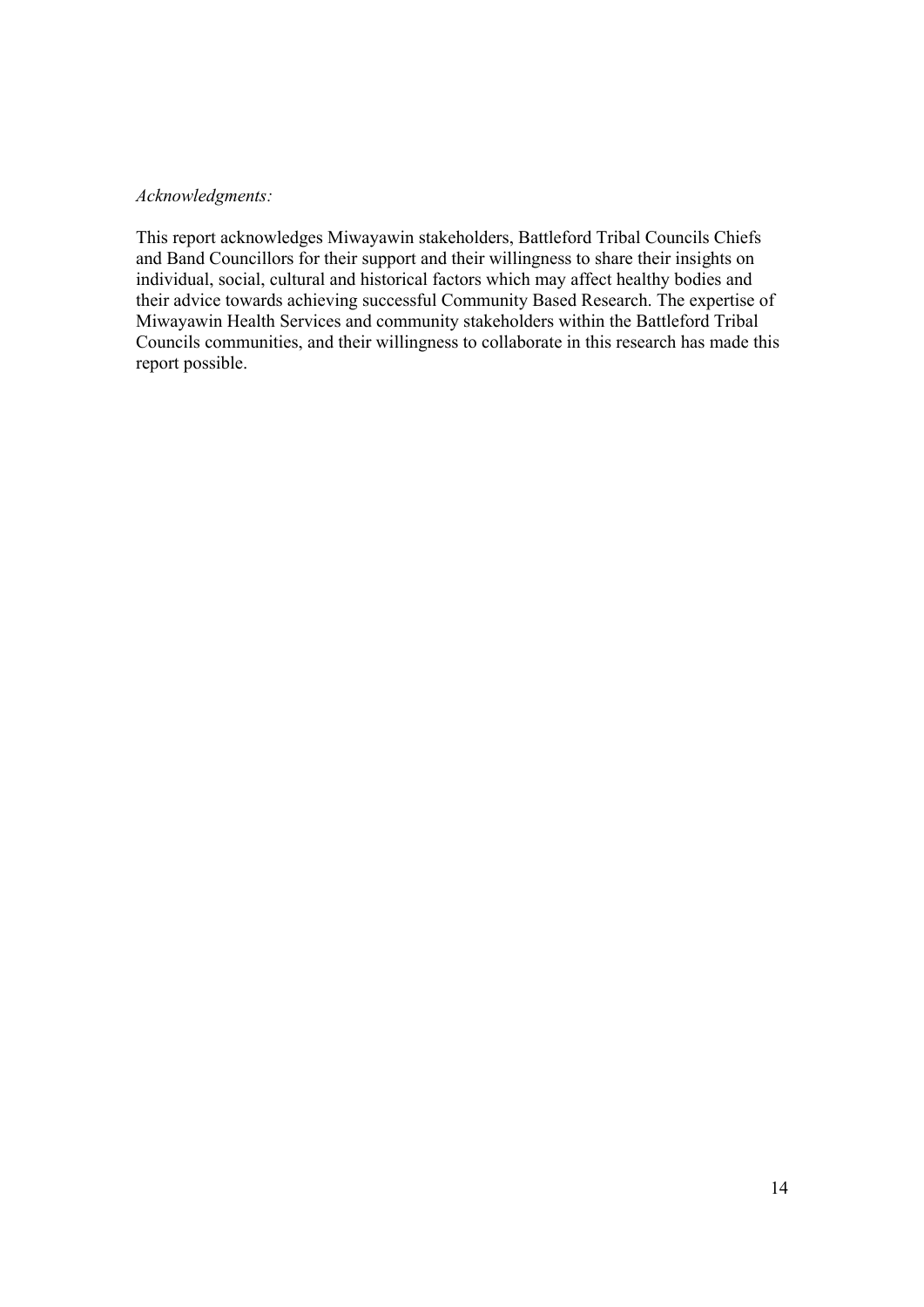#### **REPORT**

This environmental scan is part of the larger project "The Cultural and Visual Context of Healthy Body Weight and Body Image among Aboriginal Women in the Battlefords Tribal Council Region" that is funded by the Canadian Institute for Health Research (CIHR). Obesity and its associated health risks have been identified as areas of concern for First Nations women. Little is known about the visual, gendered, historical and cultural meanings or experiences of healthy body weight and healthy body image for Aboriginal women. The goal of this research is to identify, analyze and disseminate local knowledge about the cultural and visual contexts of healthy body weight and healthy body image from the perspective of First Nations women in the region.

Environmental scanning allows researchers to acquire and analyze information, events, emerging trends and developments in a given community (Choo, 1998). The purpose of this environmental scan is to identify practices, programs and policies to understand: what has already been done; where are we now; and where do we want to go? In this report, we summarize our methodology, stakeholder interviews, field observations and community research meetings.

The environmental scan and this report consist of the following components:

- **A.** An introduction to the study and an overview of the methodology;
- **B.** Findings: Consultations with Community Stakeholders from the Battleford Tribal Councils Communities, Field Notes and Available Materials from Miwayawin Health Services:
	- **1.** An inventory of concerns/ideas related to healthy bodies and body image;
	- **2.** An inventory of concerns/ideas related to social determinants of health, cultural and historical contexts of health;
	- **3.** An inventory of information and resources about practices, programs and policies about healthy body weight and image in the BTC region;
	- **4.** Battleford Tribal Councils and Miwayawin stakeholders hopes for the study;
- **C.** Findings: Observations from the field;
- **D.** Key observations and responses to the project: emerging from a stakeholders meeting, held on September  $24<sup>th</sup>$ , 2007 in North Battleford between Band Chiefs, collaborators from Miwayawin Health Services, Health Portfolio Councilors and the research team from the University of Saskatchewan.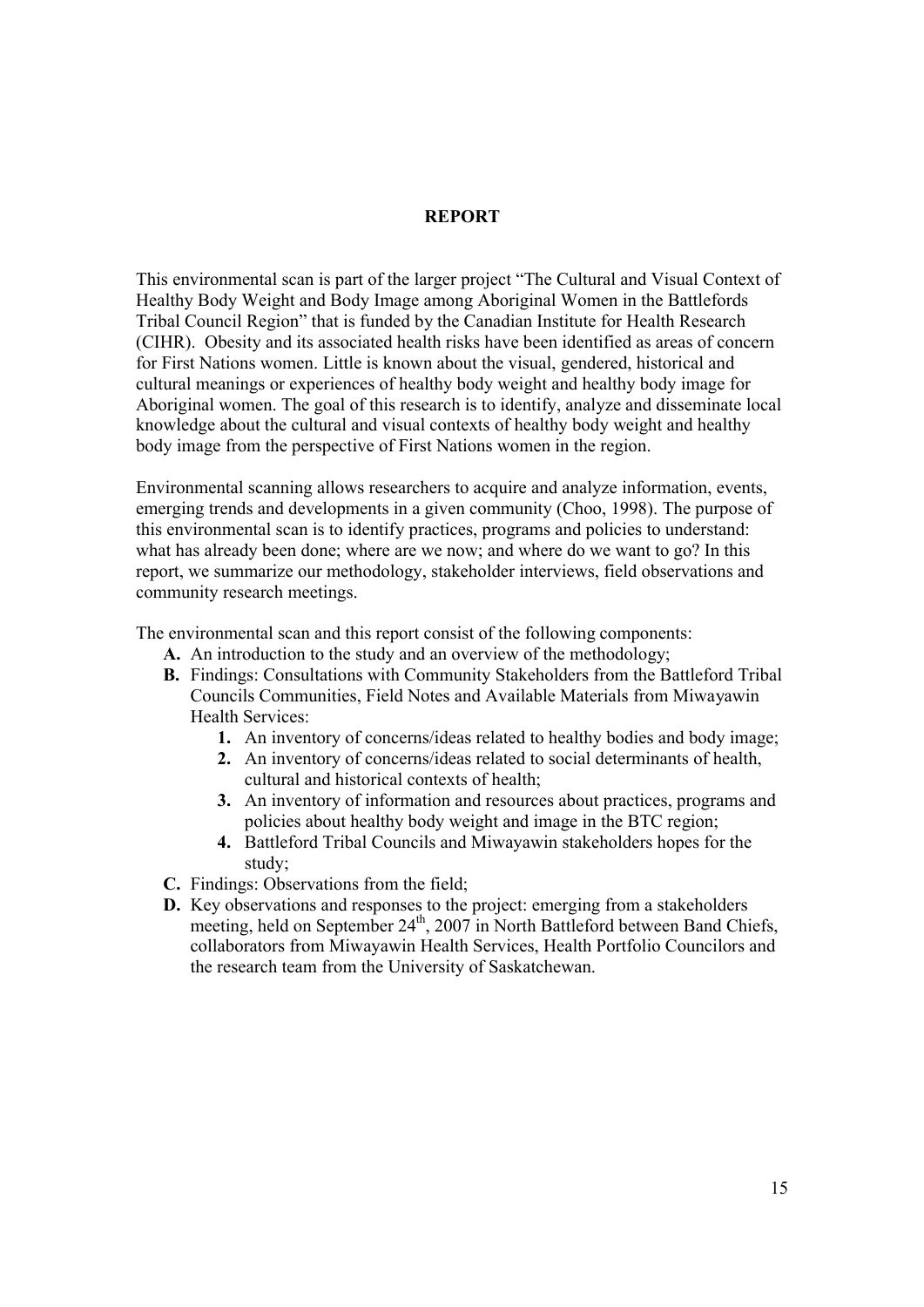## **A. DATA COLLECTION AND METHODS**

#### **1. Data Collection: An Overview:**

Data collection for this study involves three phases: *Phase one* is this environmental scan, which involved compiling an inventory of information and resources currently available—generated into this report. Currently, research team members from both University of Saskatchewan and Miwayawin Health Services are continuing to conduct this environmental scan, relating to the issue of healthy bodies and healthy body image of women within the Battlefords Tribal Councils region. This scan began in August, 2007. In *phase two*, Aboriginal women participants are empowered to document their own meaning of healthy body weight and image, sharing pictures, stories and lives. The components of this phase will: A) document the meaning of healthy body weight and healthy body image for Aboriginal women of different age groups; B) develop a better understanding of the role of visuality in the 'healthy body'; C) identify the local barriers and enablers to maintaining healthy body weight and healthy body image; D) provide a creative and empowering opportunity to contribute to the assessment and transformation of existing practices, programs and policies; and E) evaluate the project. *Phase three* provides the analysis and interpretation of the data and the establish priorities for improving and transforming programs where necessary; an important goal of this project.

#### **2. Data Collection: The Environmental Scan:**

Our approach to data collection for this environmental scan included informal interviews of key stakeholders as well as field observation, systematic field notes and meetings with the Battleford Tribal Councils communities. Between August, 2007 and October, 2007, the research team visited the community 4 times, 8 people in the Battlefords Tribal Councils region were contacted and completed a recorded qualitative interview. We detail the specific interview process here.

There were two separate components of the interviews. First, specific programming information was gathered. Second, stakeholders were asked to answer semi-structured interview questions, and were encouraged to speak openly about their own perceptions of healthy bodies, their history and involvement within the communities, their perceptions (professional and personal) of healthy bodies and body image. They were also asked to address their ideas about the cultural and historical contexts of health and body image, including barriers and enablers of the healthy body in the Battleford Tribal Councils communities.

To help the interviews stay focused, the interview guide contained six core questions meant to uncover the participants' knowledge, ideas and experience about and with the Battleford Tribal Councils communities. Under each core question are several prompting questions that were used only when necessary and appropriate. The expected duration of the interviews was one hour. However, four of the interviews lasted two hours.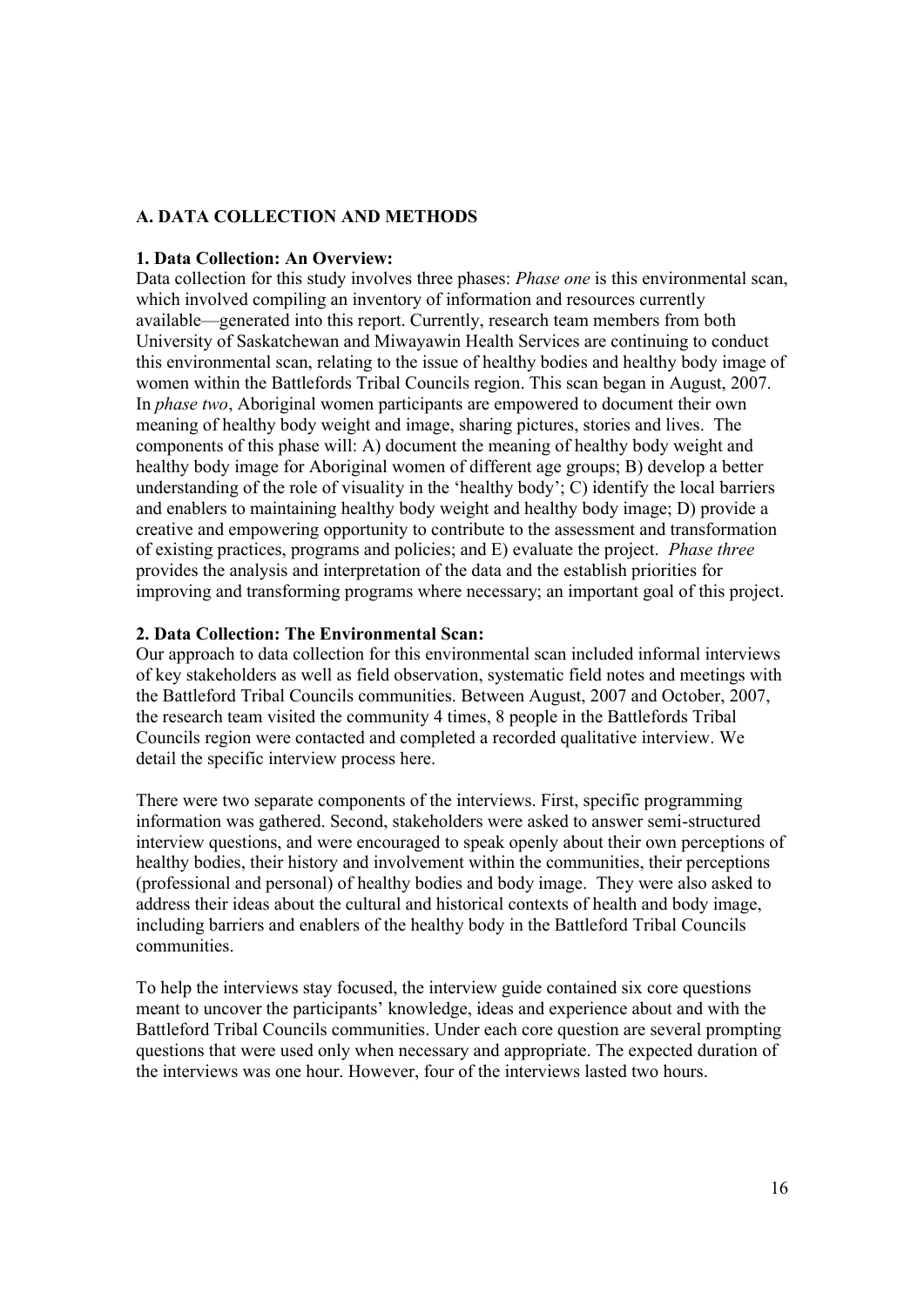The community stakeholder interviews were chosen in consultation with a team of community stakeholders, employees of Miwayawin Health Services, invited by Janice Kennedy, the Executive Director of Miwayawin and co-investigator or this research project. The choices of interviewees were made to cover all of the 8 communities and a range of programming related to healthy bodies and body image. Stakeholder interviews were done with the Executive Director, and women from four different departments/areas at Miwayawin Health Services—community research, health promotion and planning, home and community care and child day care. Six of the eight interviews were done with women who worked in all 8 of the communities. The remaining two interviews were done with women who worked solely in the communities of Moosmin and Saulteaux.

## **B. FINDINGS: CONSULTATIONS WITH COMMUNITY STAKEHOLDERS:**

In the consultation interviews with the community stakeholders, four main areas were addressed: 1) health issues, 2) social determinants of health; 3) programs and services offered by Miwayawin Health Services and 4) hopes for the study.

## **1. HEALTH ISSUES AND DEFINITIONS OF HEALTHY BODIES:**

Themes related to definitions of healthy bodies and image and health issues that were raised by the stakeholders included; 1) obesity (in adults and children) and overeating; 2) body image and eating disorders; 3) illnesses such as diabetes, heart disease and kidney failure; 4) quality of life concerns; 5) healthy body size versus media body size; and 6) 'health' as more than healthy bodies and body images.

#### **1.1. Obesity and over-eating:**

Stakeholders in all of the community consultations identified being overweight and overeating as a key concern in the communities—yet, one which is identified by some as becoming more socially acceptable.

…being overweight is becoming more accepted. There are so many overweight people in our communities. Even the young people. When I was growing up on the reserve there were very few overweight people … both youth and adults.

I was thinking there is more over eating …and that is the one thing too that I have noticed [that has changed]. When I first started working in the schools … you had very few overweight children. … This would have been 1977, so 30 years [ago]. I think [then] in some of the communities more of the norm was malnourish[ment]. Not everybody generally, but there were definitely some. You wondered if they were getting the nutrition they should and stuff but now, it [obesity] is really high.

Childhood obesity in rural communities, as opposed to urban, was also discussed with deep concern: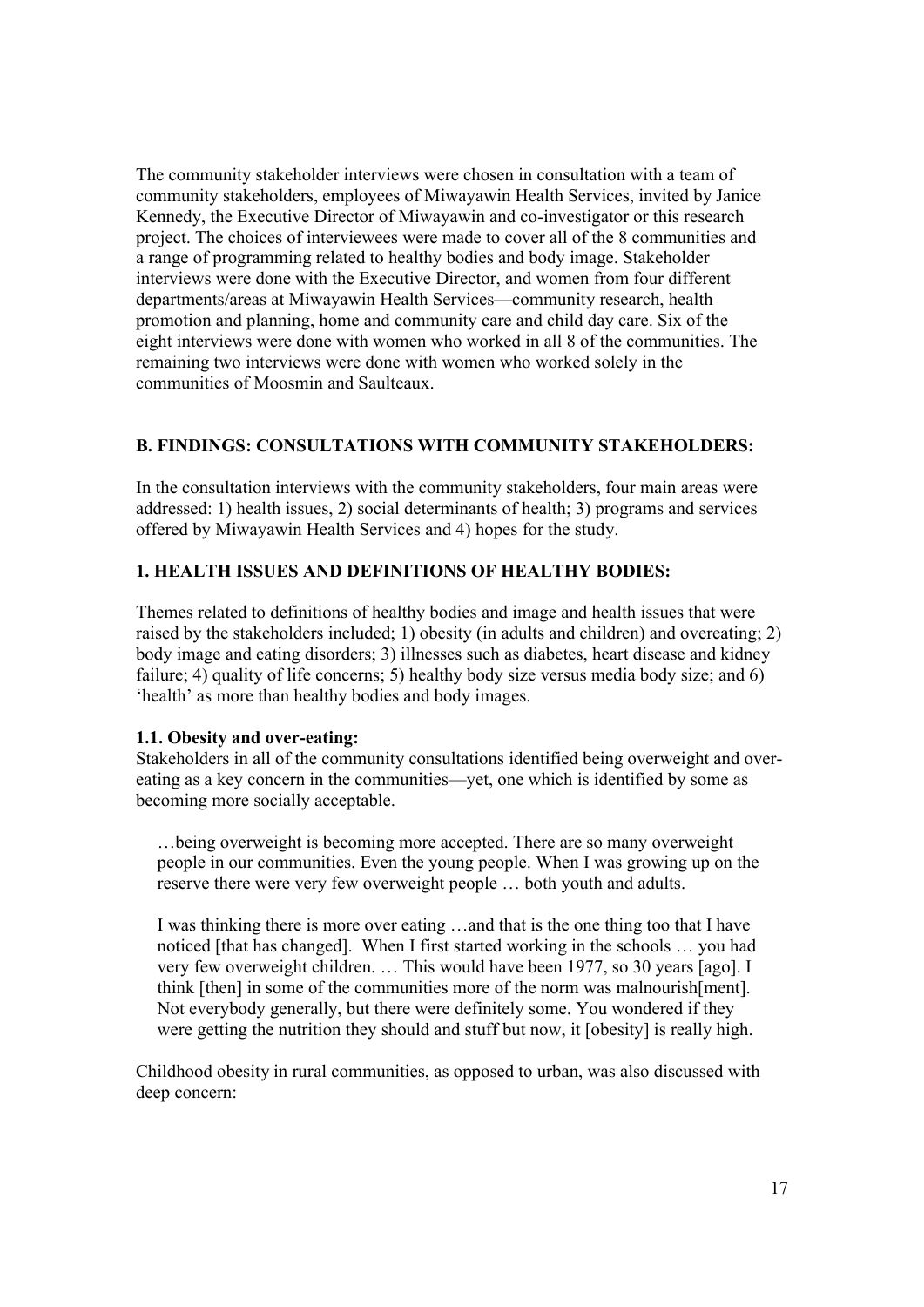We have a lot of obese children in the communities. To go to our schools…it doesn't … seem to phase people…as much as it would in town if we saw the [same] number of kids.

Another stakeholder discussed the important difference between a problem with being over-weight and a problem with obesity. She clarified that First Nations women have problems with weight, but obesity is less common on reserves.

Really when I look around, for the First Nations women, I haven't really seen an obese woman, if anything it is like a fat stomach. I think that is where a lot of us have problems is right around our stomachs. I think that is where the problem is. To really see an obese woman on a reserve is very unlikely.

#### **1.2. Body Image and Eating Disorders; Anorexia and Bulimia:**

The perception of one stakeholder was that incidents of eating disorders such as anorexia and bulimia were lower than problems with over-eating and being overweight. Where it does exist, however, it is taken very seriously.

I don't really think there is much awareness in the community of some of the eating disorders—those two eating disorders anyway [bulimia and anorexia]. When I was working hands on in the school…sometimes you would wonder about some youth, but over all the years I worked there it would be a really low number.

Another stakeholder describes her concerns with her daughter, linking this to magazines and mainstream images.

My 21 year old was... I found out later was basically starving herself…like...just drinking water and having salads all the time. She lived on those magazines where it showed all of these women being models…being super skinny and that was her role models. But she got out of that too because… I got her some help with some counseling. She was a vegetarian…and there is nothing wrong with being a vegetarian as long as you ate, you know, good…but with her it was more like salads and water, salads and water, salads and water. And then when she became pregnant she decided I think I will start eating meat because I need that for nourishment and the baby.

So personally, my two daughters have gone through something like that between 16 years and 20. So I have often wondered: how many anorexic First Nations girls are there? My daughters went through that experience.

#### **1.3. Diabetes, Heart Disease, Kidney Damage and Related Illnesses:**

The concern regarding stigmatization for weight seemed to be around health and quality of life, rather than appearance. This is reflected in concerns about diabetes, heart disease, kidney damage and quality of life concerns (including behaviourally for youth).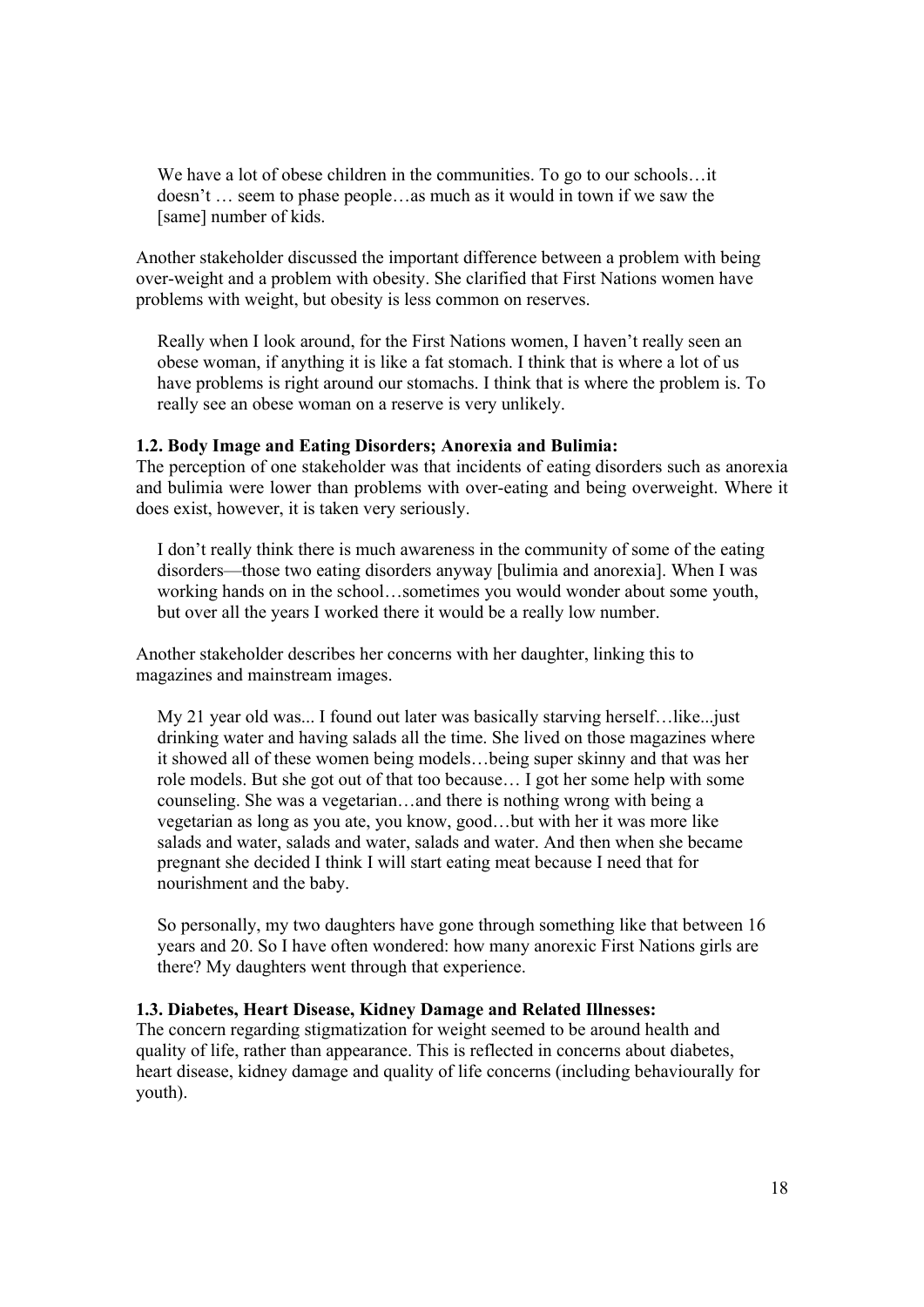I think it is more switched to health now, like, if you are really watching yourself and you are healthier…so I think if you are over weight… you might be targeted as someone who is not healthy.

Everybody is worried about their health …The number of people that have diabetes now is increasing.

The other thing, we have a lot of people that are showing the early signs of kidney disease—and that is something that we have worked very hard to give people the information over the years so they can be aware of where they are at and talk about their kidneys calling out for help. I am frank. We don't know if pounding that much protein into your bodies is going to damage your kidneys. My professional guess is that it is going to. I am very careful to lay it out and let them know, that I am just not confident that you are not going to damage your kidneys if you go this route.

#### **1.4. Healthy Bodies and Quality of Life Concerns:**

With regards to quality of life concerns, healthy bodies were not defined by measuring weight, rather about being able to live life fully, enjoying time with family and community. Being able to do the things that you enjoy was linked to healthy bodies. Weight was seen as a barrier to quality of life.

…if it [your weight] stops you from having a certain quality of life… to do the things you want to do … [then it is a concern]

For myself … my perspective of a healthy body is that we are maintaining a life and you are able to do the things that can perhaps prevent chronic disease in the future.

I think because most of my health work has worked in areas where chronic disease is the big health issue … looking at [being able to] maintain a healthy active life would be my perception of what a healthy body is.

Being over-weight, food choices and even eating breakfast in the morning is also linked to other problems for children such as concentration in school, delinquency and work abilities.

An example, when I was in one of the schools...they started a breakfast program. One of the teachers was telling me they had discipline problems in her classroom and that this decreased so much because the children were having breakfast in the morning. It was amazing the ability of some of the ones that were causing a little more trouble in the classroom, that increased their concentration and ability to do their work. So food does make a big difference. That was an amazing revelation. You realize that, but you don't realize the broader impact, it is not just the physical health it is impacting their ability to learn and their behavior. One little guys quit stealing others lunches. I mean if other people have lunches and you are hungry… So, just to work with more of the communities to see if we can build more partnerships with the schools and programs.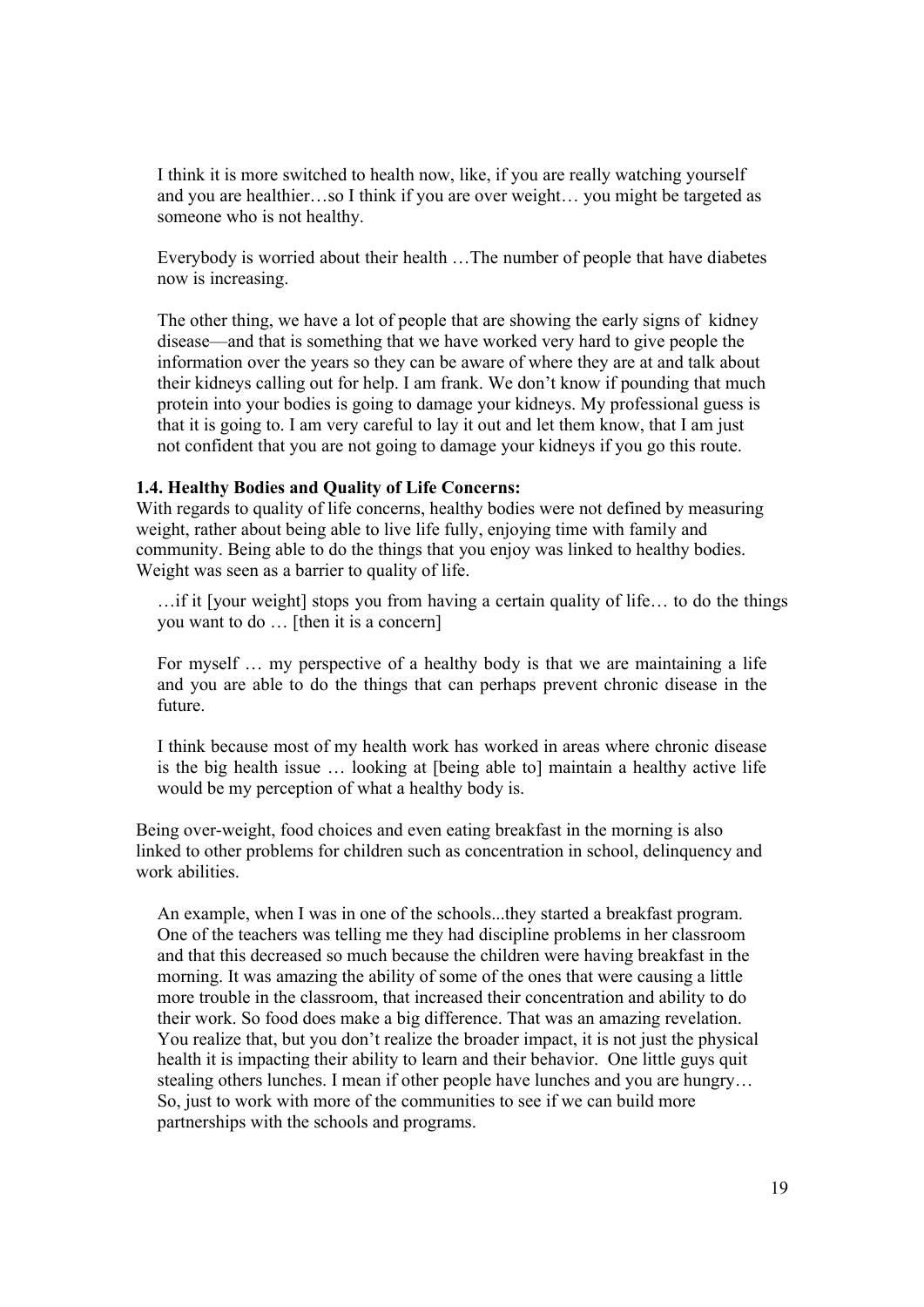#### **1.5. Healthy Body Size versus Media Body Size:**

Although stakeholders discussed health problems related to obesity, they were very careful not to link their definition of what a healthy body looks like to the slim body.

When we are talking about weight... it is so individualized. Like my weight might not be good for your weight. You know, so it is very individual and that's what people don't [often] get.

We don't want to look at people who are thin and say that they are healthy because they are not. They might be smokers or they may be taking drugs and things like that. And there is a reason sometimes that people with these addictions are very thin. And so, it is not to confuse thin with health.

I have a friend that is overweight and she will admit it any day. And she is more fit than the average thin person… We call that the thin syndrome … because, anyone who is thin thinks they are in shape or better shape than your average overweight person … [which is not the case].

….you know, a lot of sedentary thin people, people who don't do any activity at all just kind of have a high metabolism, they are at more risk for heart disease and all of these other diseases…like diabetes and whatever…than the person who may be overweight, who's BMI may be too high, and their cardiovascular system is in shape. There was a 300 pound man in the U.S. doing a marathon and he did it. So …that perception that thin people are in shape is not the case.

## **1.6. 'Health' is more than Healthy Bodies and Healthy Body Images:**

Stakeholders' perceptions of healthy bodies extended definitions from calculations of "weight" to harmony with body, mind emotion and spirits.

A healthy body … to me… when you link healthy body it always links to image, unfortunately. It should be about your spiritual background, what your mindset is, your attitude, your…

There is …a study done in Saskatchewan, from The Commission on Aboriginal Peoples and they stated [something like] "Aboriginal cultures link their body and emotions" … good health is like a state of balance and harmony involving body, mind, emotion and spirit. So body, yes, but they linked a whole bunch of other things together too…Nowhere in that quote did it say image…or whatever…that you must look like a rail!

## **2. SOCIAL DETERMINANTS OF HEALTH:**

Many social determinants of health were identified, which were seen to influence and/or be related to the health bodies and body image. Six key themes identified were: 1) economics, poverty and employment; 2) physical environments/geographic barriers; 3)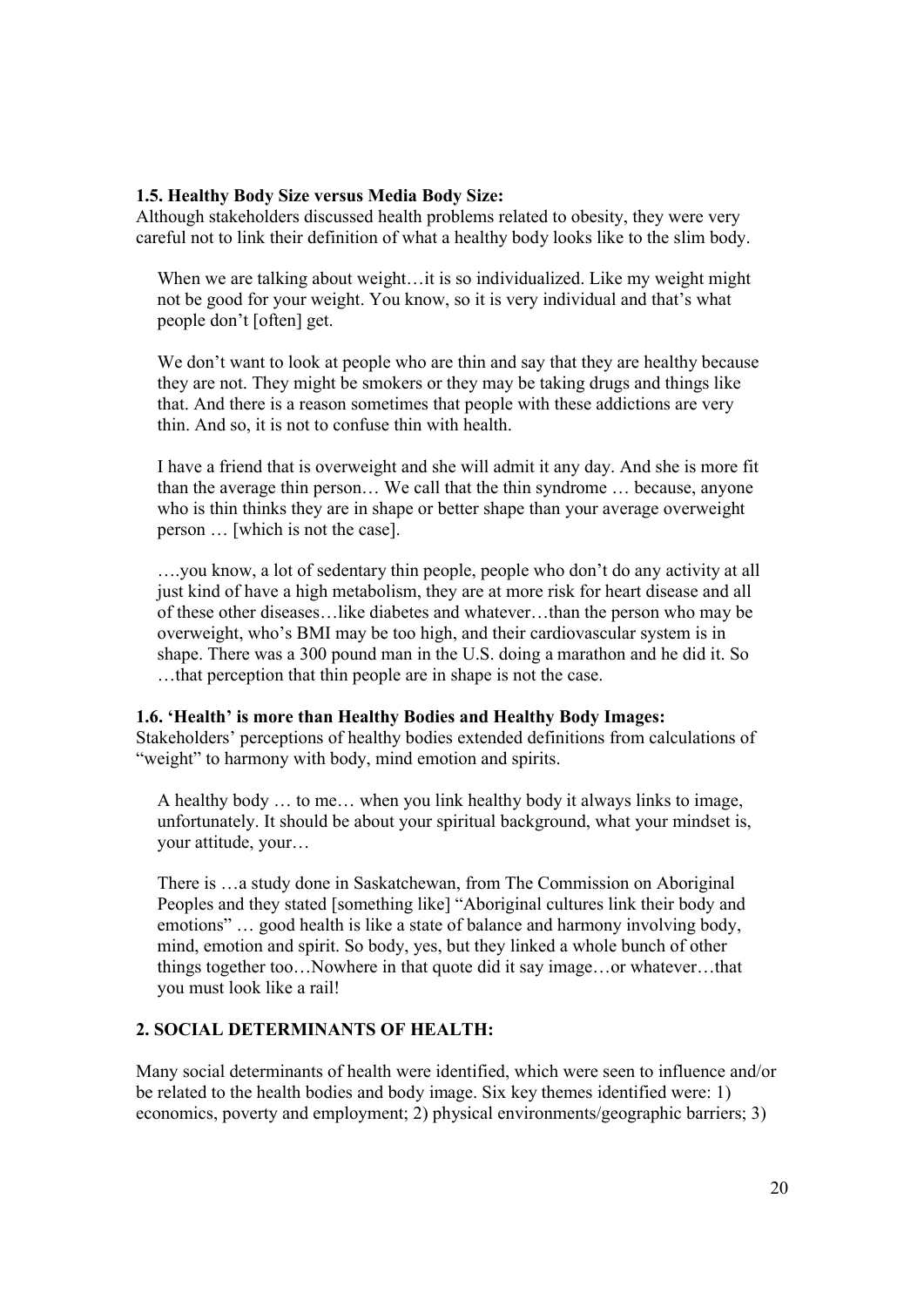history, culture and exercise norms; 4) history, culture and nutrition; 5) family and worklife responsibilities; 6) community crisis, strength and resilience.

#### **2.1. Economic Factors/Employment and Healthy Bodies:**

All of the stakeholders discussed unemployment, low income, poverty and meeting needs as a barrier to nutrition and health.

[There are] a lot of low income families that I see. It really does come down to money and what they can afford at that time.

And I think financially ...you know most people that are unemployed… the money comes once a month and they have to cover a great majority of needs and it has to last for the whole time. I think that would be challenging you know they may get that stuff but it doesn't actually stay in the home for the whole month. Keeping it there consistently would be a challenge with financial restraints.

Not being able to afford certain foods as well as inaccessibility to healthy and affordable foods in their communities was a concern. This same theme was reflected in the field notes and the interviews.

I think I forgot to buy some bannock one time and I stopped at the local grocery at the town there…and I noticed pop was 2 dollars but milk was 6 or 7 dollars a ridiculous amount. So that is another food insecurity right there. The economy has to charge high prices because of the shipping.

The ease and lower costs of unhealthy foods is linked to unhealthy choices:

I think it is the availability of junk food in the communities. I think that is a big one. You know if it is a little bit more money or making those choices with the small amount of money that people have. So rather than choosing healthy food, those people are preferring to buy the junk foods for their kids.

The types of foods people regularly buy were discussed as economic practicalities, such as ensuring that people are filled up (often meaning more carbohydrates and fewer vegetables).

Many people in the community make meals that fill a lot of people up. I know that there is a high carb intake because it is easier to feed a lot of people and for the food to go further when you are cooking for eight people. So, I would think that you know economically that would be the biggest challenge. When they shop you still see people buying large cases of the noodles—things that are very high fat and high salt, but it is stretching your dollar. Those are challenges that we face. When we do the dietary and nutrition thing…taking what their saying--that these are ways that you can make it better. We never say don't eat noodles, you shouldn't eat noodles but this is a way to improve the nutrition.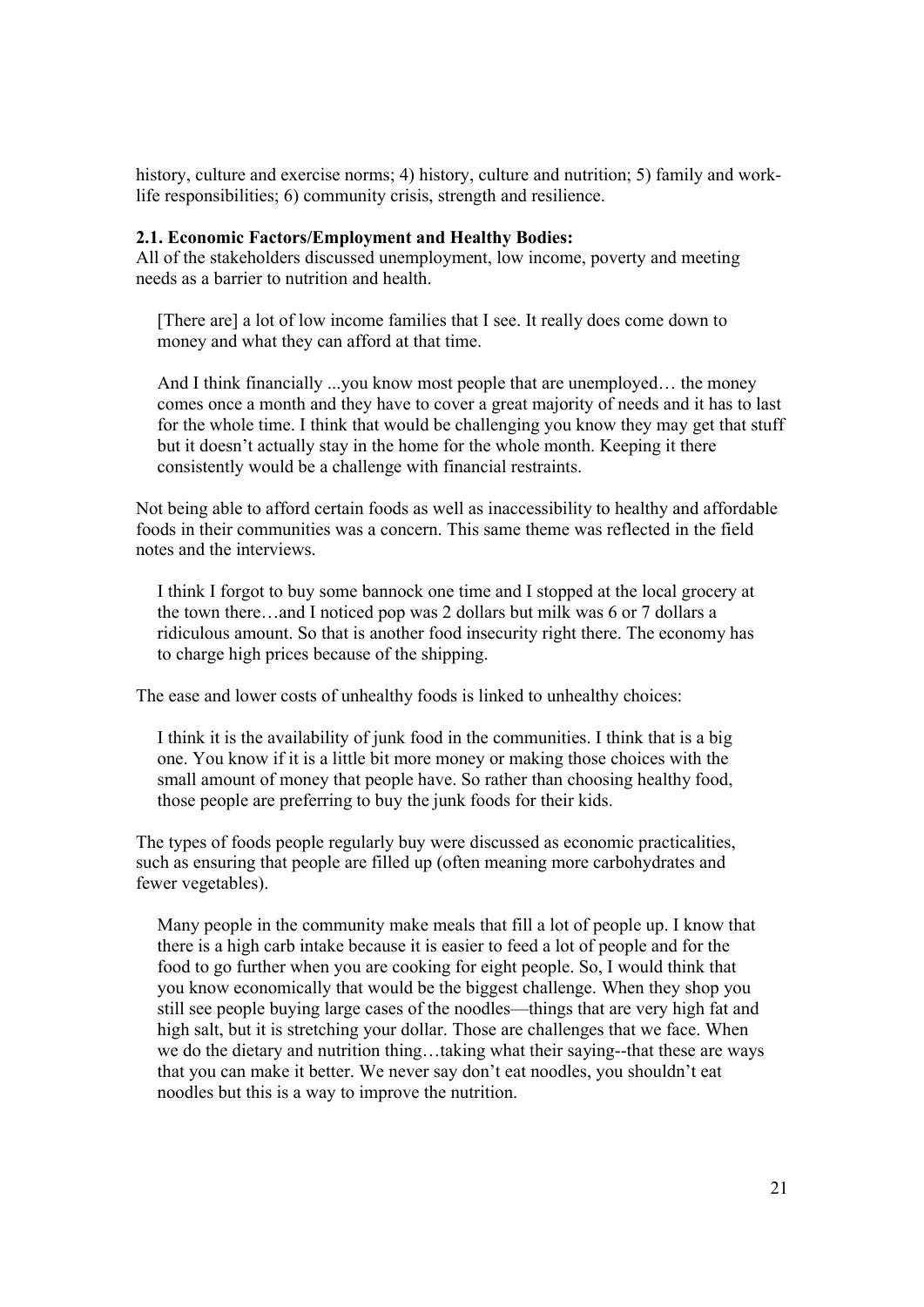Stakeholders quite powerfully talked about large families in the communities, tight budgets, lack of resources within communities and being in a vicious cycle. Stretching dollars is seen as a major challenge towards health. Economics is also linked to whether people can engage in activities and exercise.

And the people in the communities have four or five kids and farther to go...and the money is tight.

 One stakeholder provides an example of challenges a single mother faces in the communities:

I think the bottom line is money. People think that you know…there can be a single mom with a baby...so she lives on that child tax which is three hundred and then her two hundred …well that mom is living on five hundred dollars a month. When you look at pampers and clothes and kids jackets now a days cost 100.00 and you know like how they have to stretch that dollar…

#### **2.2. Physical Environments and Geographic Barriers:**

Another barrier to healthy bodies is geographic and a lack of available facilities for physical activity. This included problems with transportation into the cities as well as problems with walking in the communities because of unpredictable dogs and unkempt roads, with youth sometimes driving recklessly.

Geographically the communities don't accommodate physical activity and there are transportation barriers:

To get their kids anywhere you have to travel. To get to the school you have to travel. It is not something ... most people can walk to because of geographically how the reserves are set out. So, I think that, you know, geographically things aren't set up to accommodate physical activity in the communities.

Oh yeah, for sure, economic barriers would be the big thing for people to travel. Even to get to their home to the clinics…we have to provide transportation. And for them to come and see the doctor people have to provide transportation. There are lots of people with vehicles but not everybody has access to them.

And I think of the large size families, I know lots of families that have 5, 6 kids and how would you even fit people into a vehicle to travel. You know the families are much larger and the access to transportation is one of the barriers that people would definitely face. And your time would be spent around accommodating that.

You know like I mean everything you did would be based on: how do I get there and who do I travel with, and so it would be much more difficult to do something than if I decided to do something. You know, like, I could either walk, I could drive, I don't have to wait to find transportation. But that is an issue in the community for sure.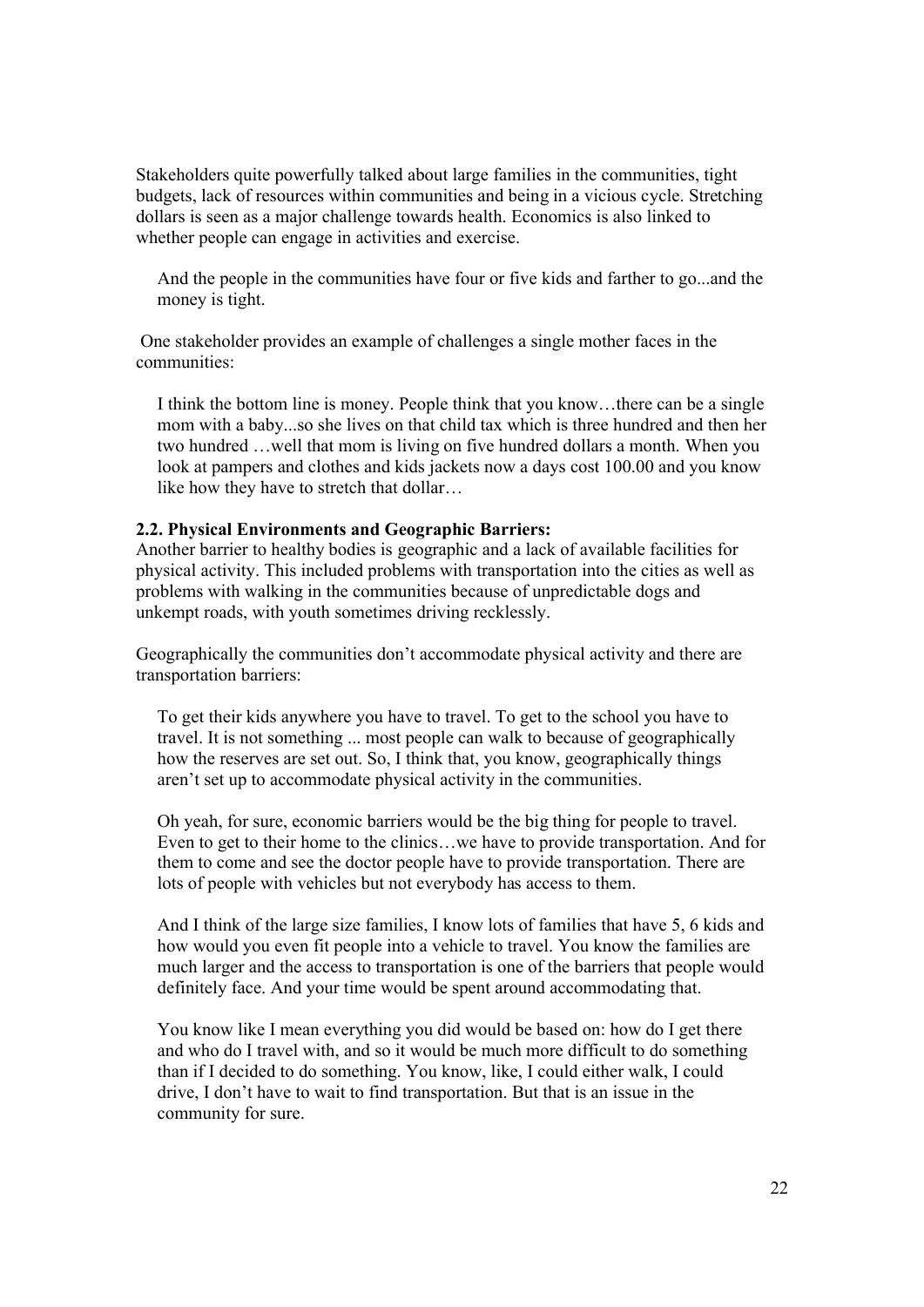So, we have a lot of facilities in our cities, but there is a barrier with transportation… I wouldn't want to drive 40 minutes just to go to a swimming pool. I mean some people do…but for them, why would they want to do that. I mean walking trails…for some of them it might be too dangerous…it is unfortunate. A lot of them are interested though. They are interested in getting active and things like that.

Walking becomes more of an issue because of safety concerns with dogs and unpaved roads:

We don't have a lot of resources other than walking. And I'm a strong believer that we don't need a lot of resources you know… but even walking they have issues of poor roads and safety and unpaved roads and dogs that roam quite openly and um …. I think those are issues that people have to deal with.

If it is walking you have the whole world to walk around…but another thing is that there are mean dogs out there so walking might not be available for them.

There are communities which are trying to increase involvement by opening up the schools and community centers for physical activities, but generally a lack of facilities, problems of people abusing facilities in the past and disinterest by community members has stakeholders assuming that not a lot is going on successfully.

And there aren't a lot of facilities in the communities. Some of the communities have tracks and school yards where people can walk. But as far as walking trails, people have said, well, we don't want to walk because there is an issue of dogs in the communities. And there are school gyms but maybe if they have been abused by one group, the school board has decided no extra curricular activities. Some of the schools have opened it up to the communities. A couple of activities per week and there is staff that are at school to be there for those evenings and things like that. So there are some communities where they are trying to increase community involvement, but generally I think there isn't a lot of facilities.

#### **2.3. History, Culture and Exercising:**

Interestingly, exercise in the communities is seen as an anomaly, not normalized. These exercise norms have seemingly changed over time. There is less activity and more sedentary activities such as watching satellite television or playing poker.

…I don't know why you don't see people walking in the communities. I have never lived there though. I have only lived in town where it is quite normal and we have walking paths and people don't question if you walk, because there are so many people doing it. But I think in the communities if you are doing it people are stopping to ask you if you want a ride. They don't get the fact that you are walking for the benefit of walking. It hasn't quite caught on. I think, um, the whole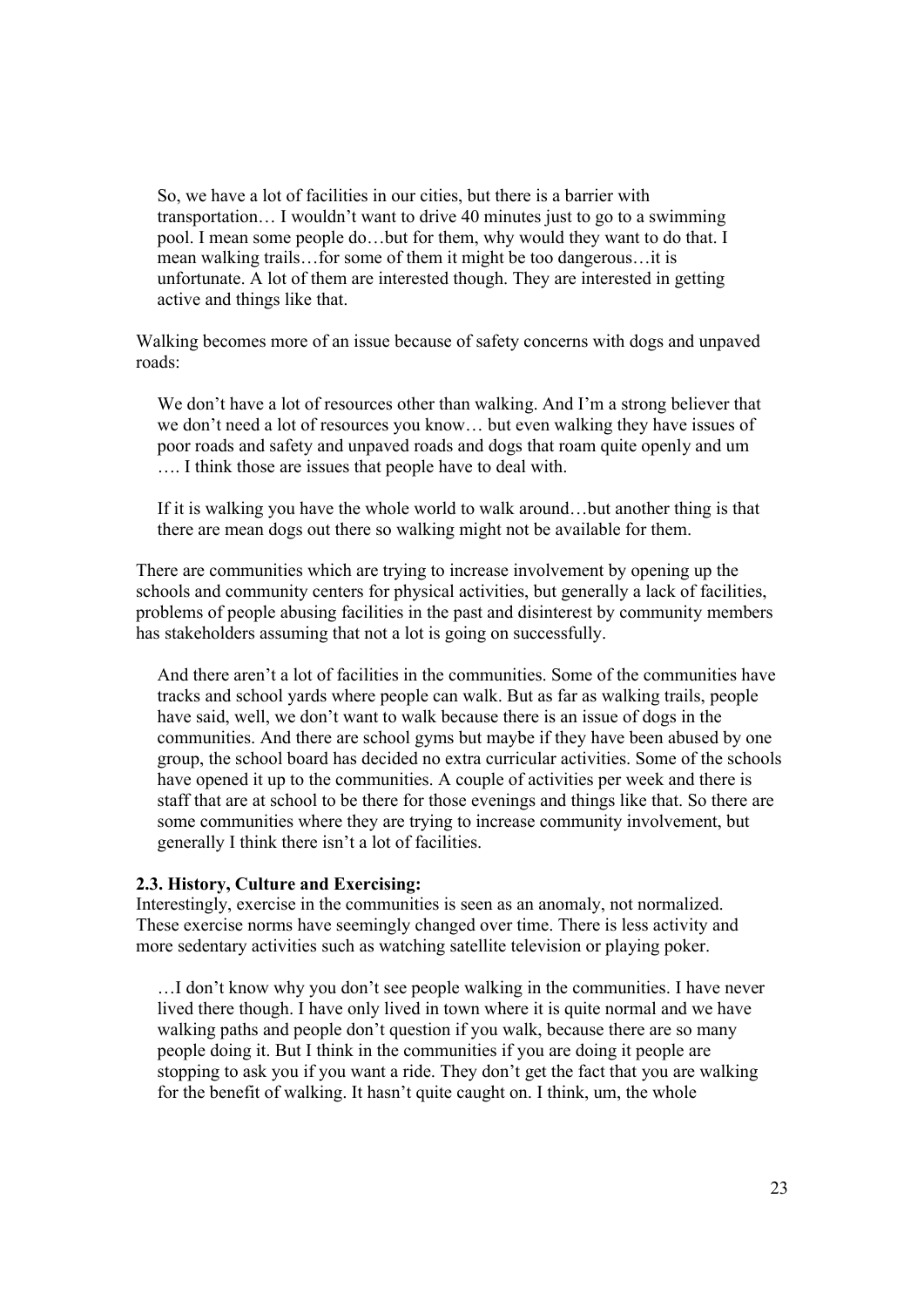environment hasn't caught on to being more physical in the communities. So I think when it does happen it is not really normal.

I would think that, you know, lifestyles changed in the communities and there isn't a lot of things to replace it. In the communities there is not a lot to do. You can't come to town everyday. A lot of people have satellite TV now and that seems to be the big thing… if there is not much to do you stay at home and watch TV all the time. It is getting control of um…most of the communities there aren't the community events that there used to be. I remember that there used to be people out playing ball. After supper people would go to the ball diamond in the communities and everybody played ball. You don't see that anymore. We have soccer in some of the communities and soccer practices. But it doesn't take out as many people as the ball used to. Everybody could play slow pitch…you didn't have to be at a certain level to play.

And I think that just how people entertain themselves has changed. They play poker now… that's the big thing. You know, they go around in houses and play poker… so they stop doing things that used to be, um, physical and they started entertaining themselves…and I think that goes for the general population. The way we entertain ourselves and our leisure time has changed completely to being very sedentary compared to what it used to be.

#### **2.4 History, Culture and Nutrition:**

The history of healthy bodies in the communities helps link the problem of obesity to cultural, social and environmental issues. Stakeholders spoke of historical changes to bodies and different lifestyles. For example, gardening and hunting have become increasingly less common, yet both contributed to exercise and healthful eating in the past. There are also more stores in communities in the present day, with less affordable healthy choices—and more vehicles to get from place to place.

Stakeholders addressed the history of hunting, eating berries and gardening:

I think basically our people were big meat eaters, you know, because that is what was available. I don't 'think there was ... traditionally a lot of other choices. I think traditionally, Plains Cree were more nomadic…they went where the meat was…the wild meat. And probably berry picking and things like that. They weren't farmers or gardeners. In the days when you know they had reserves, I think you know there were Indian agents that were promoting, you know, gardens and things like that.

As far as eating patterns…you ate because you were hungry …a survival thing.. and now food tends to be part of the culture… you know…too much food and without physical activity of course… plays a big role.

Stakeholders described always being outside, having healthier choices, not worrying about body images and yet enjoying good food (and sometimes lots of it).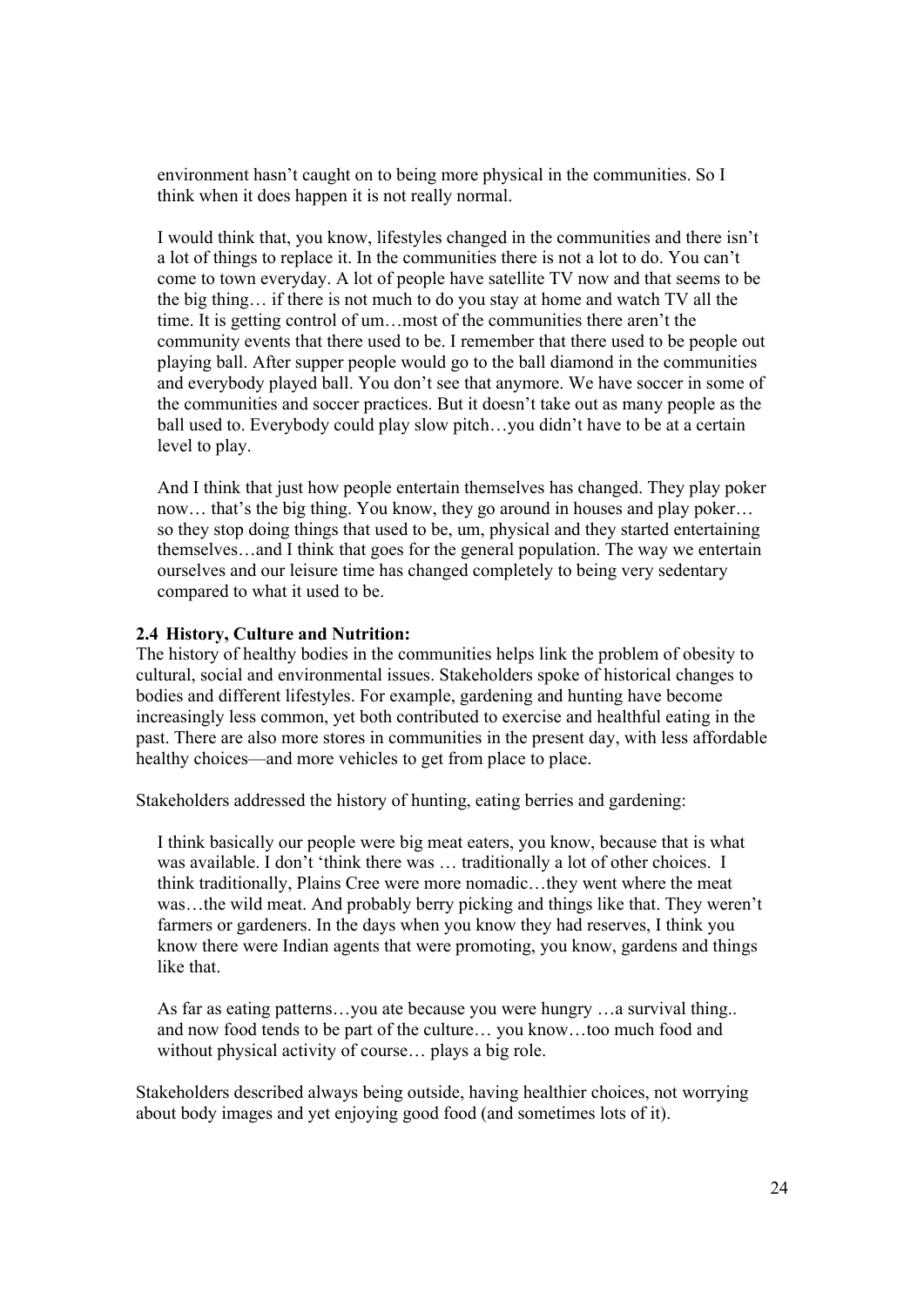…There are a lot of us that grew up with our grandmothers. I'm not saying I was raised by my grandmother, but grandmothers' presence was always there as we were growing up. And…as children we were always outside… we made up our own games. We were always busy… at that time we didn't have … you know… the computers and the Nintendo's… so we were always playing outside and doing physical things and out grandmothers would, you know, feed us different foods …

I guess the number one thing was so that we ate. So we were always eating. And then my late mother was a good cook, a great baker. So, every morning when we would get up there would be cinnamon buns or you know, stuff like that. I remember growing up there was always fresh food to eat and then... Our grandmothers were not always there saying watch your body weight... you can't eat that... you can't eat this… it was always like ... make sure you have enough food to eat.

One woman described the difference between her mothers lifestyle in the early 60s to what is going on today.

…when I look at the pictures that my mom had when she was starting work in the early 60s…when I look at those pictures, there are not that many overweight people. I think… there was more physical labor and the foods were different. A lot of people had gardens and worked in their gardens and that was more for survival and necessity than for choice. But … that was probably the healthier choice than the choices that we have today. We didn't have stores in the communities. People really relied on their own, on what they could provide for their family. There was a lot more hunting and gardening in the summer and people were more self reliant. And I think that made a difference.

Traditional ceremony (historically and in the present day) was viewed by stakeholders as contributing to obesity and to healthy bodies—depending on, for example, whether one was a spectator or dancer:

I guess when you look at some of it…the dancers—these woman or men have to be in incredible physical condition to dance the way they do…so there is that aspect of it. Though on the other hand, when you go to a powwow…and I haven't gone to many, you know the food booths, they are not selling necessarily the healthiest food. You know, all your junk food, type thing…you know, bars and all that kind of stuff…and fries and that kind of thing... So, yeah, on the one hand, the people who are active, it is good for them, but the people who are there watching and buying food from these facilities, the choices aren't there for them, necessarily.

Common unhealthy fast food choices people may be making are joked about as "traditional foods":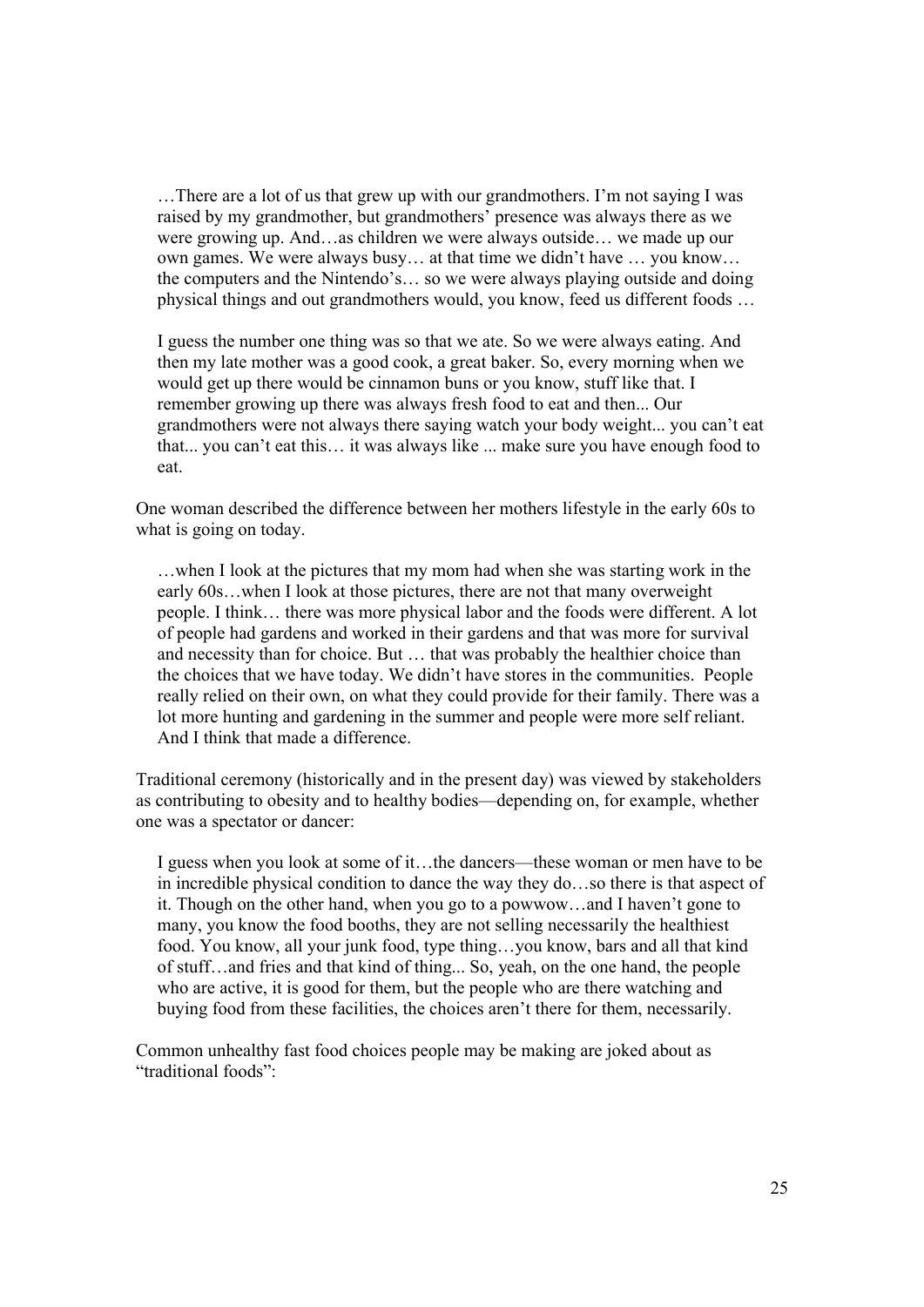You know and this is kind of an Indian joke. When you talk about traditional foods, a joke is that KFC is a traditional food. And I'm thinking: why is that? I'm not saying it is a traditional food, [it becomes the] choices that people are making, versus making choices that might be healthier. I was thinking of different gatherings and people would make those jokes that KFC is a traditional food.

The idea that healthy bodies are seen as linked to thin, sexy bodies is also discussed as a more present day phenomena.

In my opinion women [in the past] were free, and they were physical enough and they probably ate what was there… and it wouldn't have been such a big concern. And it is changing now with all the publicity…and you see so much on TV, in the paper, magazines…people are thin…women strive to be sexy and not a healthy weight.

#### **2.5. Family and Work-Life Responsibilities:**

Work-life responsibilities and family violence were linked by stakeholders to healthy bodies and lifestyle opportunities.

Stakeholders discussed the importance of work-life balance as affecting women's healthy bodies and lifestyles.

…a lot of us women are basically raising our own children and raising our own grandchildren. …Because if they get really sick, who is going to look after the kids right? They do the cooking, cleaning, grocery shopping and could be working full time on the side.

Stakeholders spoke of the burden of responsibilities on women in the communities and how difficult it would be to find time to do anything for themselves.

You really just need to look at their background. Like maybe this is a single mother with 5 kids or 7 kids or whatever. And, what can they do now. You know, are they even worried about their own health or they just worried about all the kids that they have to look after. Do they have time for them?

Family violence was also seen as a barrier.

Or maybe they come from an abusive relationship. What can they do for themselves right now…just even talking to someone might be the best thing for them. It might not be me necessarily.

Three stakeholders spoke of community members who put weight back on, because of pressure/control from their spouse.

But on the other side, I get people who put weight back on because they get pressure from a partner or spouse that is not comfortable with the new body image.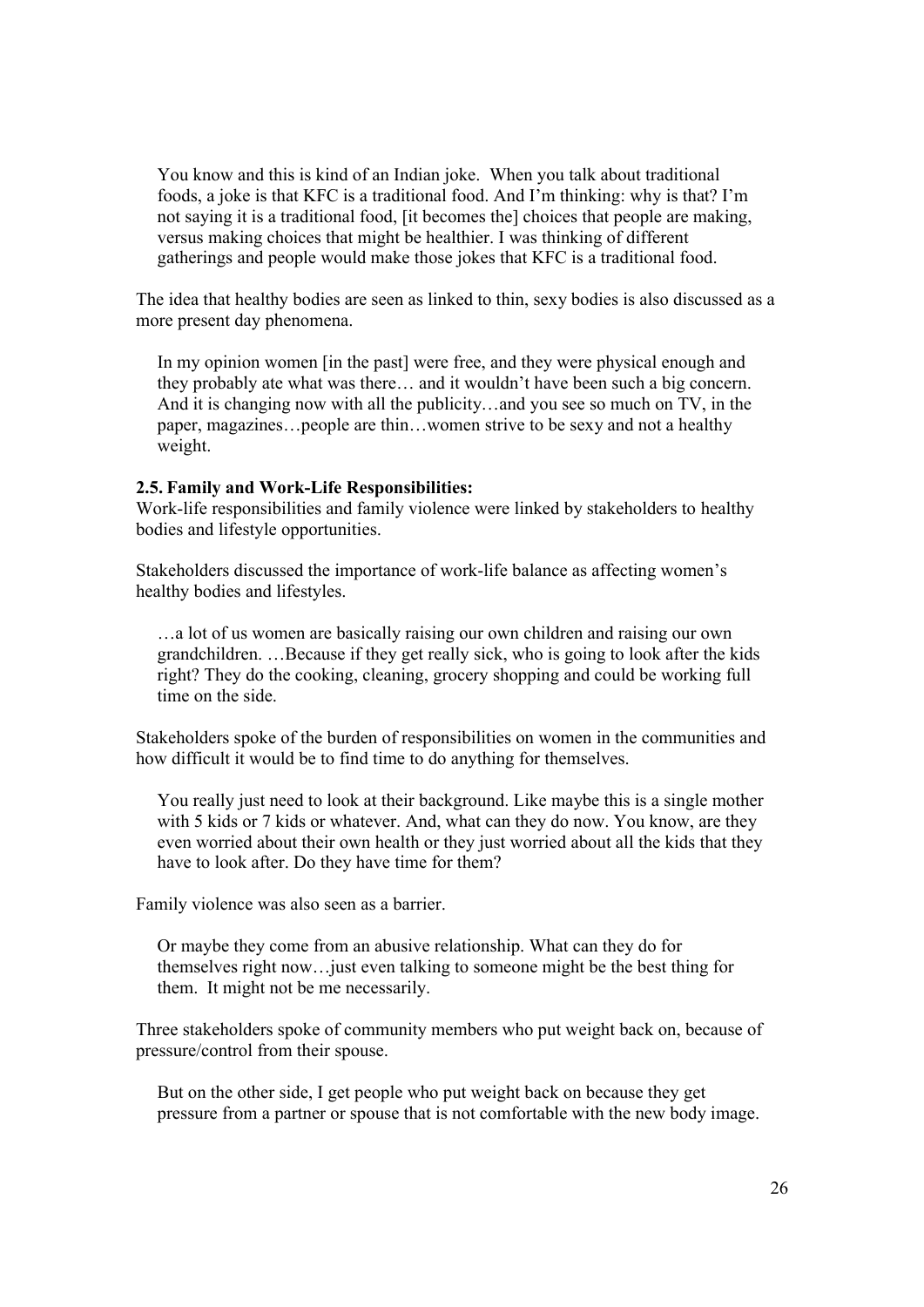They feel that there is going to be other people looking at that person. You know, because now they have changed that body shape or that body image or maybe because that body has changed, there is a different persona about that person. Maybe they carry themselves differently—perhaps more outgoing.

One woman shared that she put her weight back on because she was getting negative messages from her spouse.

#### **2.6. Community Crisis, Strength and Resilience:**

Community members deal with an inordinate amount of family crisis, including death and suicides. Maintaining or working towards goals of achieving a healthy body was a mute point when dealing with these realities. Even people who expressed an interest in becoming healthier, or changing their lifestyles could not affect change because of frequent crisis.

One of the things that stand out in my mind… I have clients, who given different circumstances, would be very ready to change, but they have had death after death after death after death. I can't imagine how they even keep going. It is like crisis after crisis after crisis after crisis. I might deal with a crisis every one or two years, but because of the community nature, it is not your personal crisis it affects your whole community. If it is your neighbor or another person in the community and it just …affects everything. Like, the whole community shuts down—by the time the wake, the feast after. It affects your ability to ...and struggling like that and the grief process after. It is just huge, just massive. So I find that to be a huge barrier for people to look ahead …crisis after crisis after crisis.

Other crisis as well, but death is the one that … I just cannot believe the numbers of deaths that we have to deal with.

…it can range anything from vehicle accidents, to suicides, to health related, to drowning because of no life jacket on, that type of thing. …some families have multiple family members. They may have lost multiple children, due to a variety of things. How do you keep going?

On the board here there is a debriefing coming up for youth 12 and up for Saulteaux because they have just had a suicide. There were two suicides on one day in two communities. I could never have comprehended that before I moved here. Ever… Quite often it is siblings, mother and they just keep plugging away. It is huge.

One stakeholder explains how these crises affect body image and healthy body, noting an admired resiliency within community members and problems that occur as a result of these crises in mainstream health care systems.

It is an emotional and mental health issue. It is not just body image. It is all the things that people have to deal with. And quite often…I know I need to exercise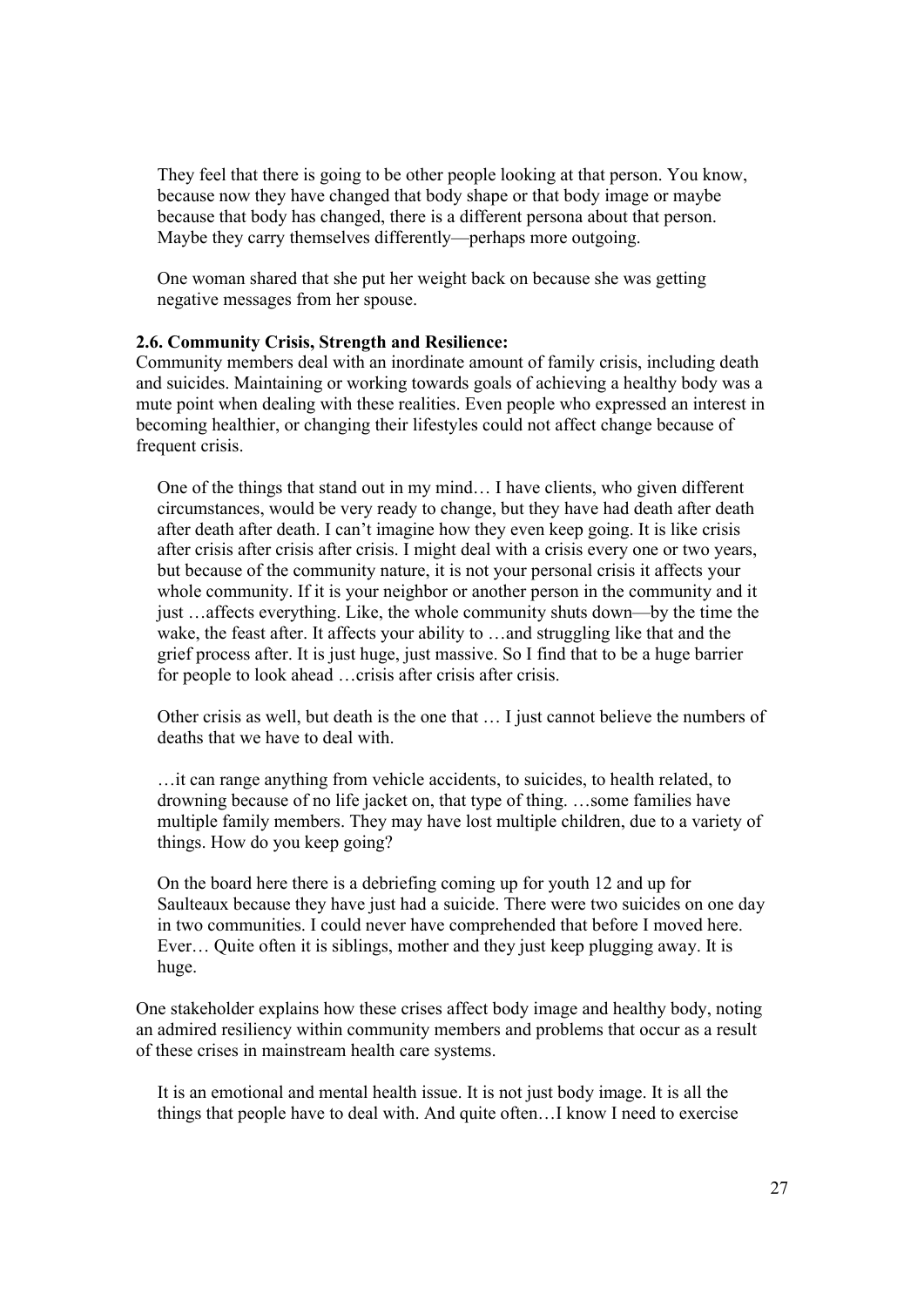and eat healthier, but I am trying to cope with all of my family members needs and I don't have time to exercise. So it is not hard to see why people are looking for quick fixes, because they don't have a long time in some cases, before the next thing they are dealing with. It is phenomenal. I don't think I could cope.

One stakeholder describes how mainstream health care systems may not have an understanding of the crisis community members are dealing with, and therefore how these health care systems may become (albeit unintentionally) additional barriers towards maintaining healthy bodies.

I think the health care systems, outside of tribal councils have no understanding. …If they have a client that doesn't show up for an appointment; number one: can they even call to cancel it? …because they may not have long distance on the phone or they may not have a phone at all. And, you are booked for maybe 2 months, 3 months, so the flexibility to get them back in is impossible. By the time you get them another appointment, they may have another crisis and we don't know anything. None the wiser. We think, oh, they are not interested. It is just huge, huge, huge, huge, huge, huge. That is a big part of it. I couldn't have understood that until I worked here. … So, if we get a referral from a physician it may take me one year or two years for me to actually get to see that person because of everything that has happened.

I admire the resilience and strength of the community members. It is quite touching to see.

#### **2.7. Education and Information**

All of the stakeholders agreed that a lack of knowledge and skills (and time to develop these) contributes to problems with healthy bodies.

…education plays a role as well… as far as being educated on healthy lifestyle choices, how you were raised plays a role in your decisions on how you are going to live.

If you don't know how to cook it is easier just to go out for meals, or to buy frozen, prepared food, that usually aren't …the easier things are usually not as healthy... higher fat, higher salt content and things like that.

Other stakeholders discussed the lack of general education in the communities suggesting that this may also contribute to problems with healthy lifestyles.

I have talked a bit about barriers like their depression and um…not being educated on nutrition or … just basically not having education… I don't know what the percentage is with the level of education women have…but I think it is maybe high school…. I don't think there is a lot of women that go on to post secondary that I am aware of … maybe half. Not even half.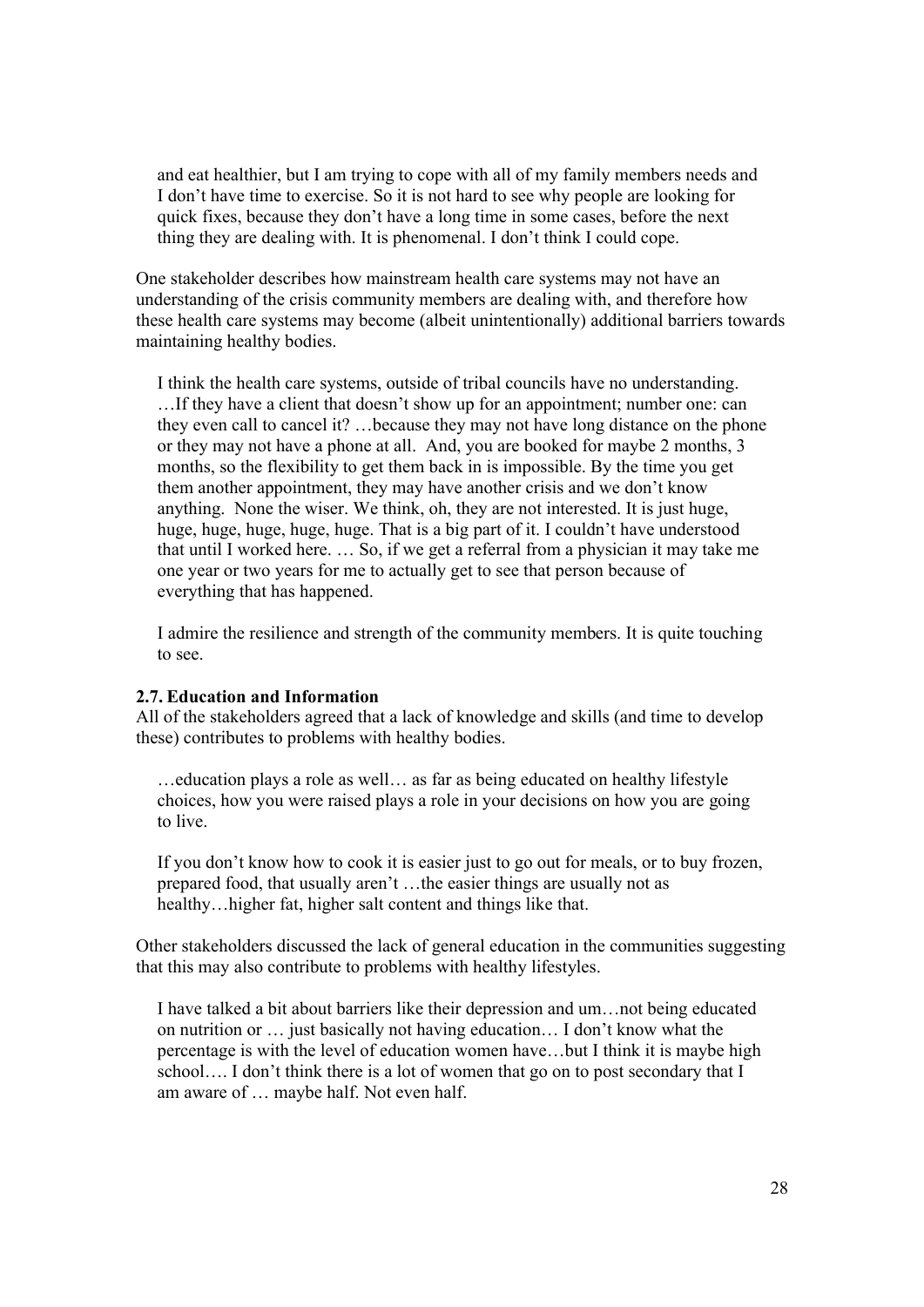One stakeholder felt that additional problems with mainstream healthcare systems, has also led to the perception that there is not a sincere effort by mainstream helping professions to assist members of the communities.

And you get into all of the determinants of health. Unemployment, poor access to health care. And when they get access to health care, a lot of doctors (people are telling us) are writing prescriptions before people tell them anything. I am generalizing a bit, but I don't think the perception is really very good that people are really interested in helping some of our community members. I think it is not consistent enough. So, we try very hard with what we have power over to try to provide the best health care we can to our clients. So, determinants to health is a huge issue.

## **3. PRACTICES, PROGRAMS AND SERVICES OF MIWAYAWIN HEALTH SERVICES:**

The focus here is on the services and programs of Miwayawin Health Services which emphasize healthy bodies and healthy body image—and ways in which some of the issues identified above are being addressed. This section draws on interviews with stakeholders as well as annual reports and field notes.

Miwayawin Health Client Services Community Health Program, Home and Community Care and Department of Health Promotion promote holistic health, citing spiritual, social, physical and mental health as themes and program goals. (Annual Report, 2006-2007) Objectives related to healthy bodies and body image reflect this overarching theme towards holistic health, and are addressed through a number of programs run by the Miwayawin staff.

As noted in the Annual Report for Miwayawin Health Services (2006-2007) and through interviews with staff involved, programs reflect; 1) nutritional needs; 2) exercise and physical activity 3) school programs; 4) social, environmental and political needs. There is also a work philosophy that reflects culturally appropriate and non-judgmental principles. This section summarizes some of the Miwayawin Health services and work principles.

## **3.1. Nutritional Needs:**

Programs that address nutritional needs are done by: ensuring fresh food is available through fresh food boxes and providing food vouchers; offering nutritional assessments, counseling, education; home support by community nutritionists and more. Stakeholders spoke of many of these programs with enthusiasm.

## **3.1.1 Food Vouchers:**

The Health promotion department offers Food vouchers towards healthful choices, working towards improving nutritional intake. These vouchers for milk products (7 dollars) and vegetables (8 dollars) are offered weekly to prenatal women and postnatal breastfeeding women (until the infant is 6 months).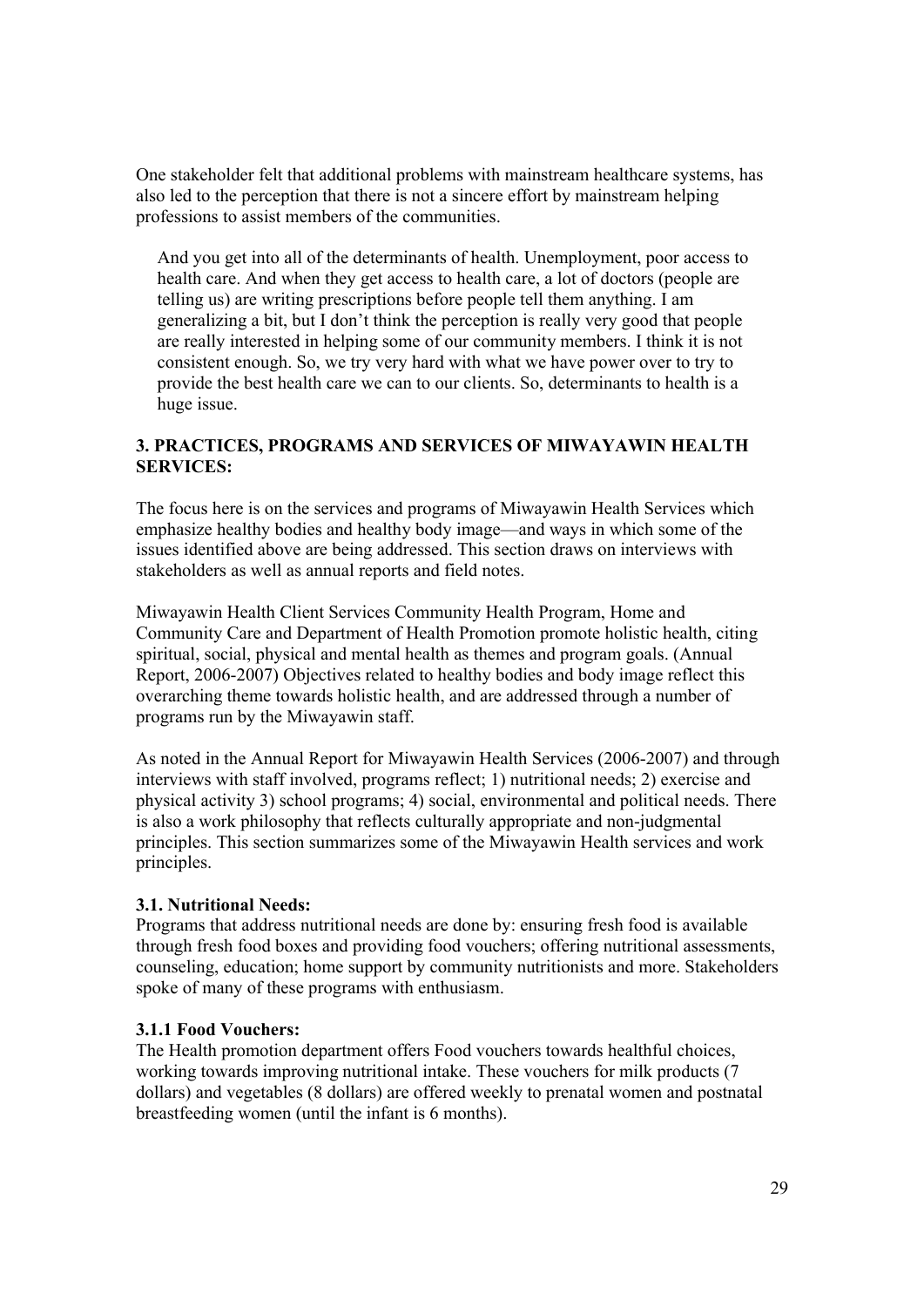This is through the CPNP program… there is a voucher system and it is just for prenatals or postnatals or women that are still breast feeding and these vouchers have limitations on them. Basically, they can get certain milk and milk products and vegetables and fruit. These are the two things that we are focusing on –that we realize they don't have enough in their homes.

Stakeholders were pleased that these programs seemed normalized in communities and were not seen as handouts. These are seen as cooperatives, which worked under fair business principles:

I make sure that the recommendations are followed and that the grocery stores and stores in the communities are part of it. They understand that there are vouchers out there and this is what the clients and families can only have. They understand where it is coming from and it is normal. Everyone is in the know. No one is left in the dark. The whole community knows about it and it is good.

#### **3.1.2. The Fresh Food Box**

The fresh food box offers fresh vegetables and fruit to the communities. This program stems from a partnership with the Midwest food resource project. Miwayawin supports the mileage for the volunteer community coordinator positions who bring the fresh food boxes into their communities and are responsible for assisting with packaging, collecting money and delivery. Stakeholders seemed to be very interested in improving existing programming and making things like the fresh food box more readily available to everyone (especially prenatal moms).

There are two good food box programs that our clients have access to. One is run out of North Battleford and …it is a pooling of resources. So they pay up front and it is usually around 15.00 per box. They have a fruit and vegetable box and a fruit box. Not every community has a community contact. We would like community contacts in each one. They are part of the planning meeting for that box. They come in, I believe, and they are responsible for picking up the boxes for their community and bringing it back to their community. And they are covered for the cost of bringing it in and taking the boxes back out.

We have the fresh food box. It used to be called the good food box. But we call it fresh food because it has the connotation that it is only for people who have low incomes need good food. Not true, anyone can get fresh food box.

That is another way that I focus on food security. And this is not just about having food in the house it is about having nutritious food in the house. So that is what we focus on too.

It is a really good project … you know in order to get fresh affordable produce into the communities.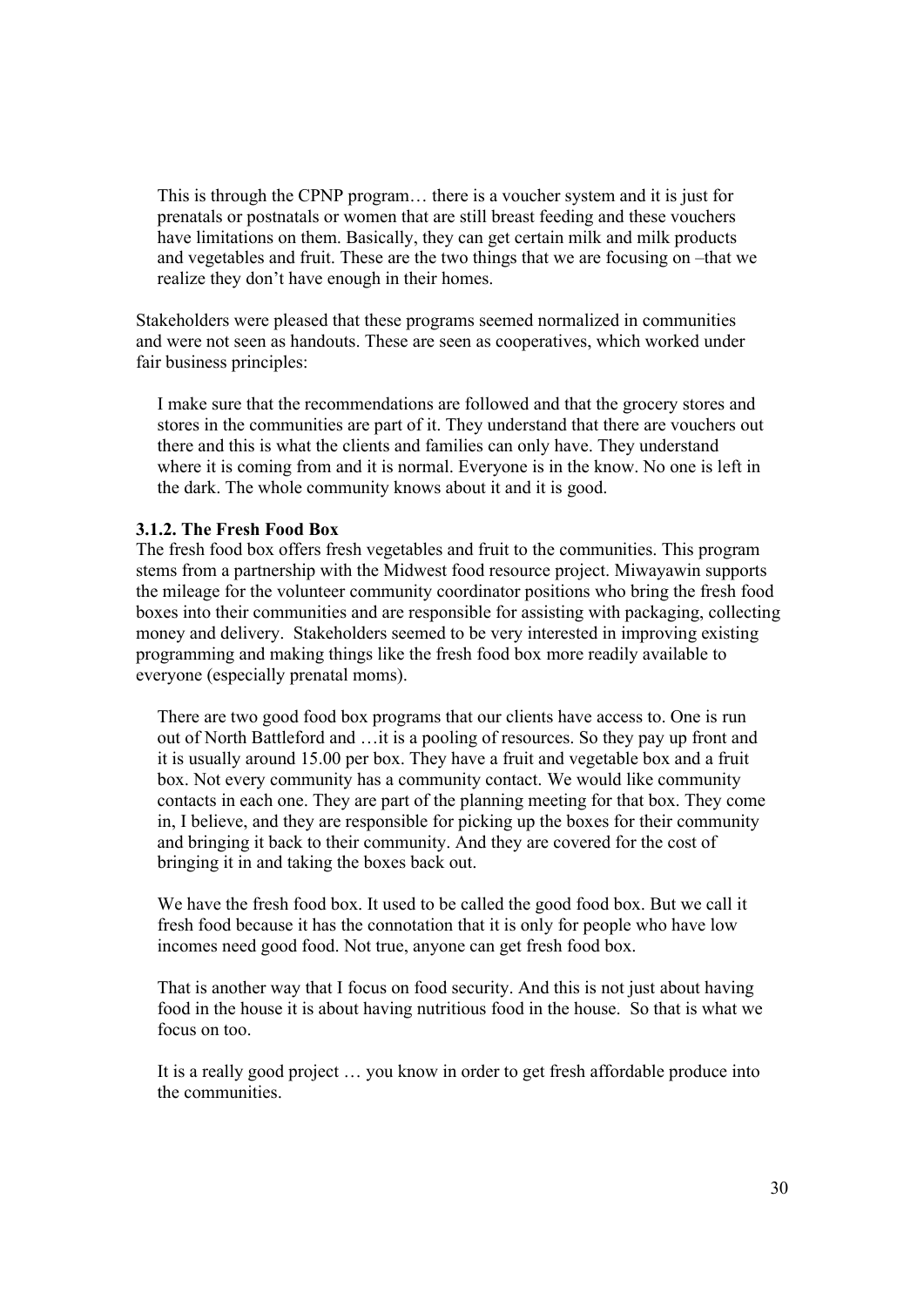Saulteaux runs their own. They pack right on their community and it is a very popular box. It is driven by the community.

#### **3.1.3. Nutritional Education, Counseling and Support:**

Although food vouchers and fresh food boxes are practical, stakeholders felt that these do not work towards long term family budgeting or towards being able to feed the whole family. Miwayawin also offers nutritional assessments, counseling and support by the community nutritionists. The food experience program, grocery store tours and information around budgeting, nutrition and food preparation (even food recognition) were seen to make a more long term difference.

There is also a program called: Home and Community Care Food Experience, which is run once a year, and offers practical information on nutrition, cooking and preparing foods.

This past week we have run a program called: Home and Community Care Food Experience, which we run once a year and it is only one session per community. You can take a maximum of 15. You are not touching a lot of people. But everyone there goes home and they have family members and grandchildren, their own children, kokum, and all of those things. With those programs, we weave healthy nutrition into; how do you prepare the foods. I have found generally that people, if they know they can get something at least no more expensive, or maybe less expensive than what they are already buying and they know how to cook it and they know it is good for them they will cook more.

One of the programs that we run is our food experience program which is just a four basic sessions on basic nutrition and cooking skills for our prenatals and moms. A lot of them don't cook in their own home…they live with their parents...the mom cooks for the children living at home, who have their children living there too and the grandchildren…So we're finding a lot of people don't know how to read a recipe and they just don't cook. Or they are living with their in-laws and they don't have that opportunity to cook. So that is one thing

One of the operational objectives for the Health Promotion Department is to improve the health of babies born in the communities by working on improving women's health when they are in the prenatal period. The food experience program provides education and practical support towards learning about healthy foods, nutrition and helps develop practical shopping and cooking skills (helping to also ensure foods from the fresh food box are used).

I have to say it is a short term solution [fresh food box]…because [the amount they get] it doesn't feed the entire family. And another part of my job is that there has to be education to it as well….

I do grocery store tours that I do take families on…I try to get families unit costing… Let's weight our vegetables and see what we are paying for and…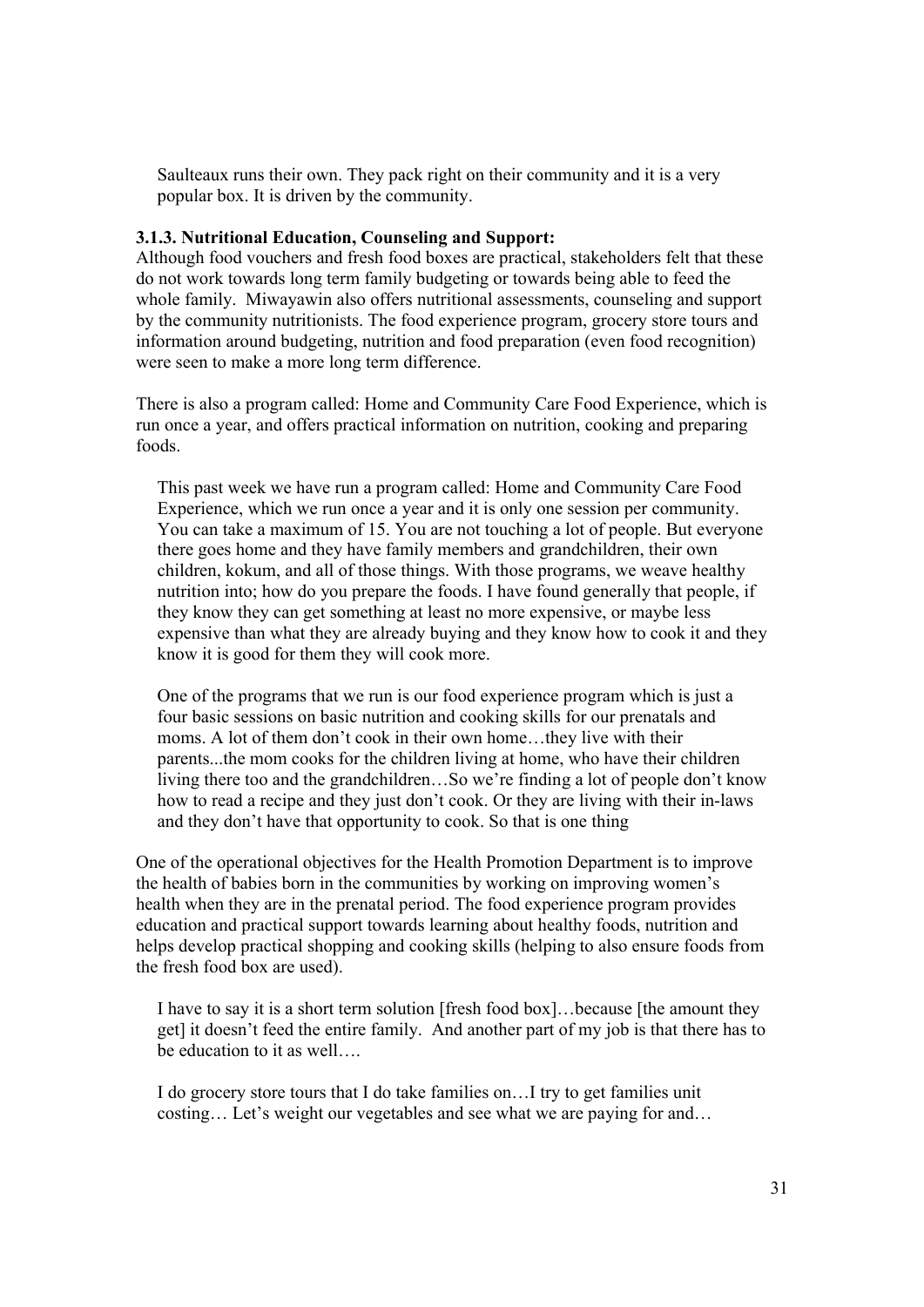budget. Not a lot of people know how to budget or think about it. They just grab it. So it really comes down to those … basic steps which will make a long term difference in the end.

A large part of what the nutritionist does is a practical application of recommended healthy foods.

If we want people to use more sweet potatoes, then they have to have an opportunity to work with those sweet potatoes and taste those sweet potatoes and see how good they taste. If we want them to use more whole wheat flour, we have to incorporate that into the bannock that we are working with in the communities.

When we run programs, we use at least  $\frac{1}{2}$  whole wheat flour in our bannock, if not 100 percent. So any opportunity for people to try those things. So, a big part of what I do, is a practical application of the foods that I want to see people using more, that is recommended.

…and we do nutritional classes and healthy eating and people learn simple ways that are budget acceptable about how to prepare …healthier.

Portioning, budgeting, reducing fat, increasing fiber and much more, are all part of nutritional education.

Other things that we offer, you know…reducing your fat, increasing your fiber. There are no programs that we don't offer.

One of the interesting things that people look at is portions. They are still blown away by what an acceptable portion is compared to the portions that people consume. We look at portions of bannock –portions would be one inch by two inches but people eat much larger pieces of bannock so their intake of carbs is very high. So, I mean that those are things that people are shocked by.

And I think that the education is getting out there and it is improving. Many people were using hard lard for bannock making…and most people now use a vegetable oil rather than using a hard fat. I think the education is available, but when it all boils down to it is…you know…it is stretching that dollar … and making the groceries last for a month that is the hard part.

Consistent messaging is seen as key towards nutritional information. For example, one nutritionist talks about reasonable portions and how consistent messaging about portioning has resulted in community awareness.

When people are ready, we do consistent messaging... we work [a nutritional] message, such as portioning] into everything that we do…[and then] everyone knows it.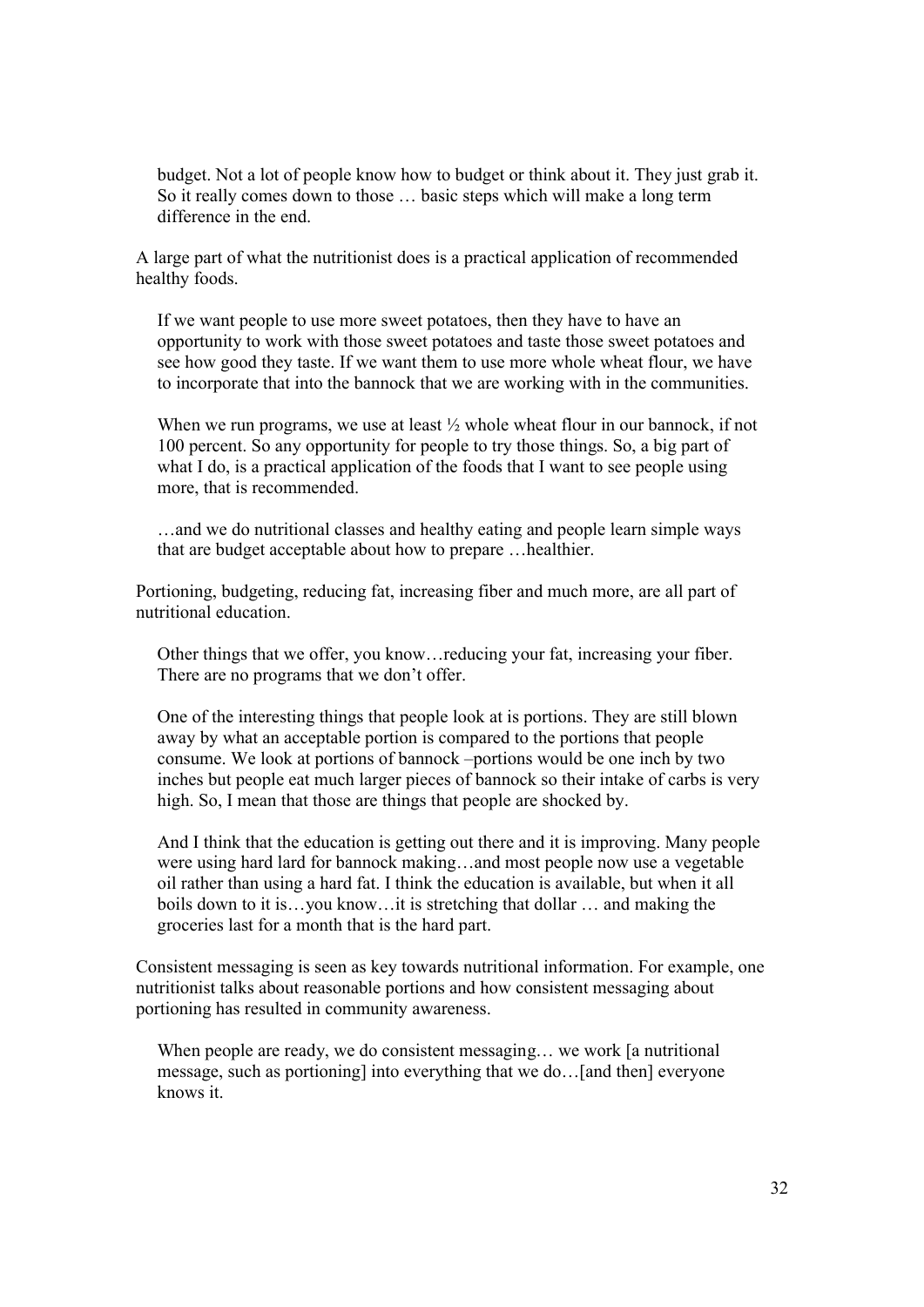For example, not as a diet, but [we give] people an idea of what are reasonable portions. So, for example, we use something called plate method (hand size method of portioning) and messaging. They are methods that are used by the Canadian diabetes association. So, we work that into every program that we do. I have been doing that for literally years. Now, when I say, does anybody know how can we use our hands to measure portions, everyone knows it. It is not a diet.

#### **3.1.4. Chronic disease Management—Health Care, Prevention and Nutrition:**

The home and community care program and home support services does chronic disease management but is also involved in primary and secondary prevention looking at programming for people at risk of diabetes and/or heart disease. Their focus is also to make sure that people have the information (and in a culturally appropriate way), to be able to make informed decisions.

…right now we look at people who are at risk for developing diabetes and all the complications that are associated with diabetes or heart disease. So my role is…to make sure that people are informed so they can make informed decision and so that they have the right information. And that we offer it in a way that is culturally acceptable. And that people can deal with it. We don't need to tell everyone they need to join weight watchers and lose 50 pounds. Lets make small changes so that people can accept it.

There is a full time registered dietitian who works with people who are at risk or have diabetes. The dietitian goes into homes, providing nutritional education including healthy choices, healthy portion information, and a wide range of other services.

We have a full time registered dietitian and she works with all of our diabetics and we are targeting people at risk for diabetes. …we get lots of referrals medially and actually the dietitian is very good and she will go right into a home so people have an opportunity to show her what they use and she can make suggestions about how to make it a little more nutritionally better. Not to tell people that that's no good, because that's not realistic.

Every one of the communities has a full time home care nurse and full time dietitian so ratio of staff to client is seen as being high. There is also a full time diabetes educator and a full time psychiatric nurse.

I think that if we based home care service availability …against what is available outside the reserves…I think our clients have access to… probably a higher number of services.

We have a full time dietitian that works in our 7 communities…her population base would be far less than what the out patient dietitian would have to provide service to. So, as far as accessing service, we have…a high staff—the ratio of staff to client levels is quite high. We have a full time diabetes educator…we have a full time psychiatric nurse. You know, so, I think our ratio [of] staff is quite high.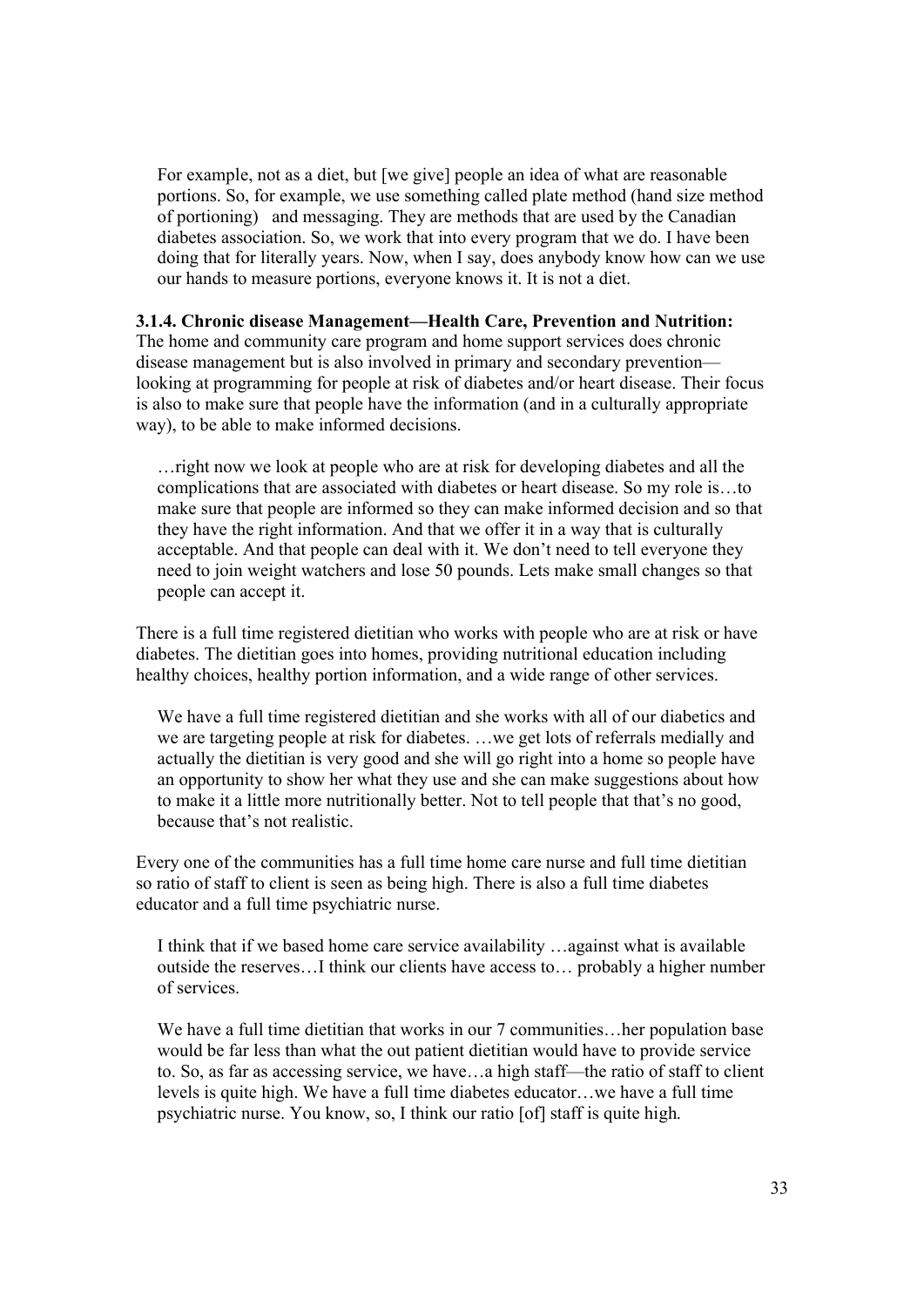#### **3.2. Exercise programs and initiatives:**

Miwayawin health services also support exercise programs and healthy lifestyles. This is seen by having exercise leaders, initiatives to train community exercise leaders, walking groups, Sadie's walk and more.

Once a year in there is a Sadie's walk—named after a little girl who was diabetic. She is involved with school and they do a walk. This past year what we did was a community cleanup and walking.

We have little workshops...and then we've been running exercise programs at the gymnasium…for the summer …we had to quit for the summer…the ladies are eager again to start.

One stakeholder described the attempt to have community leaders trained and certified to run exercise programs in the communities. The intention was good, but the plan was not as successful as they had hoped.

We had …partnered with home care with the diabetes prevention … training community fitness instructors in the communities. …we contracted the Y [WCA] out of Saskatoon who helped us with this. And we did have between staff and community members I think we had about 17 people that did complete the training and our idea was to give people enough skills…not necessarily certification, unless they wanted to go that route. But to run walking groups or to have some basic information about exercise and increase in physical activity in the communities. The interest in most communities was actually pretty good. I was surprised in some communities there was no interest. But we had a couple that worked in the school, which was really good and some that worked in the community center and just general public that wanted more information on things…so we did get people trained. And most people chose to write the exam. That was an optional thing. If they wanted to go ahead with certification. And very few people passed the exam. I think there were 3 or 4. And that was very disheartening and I think it just took the wind out people's sails... We have done all this, we worked hard, we gained all this knowledge and it was…and…I think the instructors did try to prepare us, but it was way more difficult than even I anticipated. And especially you know if there were some literacy issues.

Yes, it was very disheartening for people. We had wanted to keep pulling them together and keep supporting people, but eventually everybody just kind of disappeared. So I guess we can say there are people out there with personal information and things like that, but as far as what we had wanted to get out of the program, it wasn't as successful as we would have liked.

Five of the interviews pointed to the presumed availability of existing resources in the communities, including facilities which could be used for recreational purpose and exercise. Although some facilities are being used sporadically, programs seem to fizzle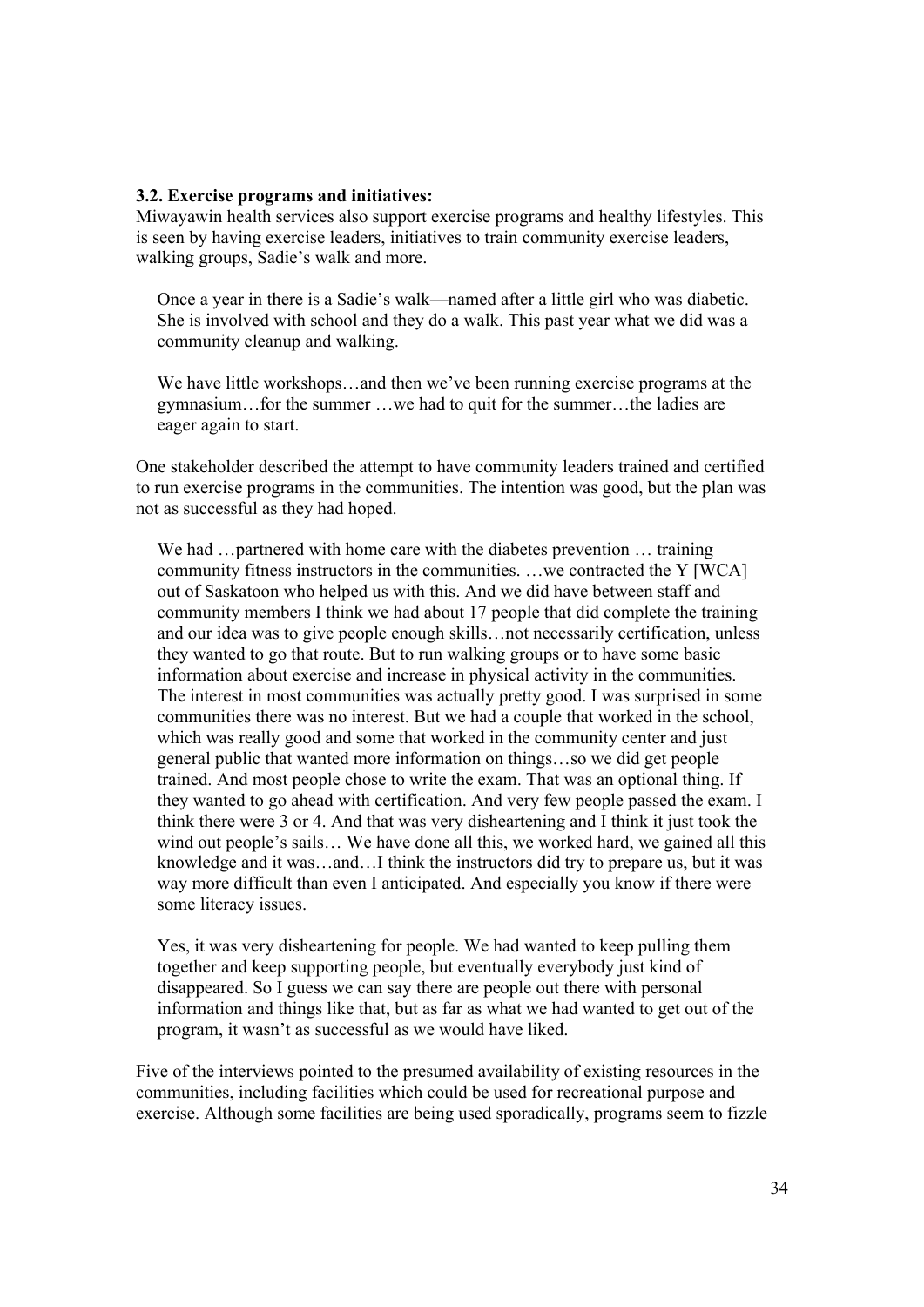out quite quickly and the communities are not making use of them. The availability of resources within these communities are seen as an opportunity to expand exercise, activity and social support. Stakeholders expressed hopes for the communities and the importance of recognizing that not a lot of resources are required.

I think people need to get the perception that just walking from here to your nearest neighbors is physical activity. The day to day stuff in your life becomes part of that. People don't need to have the gym or the halls for walking. There are small things that we can do in our homes that would benefit people and sometimes people in the communities you know they think they need to have financial resources to do things but they don't necessarily need to have them because they can walk certain places.

…it would be nice to see if people identify a walking path in the communities. It wouldn't take a lot. I think if they did that and they put some financial resources into it…that it would then create a social place too. If people were to do that. And continue to give the messages that …a little is good to start off with and kind of keep going like that.

#### **3.3. School programs and initiatives:**

School programs include food policy, educational opportunities, nutritionists, and counseling. School children are offered knowledge related to healthy lifestyle choices through school programs. Community Health Nurses provide health education when this is requested. They are also a resource for school health programs. School education sessions are also developed by health care teams (sexual health nurses, nutritionists, women's counselors) to provide healthy lifestyle education. There is also counseling services offered to youth regarding suicide and addictions prevention—and providing knowledge and skills for a foundation to "succeed and choose life".

The food policy within the schools is supported by Miwayawin and part of education, which stakeholders feel may have positive outcomes.

We have a food policy now; most of our schools don't have pop machines or junk food. That was an education or a process that is taking time but it is definitely having I think positive outcomes. These things seem to move slowly but the changes are coming but they are coming slowly.

This policy work includes making changes in the schools and the types of foods they offer, even eliminating pop and junk food machines.

We have a food policy now; most of our schools don't have pop machines or junk food. That was an education or a process that is taking time but it is definitely having I think positive outcomes. These things seem to move slowly but the changes are coming but they are coming slowly.

There is also a focus on trying to increase physical activity in the schools.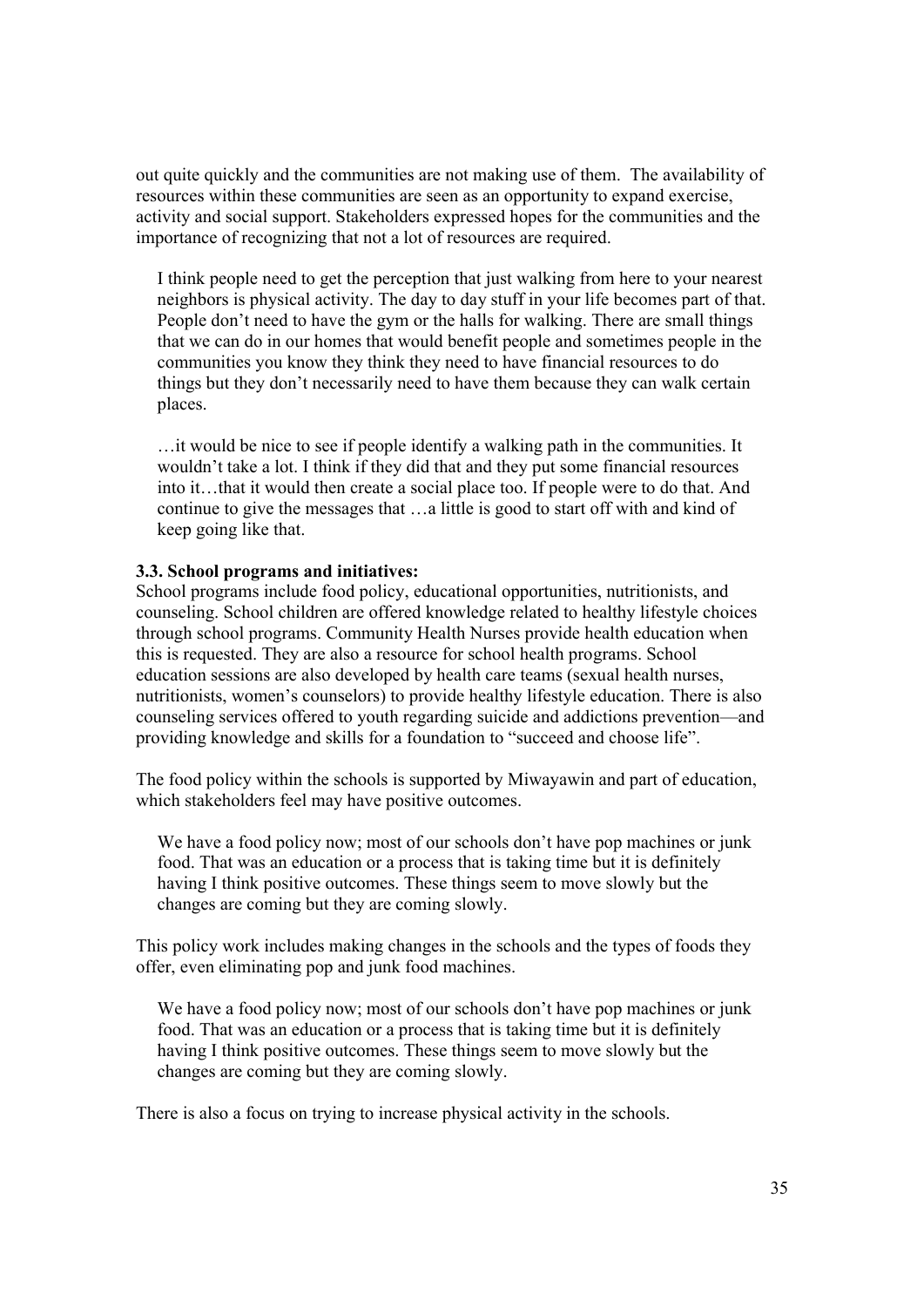Like I said to work with the schools, in order…what we do affect the children's ability to learn. I think the one area too, is physical activity. How can we increase their physical activity in schools? One thing we were talking about was trying or attempting to have a 15 minute walk, a mandatory 15 minute walk in schools for students and see if schools who are interested in doing that. There are some principals who are more open to trying some of these kinds of things.

Other programs also deal with self-esteem issues, which are seen by many stakeholders as linked to body image.

Myself, and the community family counselor are running a girls program for girls in grade 6, 7, 8, and 9. Our goal is to, of course, delay sexual activity in girls but as well, hopefully, giving them some confidence and increasing self esteem—which would influence healthy body image and healthy relationships…so that is one project that we are doing on Saulteaux with the school.

Involvement with the schools could not be understated. This was seen to influence not only physical health issues, but concentration in school, delinquency and trouble and work abilities.

An example, when I was in one of the schools...they started a breakfast program. One of the teachers was telling me they had discipline problems in her classroom and that this decreased so much because the children were having breakfast in the morning. It was amazing the ability of some of the ones that were causing a little more trouble in the classroom, that increased their concentration and ability to do their work. So food does make a big difference. That was an amazing revelation.

You realize that, but you don't realize the broader impact, it is not just the physical health it is impacting their ability to learn and their behaviour. One little guys quit stealing others lunches. I mean if other people have lunches and you are hungry… So, just to work with more of the communities to see if we can build more partnerships with the schools and programs.

Yet, there is resistance to interference with youth by some parents within communities that stakeholders are sensitive to as well.

In one school [in the communities] …they had decided that they were going to have a food policy for lunches and they weren't going to allow pop and chips and things like that to come in the lunches and they would be confiscated and sent home. Well there was a real uproar in that community. From some of the parents to say: What right do you have to say what I can put in my child's lunch? And I think the school did end up backing down.

#### **3.4. Social/environmental and political:**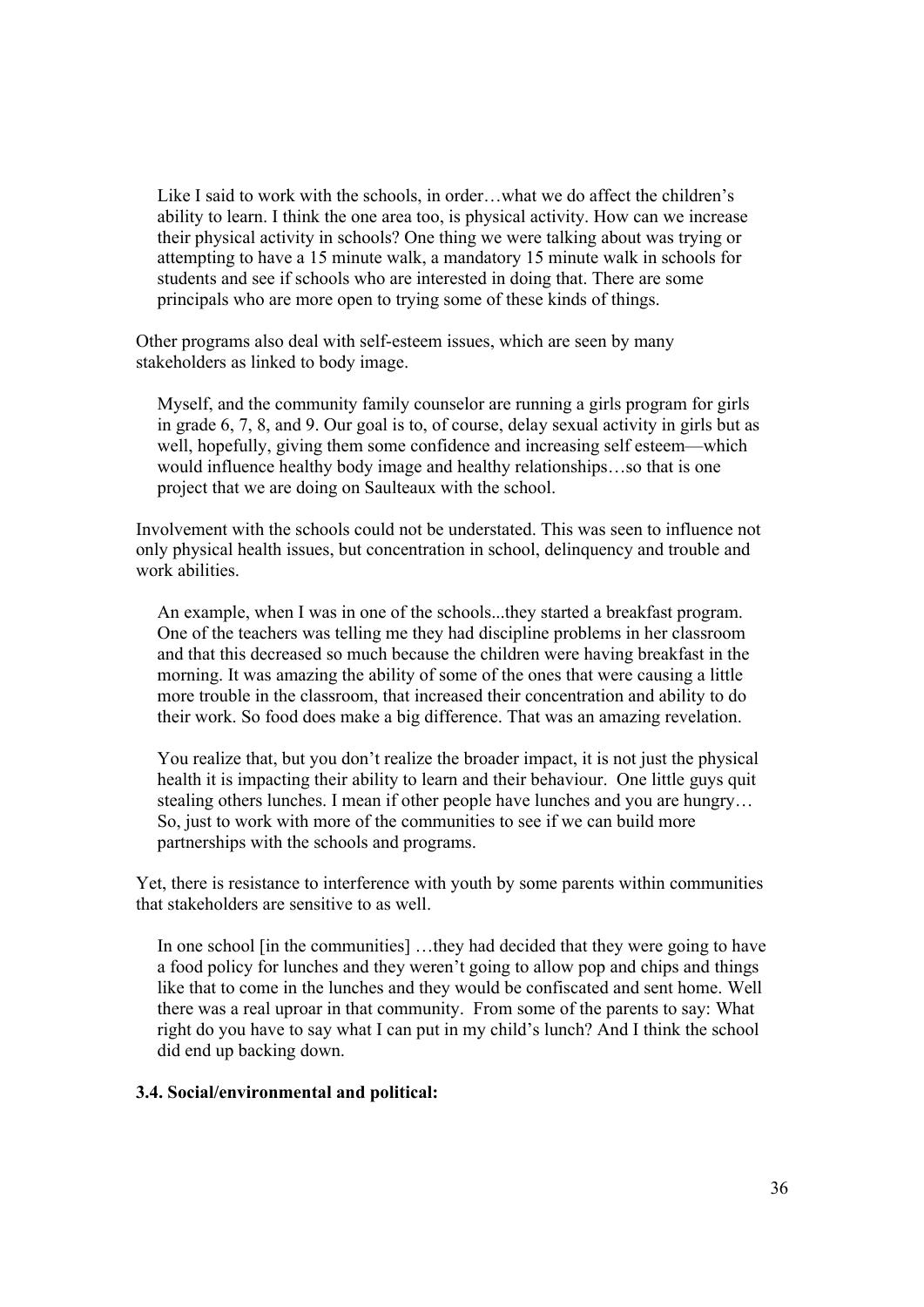There is a strong community development approach into program planning. This is evident in programs, for example, through: Cooks training; MOAUIPP and DREAM.

## **3.4.1. Cooks Training:**

The cooks training program is part of building capacity and means that the schools may become more involved in their own decision making and planning towards healthy foods and living, and less dependent on outside support (from the nutritionist). There were some problems noted, however that when cooks were trained, they often then moved into better positions, leaving a new person to train again.

It used to be when our dietitians would first come to the schools they would want them to make the menus. And then we thought, well, that's not good, because these people in order for them to be self reliant should be able to do this themselves. So, we provide the training so that these people can then make the choices themselves as to what menus to provide in the schools and in the daycares. So, we have moved along way too…. because she did provide that menu and that was time consuming. So, now we have taught people to do that for themselves. So it is changing how we provide service, too. The demand is changing …[and this] has changed how we provide service.

We started running, a number of years ago--in 1999 I think was their first program—we invited all of the cooks for daycares and schools to come in to a cooks training program. Total of 5 days in length but spread out. And, every year it seems like we get them barely trained and they are off to bigger and better things. It is wonderful to see, but it causes us to keep training people. They get training under their belt and they move on to another job that meets their needs better.

Stakeholders talk about the cooks training program and staff education as building capacity in communities:

A lot of what we try to do, with things like the cooks training program is to build capacity. So, we've had people ask us to review the menu, but we prefer to have them come for training so they know how to develop. And who wants to be told that something is not working so this way they can figure that out for themselves. A lot of people have come for this capacity building program. So we're quite proud of that. We try very much wherever we can to build capacity and that is a fundamental thing in our communities. People feel empowered.

#### **3.4.2. Staff Training:**

Extra training for staff (home care nurses) and teachers is done, so they can partner with dietitians and diabetes educators towards long term consistent changes.

Staff education is a big part too. … a big part of our job is to train staff. So, the staff can do a lot of that basic nutrition information and they help to keep that message consistent.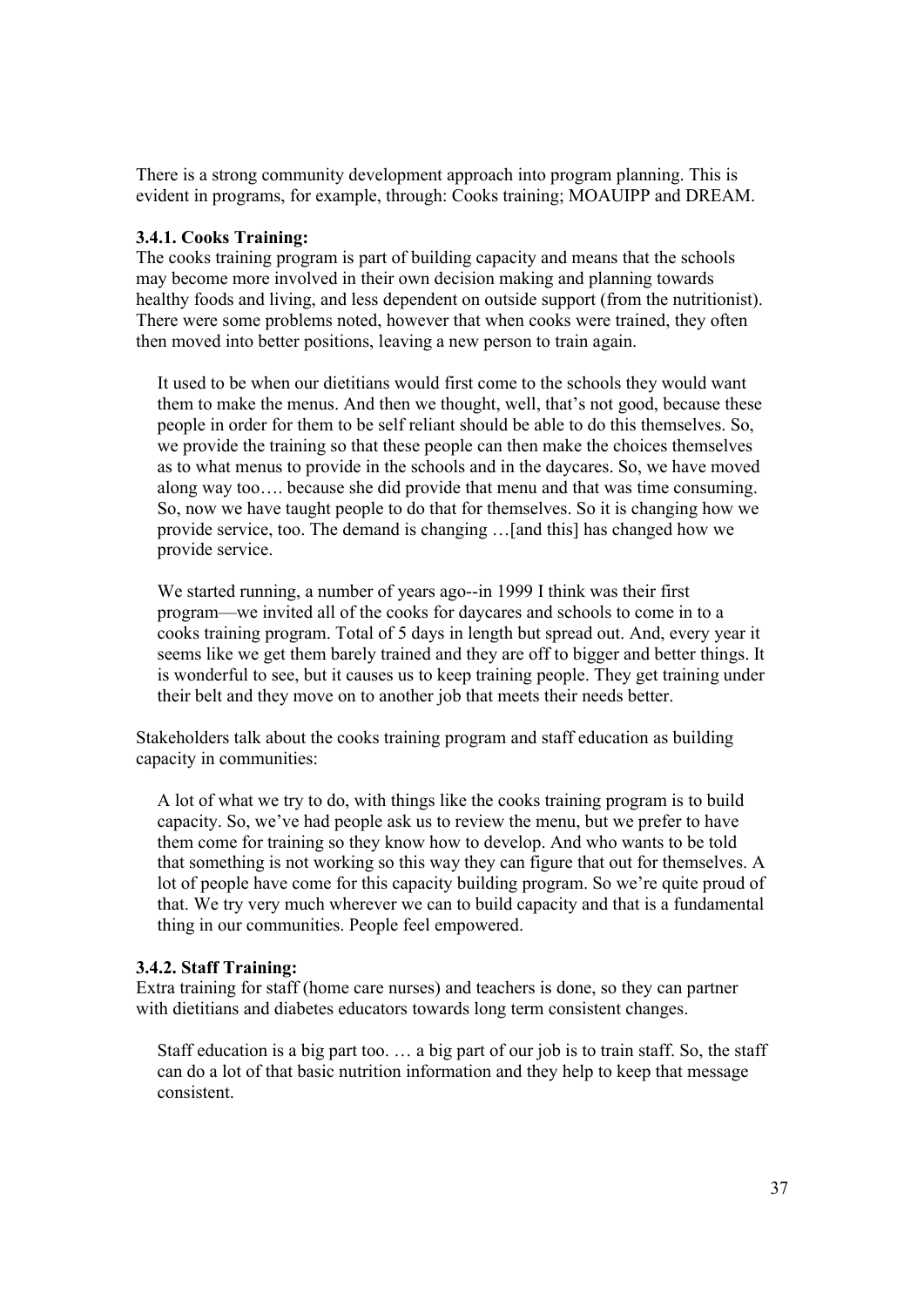And all of our home care nurses are considered diabetes educators because they are provided with extra training so that they can work as a partner with a diabetes educator and the dietitian. So they can provide survival information until a dietitian can be seen.

We work in teams so that everybody can share the same education and support each other. The home care nurse then can support the client in between the dietitian visits or in between the diabetes nurse educator visits. So that is kind of how we set up our services.

Training teachers to work with their students and in daycares with healthy menus, exercise and nutritional information is also viewed as an important long term goal.

The workshops/training sessions in the communities are also passed along to teachers so they can do more work with their students, daycares and help with healthy menu planning.

We have workshops quite often, we have wellness clinics once per month and generally a topic will be discussed. Or our exercise therapist will do community sessions or be in the schools.

We do, ... information sessions to teachers so they can pass it on to their students, we provide training to the daycares, the school, our dietitian does all the food experience so they are all taught how to provide healthy meals, and make healthy choices and help with menus.

Partnership amongst programs, people and with other community partners seems key to Miwayawin successes.

If I didn't have the home care nursing supervisor saying it is important that we wouldn't have the nurses and home health aide saying it is important. So it rolls back. And then having people to refer clients to for counseling. And the exercise therapist, diabetes educator and then the training program we work with, community health and health promotion. I couldn't do anything that I do without them.

And then we have partners, we do some high-risk pregnancy, gestational diabetes and we partner with the diabetes team at the hospital and we have rounds every Tuesday morning from 8:30 to 9:00am. And we have been doing that for years. Where the clients can share their information and allow them to move between systems with no barriers to care. So they don't have to start over with their story when they go to the hospital. We have partners with outside and of course supports –I partner with the dietitians that work with First Nations communities throughout. And we have communities supports –a number of tube fed children and we work closely here with Saskatoon.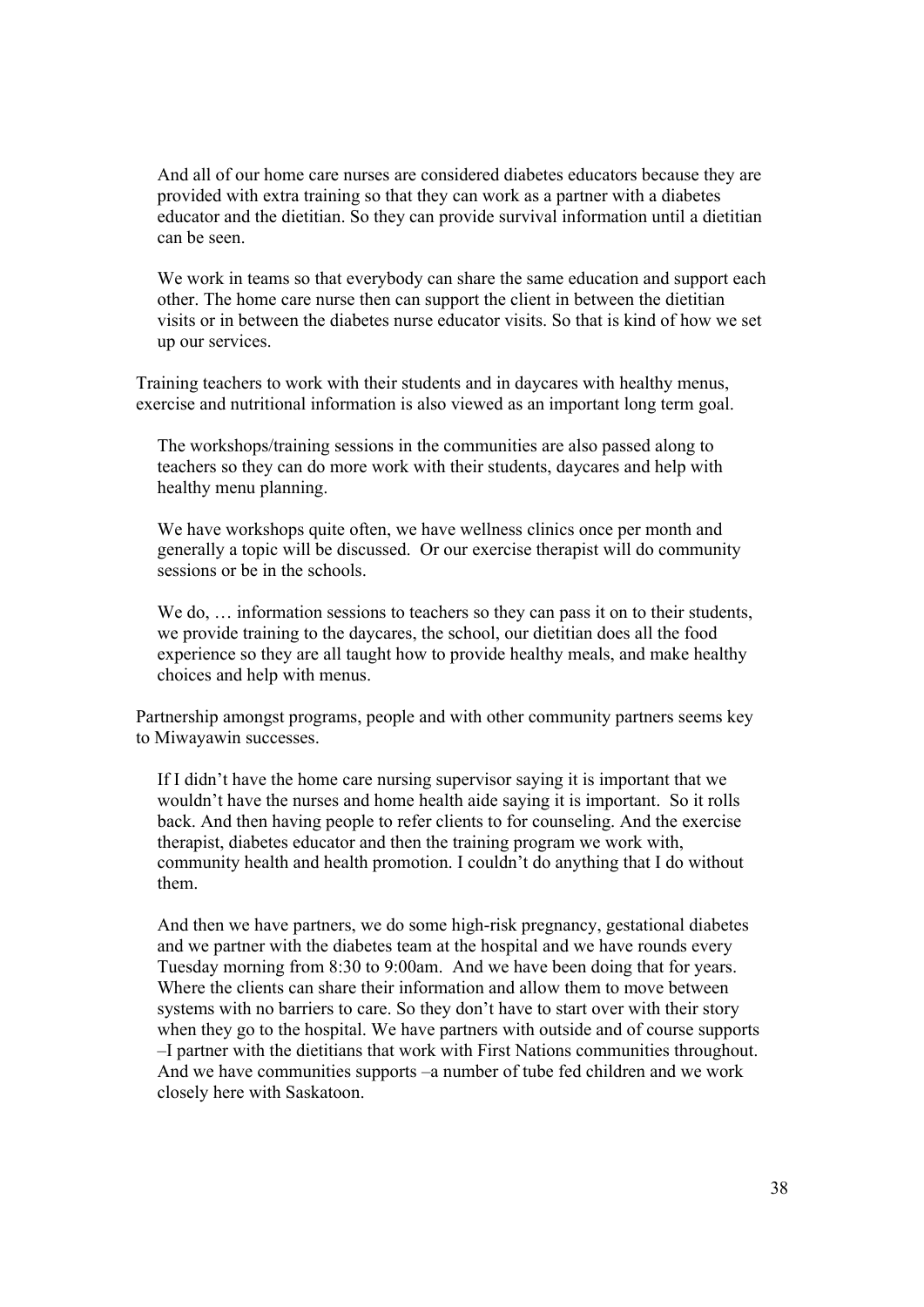We partner wherever we can to make sure the community members are getting the best care possible. And then with DREAM project we partner with doctors in Toronto, Edmonton and Saskatoon and with your project and Jennifer. So, I could not do my program without the support of many many people.

#### **3.4.3: Food Security and MOAUIPP:**

Stakeholders also discussed the importance of the fresh food box and the Métis Off Reserve Aboriginal and Urban Inuit Prevention and Promotion program (MOAUIPP)—in relation to food security and sustainable agriculture.

Another program …is the Métis Off Reserve Aboriginal and Urban Inuit Prevention and Promotion. It is another government program and it is about food security. So … another part of my job is to focus on food security. Food security is to have enough food on a daily basis. It does focus on hunger issues but it also focuses on the bigger perspective which is economy. Can we grow our own food, our own local food? Are we supporting our local farmers?

It also focuses on environment. What kind of herbicides and pesticides are the farmers using. What about if a drought comes along how does that affect our grocery stores. Yeah, it affects our families so that ..if we only get one meal today, how does that bring families together. It focuses on the individual, which is hunger issues. Learning –can kids learn in school if they are hungry on a daily basis?

It is like a cooperative in a way. It is not meant as a handout. The principles behind it are wonderful. One of the things is sustainable agriculture. Not having your fruit have to be trucked thousands and thousands of kilometers. In the boxes, it runs the way the principles are laid out. They actually get their potatoes local. Their carrots local. I don't know how much of that is happening. But I do know, they get grains, like lentils and things are actually from Radisson. They need some of that community support. So, to try to encourage sustainable agriculture within your communities.

Stakeholders are quick to point out, however, that these programs will likely not eliminate food insecurity or health inequalities.

 I mean it is not going to wipe out food insecurity…not at all…I wish…but it is not going to be for a long time. Like we are still going to have the food bank which is a short term solution…and so …short term is a band-aid solution. So, unfortunately we are not going to see that leave any time soon,

#### **3.5. Work Philosophies (Culturally acceptable/non-judgmental):**

Stakeholders discussed the importance of culturally acceptable ways of working with people in the communities—tying together many of the barriers they noted above, with program goals. This involved meeting people where they are at, rather than inflicting their own personal work goals.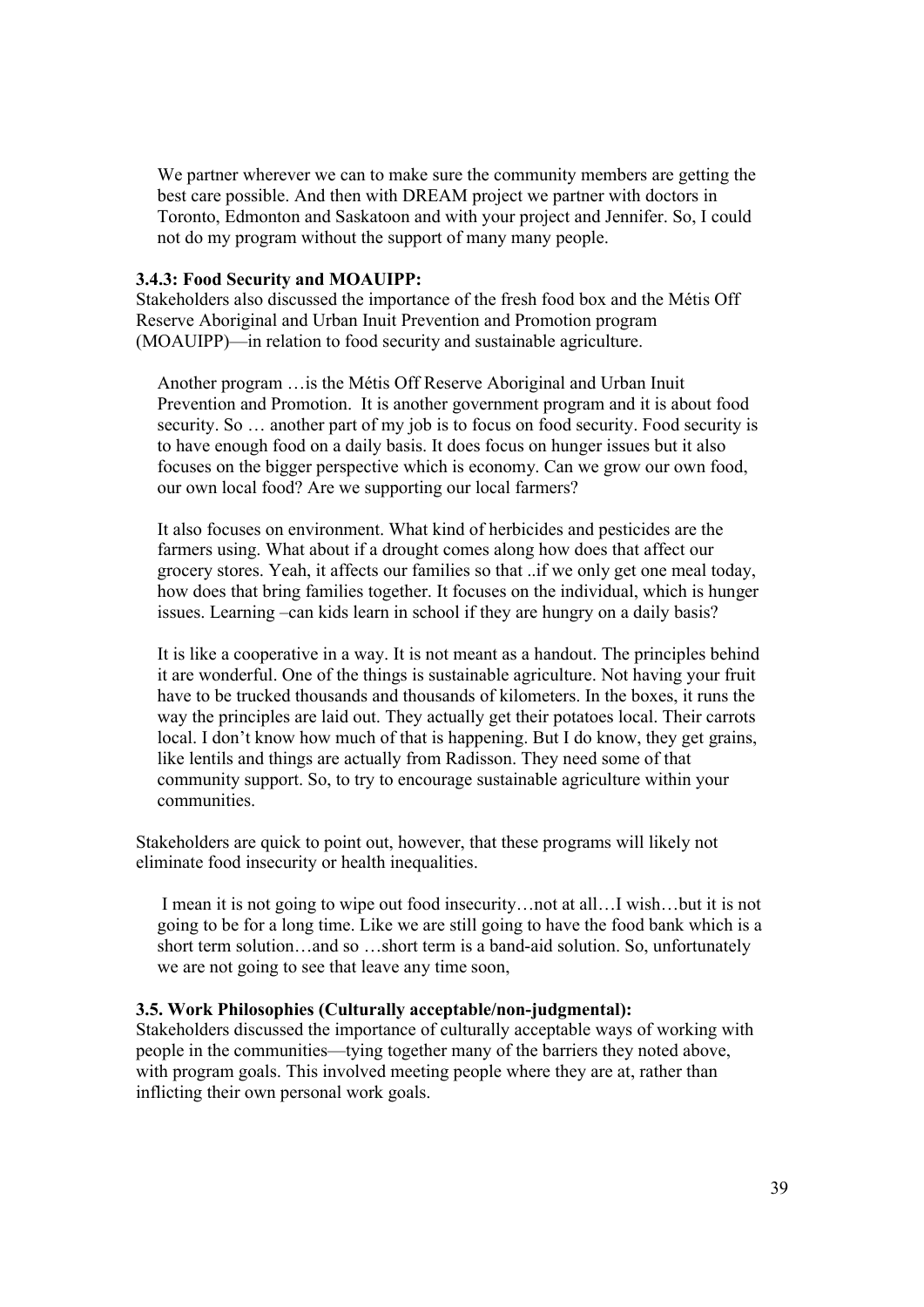…the more experience that I have the more I see bad situations in the homes and I think…ok this is probably not the time for me to talk about healthy eating and stuff when they have other issues like alcoholism and other things going on in their families.

In the assessments… they will talk about alcohol and you look at the things…that you can manage. I think that's just it…setting priorities. Right now we have …chronic paraplegics with chronic wounds whose nutrition status is poor…mainly to addictions… whose wounds are never going to heal at the rate that we are going now, because the nutritional status is mostly related to addictions. So you have to work with what you can work with. We do the dressing changes.

We do everything in our power ...you are not going to change their lifestyle... you can offer guidance, and counseling and service, but until that individual person makes the choice to change their lifestyle, we can only work with what's there.

That's it…we take people where they are at. And offer them what we can offer them and offer them what they will accept. Making it still their responsibility to make those changes. But we really take people where they are at and try to offer them…you know...some options…but it is up to them ultimately… and alcohol does play a major factor.

….it is very small change…taking where people are at…what they can afford. Because you can't expect changes with someone who is struggling, you know, with just keeping food on the table… keeping enough food in the house.

Stakeholders talked about offering small bits and pieces to fit into their life, following from where community members are at. You deal with whatever is presented on a particular day. They talk about working gradually with people and their willingness to accept that changes may take a long time.

It is trying to meet people where they're at and give them bits and pieces that they can fit into their life. You are an educator but you really need to know where that person is at…and what is best and going to work with them. And the struggle that I have is that sometimes we get so formal in what we do, that we forget that these people's lives are…many of their lives are affected by huge amounts of stress and strains. And we just think that they don't want to listen to us today. But I think geez…if I had all that going on in my life I wouldn't want to listen to you either. So you know….to make people feel respected by acknowledging that you know… know this is tough…and so, you know you need to do what you can do to deal with that but… here is a little something that may help you in this area.

We can't have a meeting set up with a diabetic ...to say that we are going to go there to do diabetic education…that client may be way somewhere else. You may not even get there that day. But that's ok.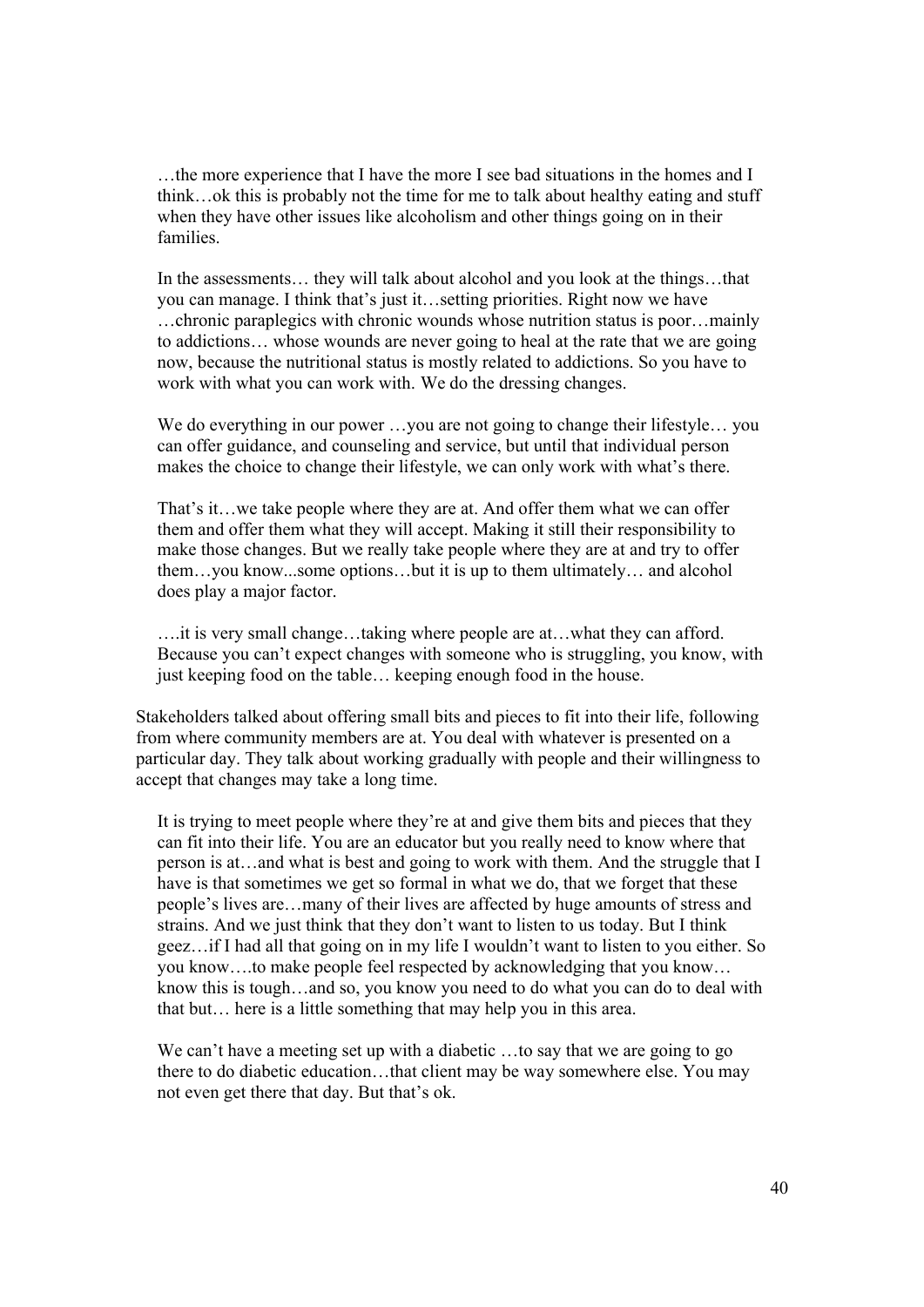Much of their work is based in relationship building:

Much of it is relationship building and knowing that people have good days and bad days and …yes there house [may be] a wreck… and you walk in and think…the house is a wreck and we wonder what we can do about that. We accept these people for where they are at right now, lets move small and …yes, their house is a big mess and yes they need to have things going on in their life….but we are not going to go to the band and say that these people need to have their house cleaned up and someone needs to help them. They will eventually get there if we keep working with them but you need to look at the issues that have gotten them to where they are at right now.

We can't base our programming on our standards. It has to be on what is acceptable to the people we provide services to. People are at so many different levels out there and… we can't just provide a blanket type service because it doesn't fit, and it will never will fit. And I think that is why our services are so different than what is provided in the cities…you know…I mean I have done wellness clinics where you want to talk about this…but someone has sexual abuse thing go on in their life…or something. So you deal with whatever that person presents that day and just gradually get to where you want to go… It takes a long time.

The focus is on the root of problems as well as dealing with immediate health difficulties.

It's like people who suffer from addictions…you know you never look at them the same. You know, this is an alcoholic. What are the things in their life that brought them here? And I think for staff…I think everybody is only one step away from that. So you need to remember that…what are the things that brought them there. Things can change very fast in a person's life. Don't just judge what you see. It is probably a symptom of something that you will probably never understand, you know…so…I think that is what we struggle with the most, is keeping people um…open minded so that they see people for where they are at and just start at that point.

You can't just like…heh, we are going to talk about healthy eating…and this is not a good situation here but you know…we are still going to talk about it. Well, they are not going to change anyway…they are not going to learn anything from what I will say because they have other things going on in their minds. It is tough sometimes I would say…

A very strong work philosophy emphasizing no judgment is heartening and humbling. This is also linked to what it means to be culturally acceptable within work in the communities. One staff member summarizes the complexity of what culturally acceptable work means, including the necessity of not personalizing anger and real challenges faced by people in the communities. To some, culturally acceptable means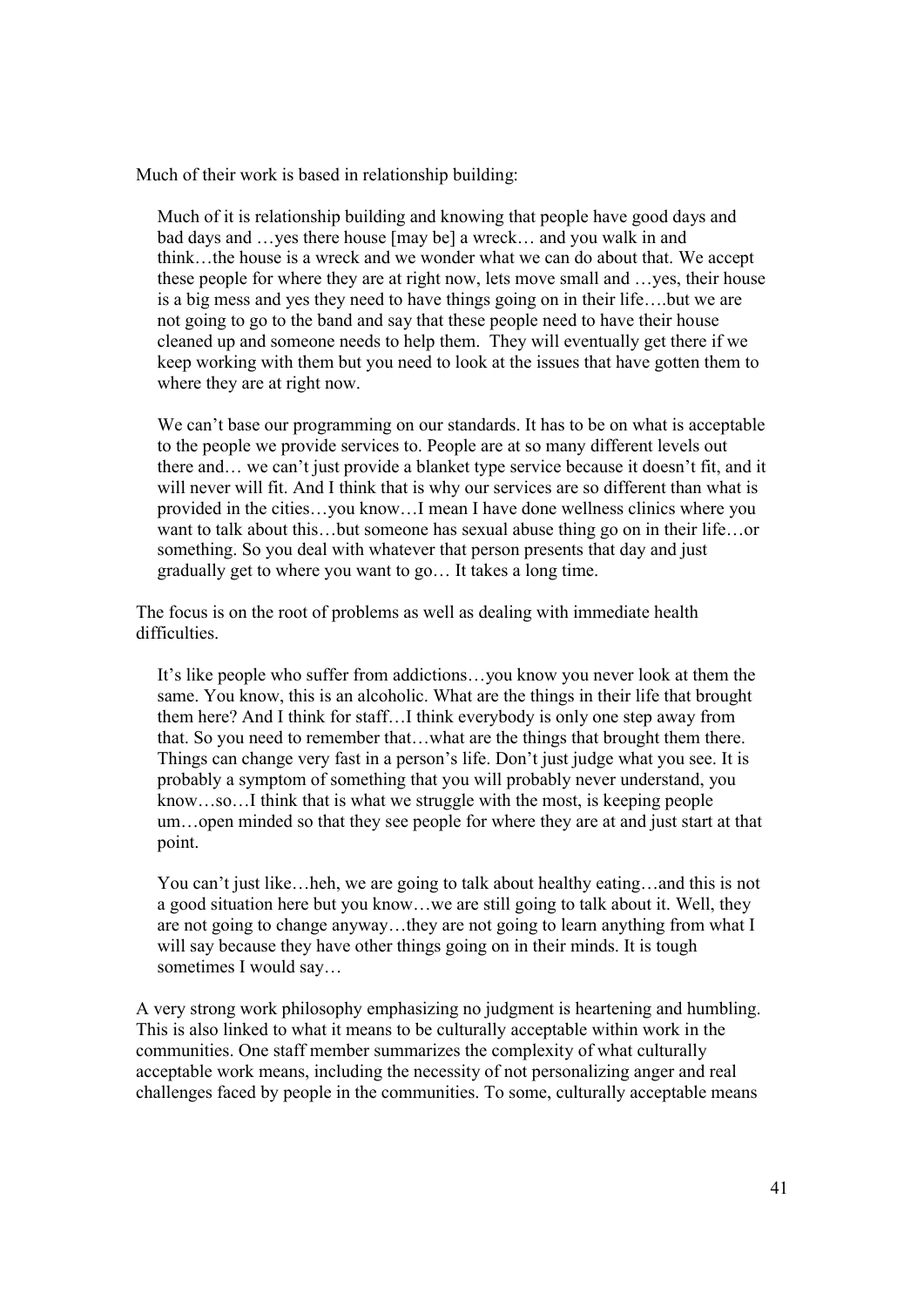open-mindedness, especially because there is not a homogenous understanding or following of culture:

…you have to not personalize the anger…because you do get anger. This person is angry and you just happen to be the person was there…you know…The paraplegics can be very challenging…you know…they are struggling with where they are at. For disabled people in the communities the barriers are 10 fold. There is no medical transportation…there are just so many more issues for them.

These are things I think when we hire people, we look for people who are able to be open minded and really just see people… not that you don't' get frustrated, with the work at some point, but you need to always be able to say, well... this is where they are at and this is what I can do about it…or, you know…what I can offer… I think if you keep that attitude you are far more successful in helping people to move. To me, that is what culturally acceptable means. It is not that we need to know a great deal about culture. You do, at some point…but you cannot just blanket these people and say that they are traditional people… some people don't follow any followings at all and some are very traditional people. I think to be open minded is the biggest characteristic that staff have to have to be successful, I'm sure.

And I think that people who just start to work with us struggle with the time it takes. But we are in their home…we are visitors in their communities…visitors in their homes…And that is the whole thing about culturally acceptable…it is meeting people where they are at and not judging them.

#### **3.7. Healthy Work Environment:**

This positive and people focused work philosophy seems to make its way into the work environment. The stakeholders agreed that a very positive work environment is created at Miwayawin, where staff is committed to staying.

I think they try to create a work environment where they [staff] want to stay. It is not promoted in the way I discuss, but it is trying to meet the needs of staff. But, I personally find that a very satisfying part—to see those light bulbs go off and say: "Oh!, I didn't know that".

It is not just our community members that are focused on…but the agency feels that that is important to give that to staff as well. I think that says something as well, for an agency that is concerned about their staff.

So very strength based and that's what I love about here. To see someone come in here and talk about a lot of negative things is kind of unheard of, sort of.…A lot of people are pretty satisfied here and pretty happy to work here. And that's good. Laughs…

One stakeholder adds that this long term commitment to her job, benefits the outcome of her services provided within the communities.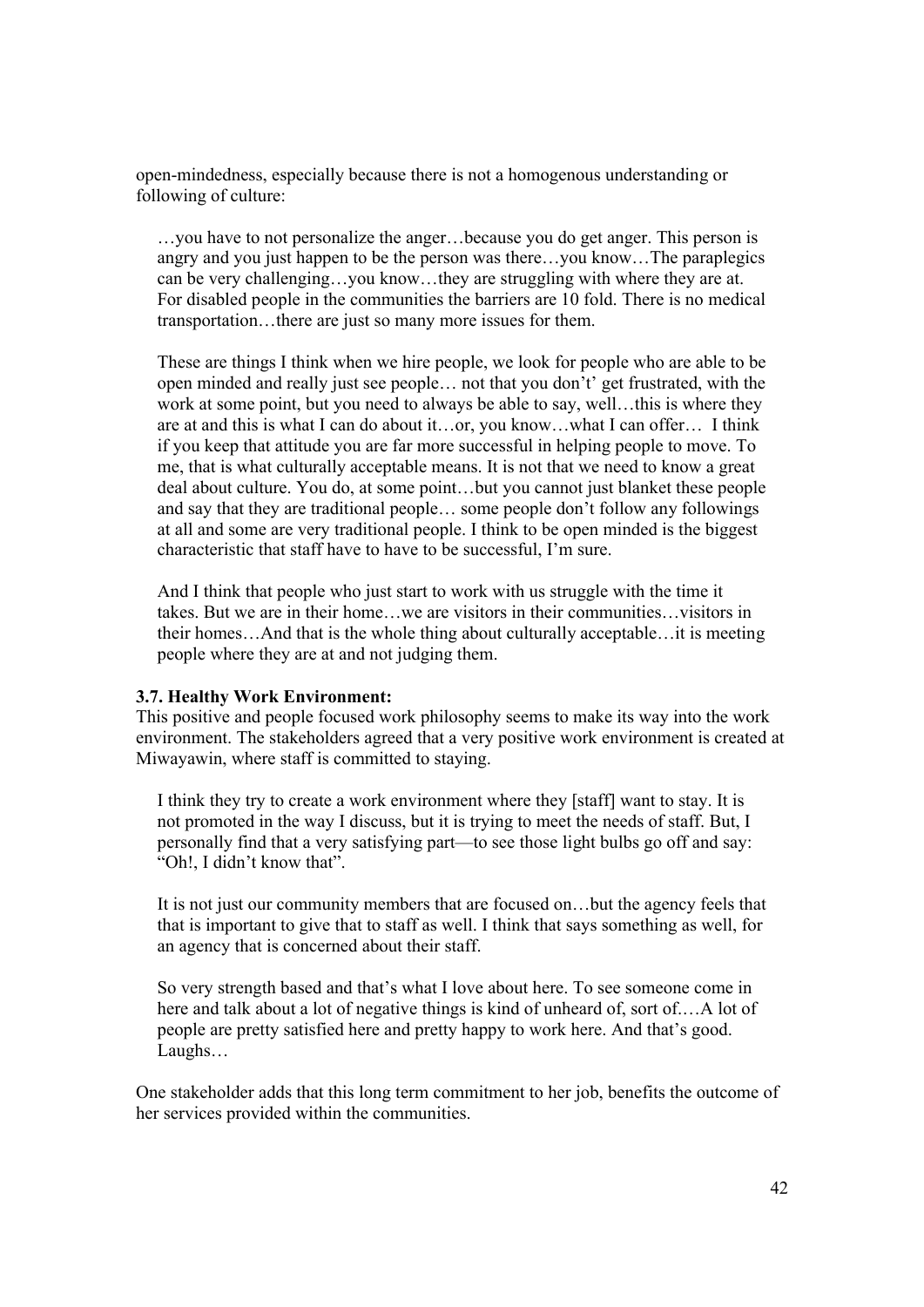Every job I have been with has been for a long time. The people I worked with in the hospital are those in the community. Part of what I professionally get from my job is seeing the outcome long term and so I am there for the long haul. I see long term changes that you need and I am there to try to support that.

## **4. STAKEHOLDER HOPES FOR THE STUDY**

Stakeholders felt the present study was needed/important: 1) as a community up approach to program effectiveness; 2) as a means to increase self-perception; 3) to enhance community sharing and mental health; and 4) towards making healthier and informed choices.

## **4.1. Community-up Approach to Program Effectiveness:**

Stakeholders were hopeful that this community based study may offer community input into what Miwayawin is doing, and help to assess programming effectiveness. They were very interested in learning what how women would define their own health and body image needs.

I think [what I hope to see from the study] maybe more of a realistic or a maybe more direction or community input into what we do…I would like to learn what people are thinking and how we can best support people in either maintaining their health or increasing their levels of health—both physically and in any other way.

I will be very interested to see what comes out of this project. I really do hope it helps the health services to plan programming towards helping women.

I think it will be interesting. It will be interesting to hear others perspectives. We are all caught in our own perspectives of body weight and image and it's an eye opener to hear what everybody goes through.

I think this research project will be really good for our whole community and I am interested in hearing what others say.

Stakeholders discussed quite honestly that it is often difficult to erase our own personal perspectives regarding healthy bodies and how important the study may be to break down this personal bias.

So I think that's what I'm looking forward to…because I think we are all kind of helpless in our own shells as to our own personal perspectives of our health or our weight or our families situation or what is going on in our lives on that day…so I think from this, that you know, we will here, I think, a lot more from people.

They are also interested in hearing some of the traditional and old stories about weight.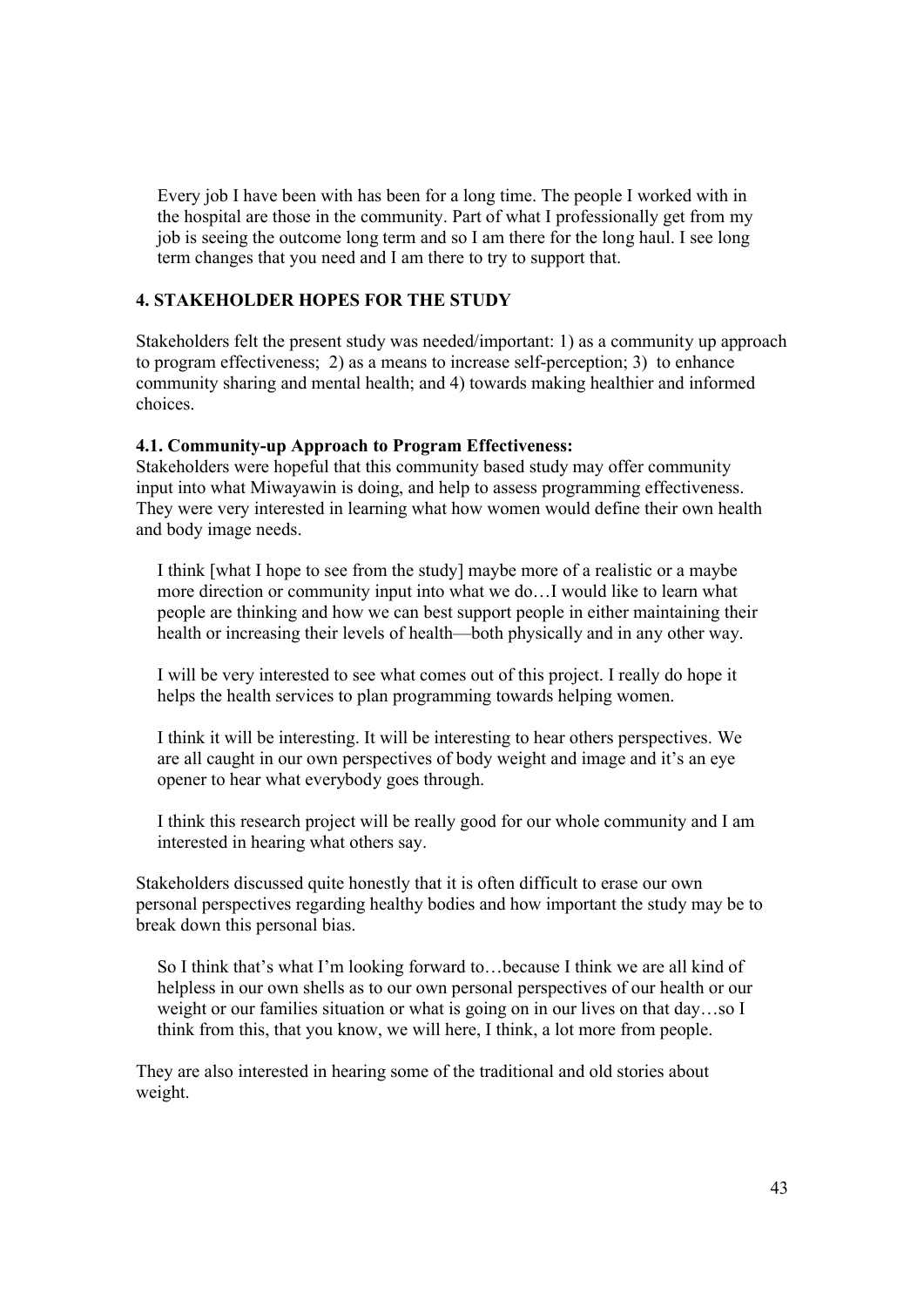…I have not heard what the old stories were traditionally about women's weight and stuff and I am thinking that probably some of that will come out.

So I am interested to see if people are able to share some of the older lessons that were passed down and that we don't hear anymore. I'm actually quite anxious to here the outcome of this.

The desire to help women achieve better health and to learn more about how women really feel about themselves generated this project. Concern about women's health is also a concern for the entire community's health. Women are over-extended as caregivers and employees with little time to care for themselves or their own health needs.

So I thought why not look at a project where it will meet the needs of the Indian women working in the North Battleford area. I thought lets study the weight issue of women. How do women really feel about themselves and how can we help them be healthier. So that is how I started generating ideas and thought we should generate a project based on that.

We are all at the age where we are getting older and also health wise you know we could afford to be more healthy. So I thought why don't we look at how women's health can impact them as a care-giver because a lot of us women are basically raising our own children and raising our own grandchildren. I thought lets look at something where we can help women deal with their health. Because if they get really sick who is going to look after the kids right. They do the cooking, cleaning, grocery shopping and could be working full time on the side.

#### **4.2. Self Perception and the Beauty of Difference:**

Stakeholders hoped that the study would be empowering for women and felt that it may help to increase self-perceptions.

[I hope that] the women that are participating in it… I hope they can get something out of it for themselves. I think a lot of it is thinking you can be healthy and it is a lot in your mind…how you feel about yourself--being comfortable in your body and your skin and I think if you can achieve that, you can also work towards a thinner body if that's what want.

I can ask them what don't you like about themselves… and they can probably list easily…if I build up enough rapport they can build a whole list. And if you focus on the positive...then they would probably have the shortest list ever. And that is another thing; some of the qualitative studies are focusing on the negative outcomes, not focusing on the positive, which is kind of unfortunate.

I hope they have a better perception of themselves and secondly others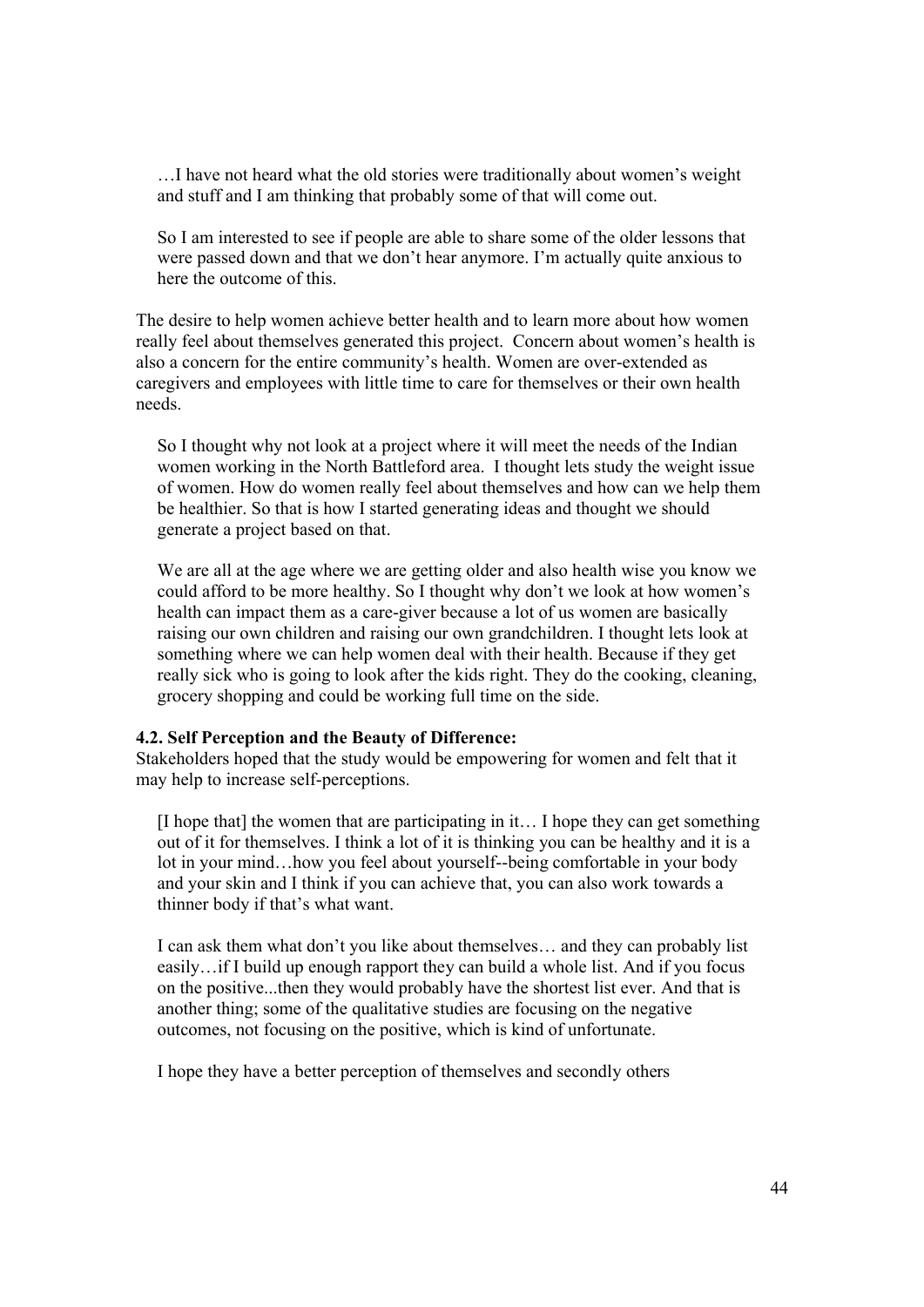A few stakeholders discussed the importance of not seeing body shape as important, and hoping that this study may assist in the recognizing the beauty of difference.

I wish we could all just close our eyes and just not look at each other…I mean that's what we do…that is the first image we see is that person…their body shape what they look like and then when they start talking and stuff like that hopefully some of that perception goes…the way they look goes.

…but for some people that's how they see people…the way they look…that's what they concentrate on…how they look… [I wish we could] just close our eyes and just talk, you know.

I hope they have a better perception of themselves and secondly others. Learning how to …learning that difference is beautiful…I wouldn't want to walk around in a world full of thin people. We would have more body issues then…

#### **4.3. Enhancing Community Sharing and Mental Health:**

There were some hopes that a project like this may create an ongoing talking circle, where women can come and feel safe and talk about issues. This may also lead to increased self-awareness, esteem and maybe increased physical activity/healthy choices.

I have always envisioned a gathering of women where they can come to a place where they feel safe to talk about their issues...and even just to have fun or even just to have even an hour of talking and ..to start some support –hopefully would work even in getting more physical activity.

Some stakeholders discussed the dissatisfaction people have with their bodies and their concern for their mental health and health. They felt this study may help women who are concerned about their weight share these concerns. Miwayawin programming, communities and the women themselves could benefit from learning what women are willing to share.

The mental health and health implications of that constant stress and that constant dissatisfaction with how they look and how they feel, is really worrisome to me. And I think that one of the reasons I am so excited about this project is learning a bit more about what people feel…

We have a lot of very dissatisfied people and it seems to manifest itself in people restricting unnecessarily to the point that they get discouraged and then they overeat.

I'm thinking it has to start small, where you have a small group of women who want to make a change. So start from there and … a talking circle even… you know…we have a lot of good ideas…but if they don't want to work. We kind of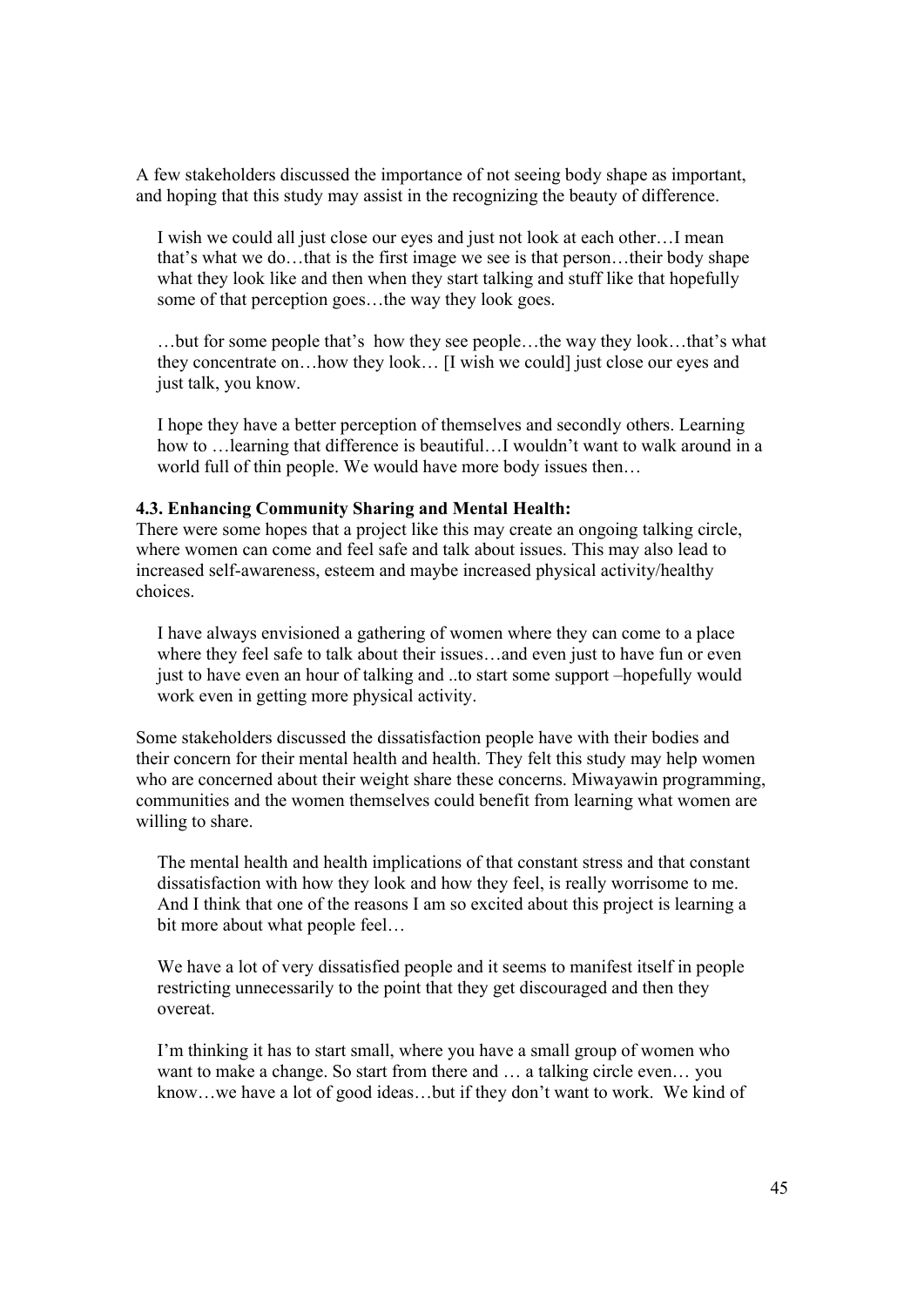know what people need or should do…but a lot of times people themselves don't know. So its helping them choose …maybe this research project will do that too.

#### **4.4. Making Healthier and Informed Choices:**

Importantly, two stakeholders were quite concerned that the emphasis on esteem, mental health and sharing weight concerns did not deflect from physical health concerns. Although they emphasized that thin was not necessarily healthier, they argued that being overweight is not necessarily healthy either, and wanted to ensure that this study did not simply appease the problem of access weight. Their hope was that women may also learn to make healthier choices.

… My perception [is that]…I don't want it to come out that being overweight is necessarily physically healthy for us. But I think it is also to maybe help people look at themselves and maybe some of the choices that they might want to make in the future. Whether it is walking more… a lot has to do with movement and being able to do things to enjoy life.

Like I have a sister who is, you know, very well educated and very overweight and some of her health issues right now…and she has got a lot of issues where her mobility is being impaired and she is not old –she is only 58. But, you know, life is too short to curtail it so early because of bodies physical condition. So, I guess I do want people to be healthier, not the image the media portrays, but healthier.

## **C: OBSERVATIONS FROM THE FIELD:**

Members of the U of S research team (including Brooks, Shea, Schimpf and Poudrier) attended part of a MHS Staff Day on June  $7<sup>th</sup>$ , 2007. Poudrier was invited to present current information about the newly funded project and to seek feedback from MHS staff. About 61 people were in attendance and the meeting. The research concerning healthy body weight and the use of photography were taken up with some enthusiasm. Poudrier conveyed the importance of the role of a Community Based Research Assistant and several staff offered to assist with filling this role. Several of the team members made contact with especially interested MHS staff. There was a wonderful relaxed yet very productive atmosphere at the meeting. A lot was accomplished and the laughter was contagious. There were also very healthy snacks, which were generously offered.

We were given a guided tour with a Health Portfolio Councilor. We traveled to Moosomin First Nation, Mosquito First Nation, and Red Pheasant First Nation. At each of the First Nations we toured the community sites and the rural areas. At the Moosomin First Nation we toured the arena and health clinic. At the Mosquito First Nation we toured the health clinic and band office and talked with one of the band officials. At Red Pheasant First Nation we toured the health clinic. We were struck by a number of things within the band offices and health clinics. At one health center there was a sign that read "laughter is contagious". This reminded us of the MHS staff meeting, where laughter and humor did seem contagious. The people that we were privileged to meet through the guided tour were also full of humor and kindness—offering information on many of the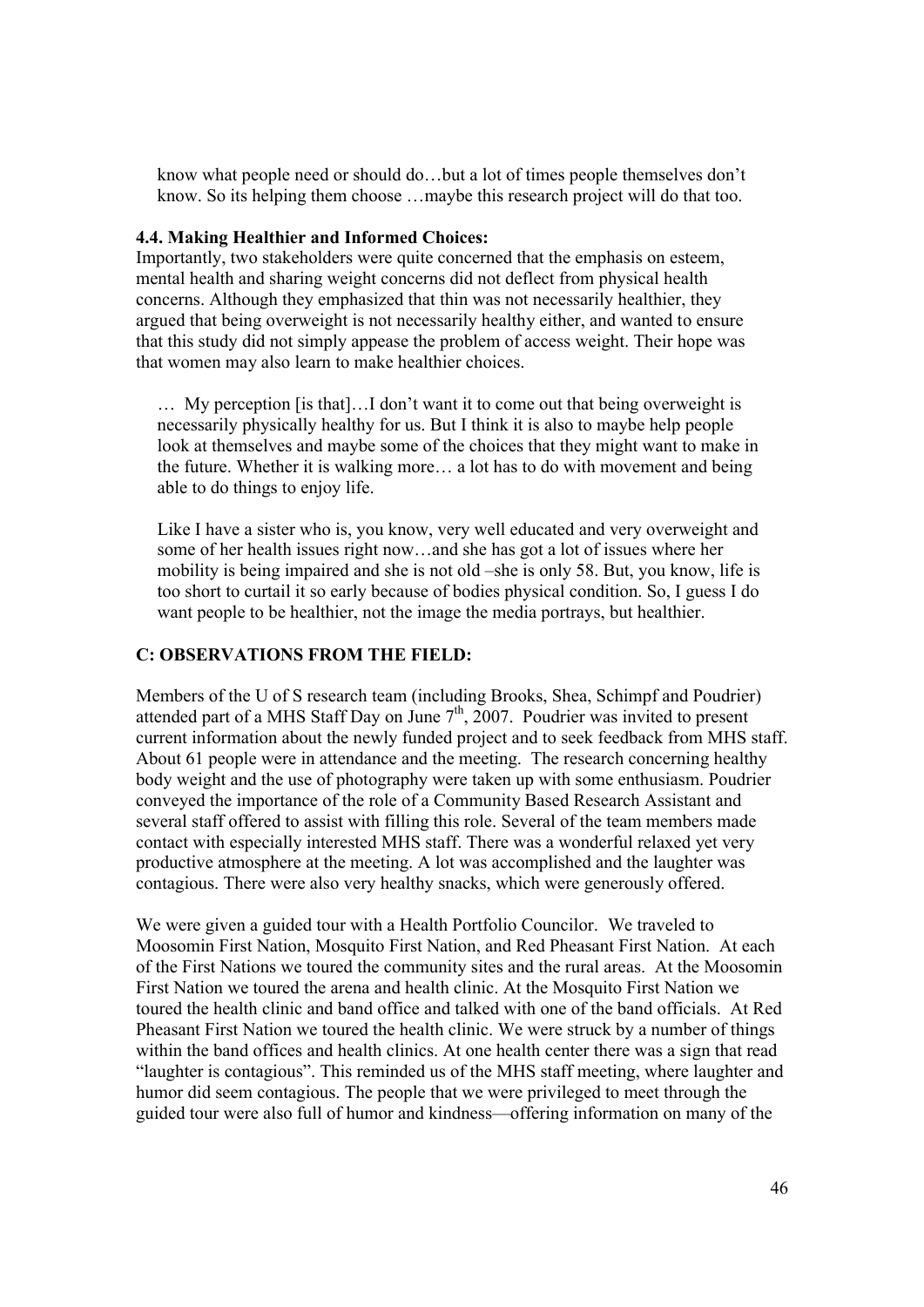programs discussed throughout this report. The atmosphere in each facility was also quite impressive. We saw historical photographs, emphasizing the importance of history. There were also colorful posters and information throughout each facility, which promoted much of the programming discussed throughout this report.

The tour of the communities showed a variety of houses, some in very good condition and others not. There seemed to be a division between conditions of homes, demonstrating a socio-economic division (as exemplified in the interviews, where poverty and socio-economic conditions and problems with housing were viewed as important concerns). There were two quite distinct patterns of settlement. In the first, houses are spread throughout the countryside. This is the majority. The second pattern has a higher density of houses in a smaller area. Our tour guide reiterated some of the other themes within the stakeholder interviews such as: problems with wild dogs, fire and roads. We only saw one dog while we were touring. We felt quite close to nature throughout the tour—a day of sunshine, beautiful prairie countryside and lakes. As we were driving we saw an eagle flying with a live fish in its claws, the fish was still flapping. These examples highlight our feeling of being closer to nature on this trip.

## **D: INITIAL RESPONSES TO THE PROJECT AND A SNAPSHOT OF THE ENVIRONMENT (STAKEHOLDERS MEETING):**

A stakeholders meeting was held on September  $24<sup>th</sup>$ , 2007 in North Battleford between Band Chiefs, collaborators from MHS, Health Portfolio Councilors, and the research team from the University of Saskatchewan. The purpose of the meeting was to explain the project as a whole and to hear responses from the stakeholders.

Kennedy, Brooks and Poudrier co-presented to the group. Poudrier and Kennedy introduced and discussed the history of the project starting in 2004 and Brooks detailed the method of Photovoice in research. Most importantly, Kennedy described her experience 'piloting' the Photovoice method by sharing the personal pictures that she captured to represent her meaning of the 'healthy body.' The project was enthusiastically received. In particular, it was felt that the method would be a very powerful and creative tool for learning from women – this was made particularly compelling because of Kennedy's willingness to share her personal pictures and describe their meaning. There was a very positive, uplifting atmosphere full of laughter and personal stories. The positive atmosphere resonated into ideas for changing the title of the study to reflect: 'feeling good all of the time', rather than 'feeling bad, sick and getting better'.

Very helpful and practical ideas were presented about recruitment of participants—which have been incorporated into the project. These ideas included; the importance of childcare during meetings and the taking of the photographs; finding ways to reach all the women who might be interested; and finding ways to involve all ages in the project. Everyone at the meeting supported the project moving forward. There was some discussion of hope that males may be included in this type of study in the future.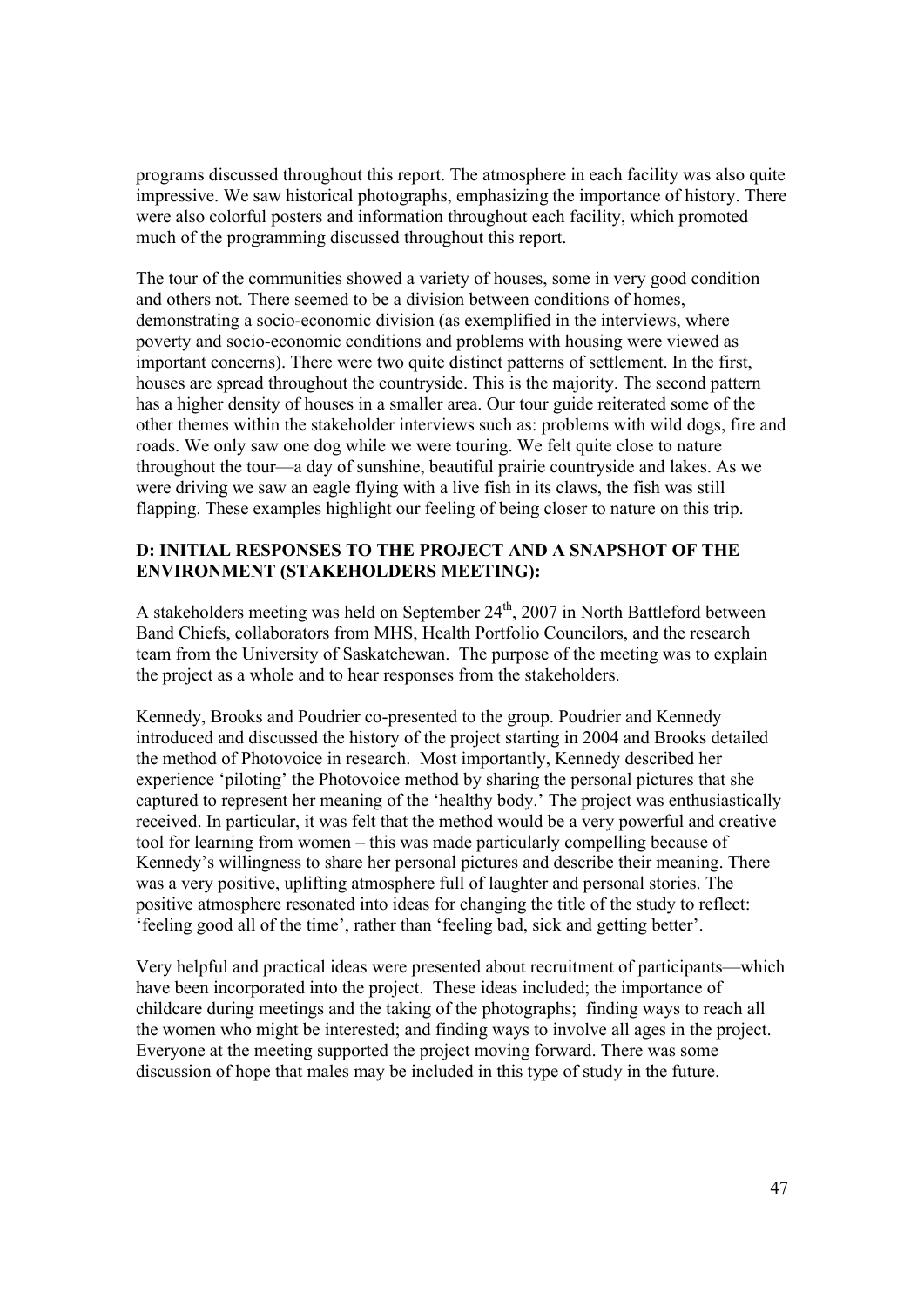## **E: CONCLUSION AND FUTURE DIRECTIONS:**

The stakeholders identified the interdependence of social determinants of health as key factors in determining healthy body and healthy body image outcomes, focusing on root causes. The interviews, field observations and stakeholder meetings raised health concerns (related to healthy bodies) such as obesity and diabetes and showed their interrelationship to inequalities, poverty, economics, employment, mental health issues and infrastructural deficits. This research points to the importance of capacity building and community development.

In summary, this report identifies the importance of and goals related to: 1) infrastructural concerns; 2) recreational opportunities; 3) benefits of information and education; 4) importance of social supports—families, communities, (and problems with isolation, work-life balance, self esteem, suicide, addictions, crisis and death); 5) culturally relevant philosophies; and 6) social justice and health inequalities. Importantly, discussions on social justice and health inequalities are reflected in larger Saskatchewan and Canadian statistics as well.

## **1. Infrastructural deficits**:

Discussions on infrastructural deficits revealed needs to improve road conditions, safe walking spaces and transportation. Issues of safety on the roads are critical. Respondents identified safety concerns related to dog packs and problems with youth driving.

## **2. Recreational opportunities**:

The need to continue to support recreational programs and opportunities, including regular and increased support people/staff to encourage participation was also recommended.

## **3. Information/education**:

The discussions about the importance of information and education, social support and access to healthy food also point to the successes of Miwayawin programs and the need for continued community development (and capacity building). Interviews revealed the need for continued health education related to; exercise, healthy eating/cooking and parenting/care-giving. Support for school programs related to health was also critical, as well as increased access to health care services.

## **4. Social Supports:**

Issues related to mental health including; isolation within communities, problems related to work-life balance, self-esteem, suicide, addictions, stress and violence were also mentioned in relation to maintaining healthy bodies and healthy body images. Mental health seems to be both a healthy body outcome as well as a healthy-body determinant.

Although there is a high staff-client ratio when compared to off-reserve populations, there was still discussion on the need to hire more mental health nurses, diabetes educators and dietitians—to keep up with the communities need.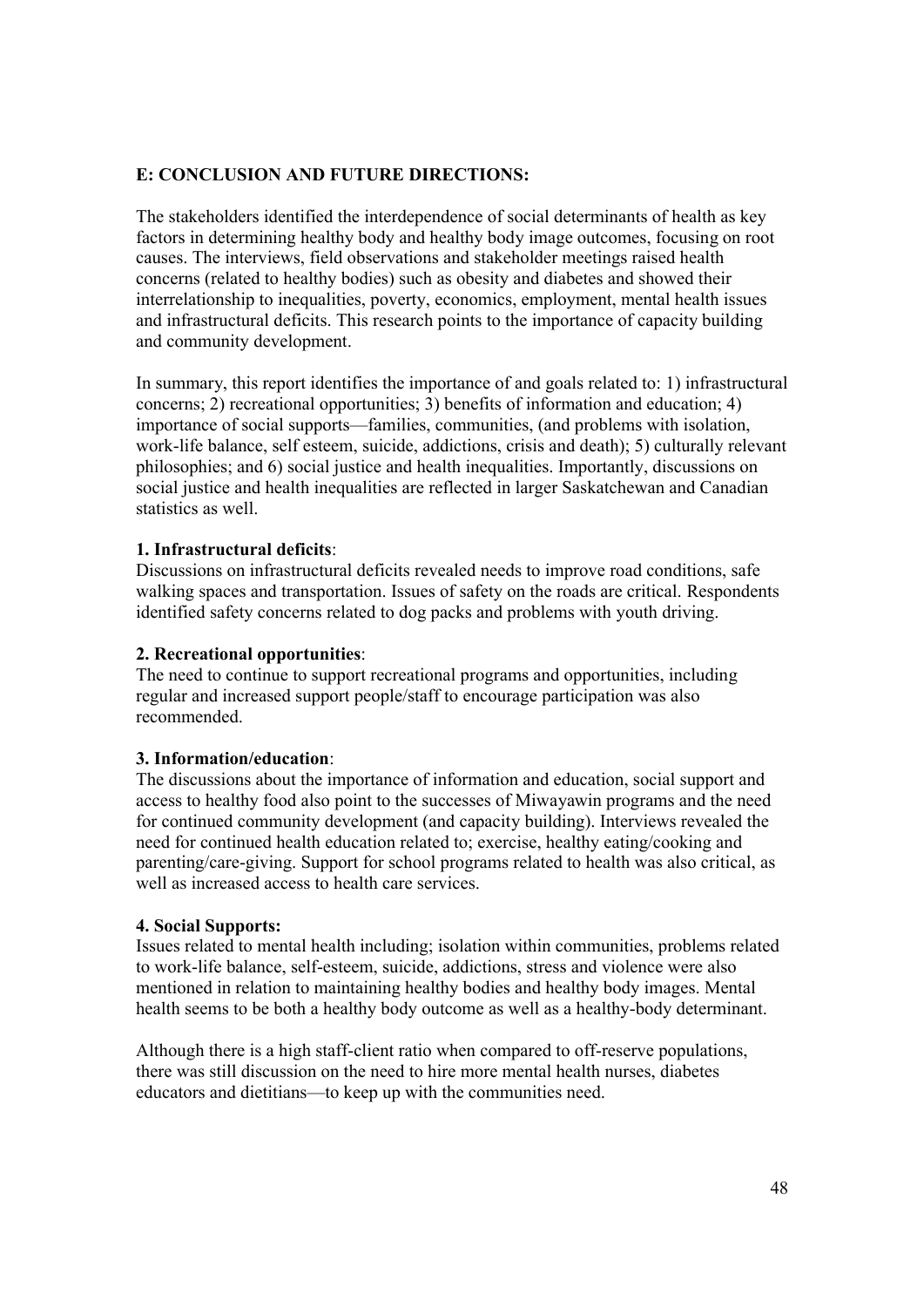### **5. Culturally relevant philosophies**:

The importance of culturally relevant protocols, non-judgmental approaches to care (practiced at Miwayawin Health Services) and increased social support programs are impressive and cited by stakeholders as critical to understanding their approach to services.

#### **6. Social justice and health inequalities**

Interviews and the larger statistics seem to point to the need for governmental policies to reflect residents concerns related to inequalities, health inequalities and on-reserve communities needs—at all levels of government; municipal, provincial and federal levels.

Social justice issues related to inequalities, health inequalities and food security were also viewed as having a critical relationship to healthy bodies. These results also parallel broader Saskatchewan and Canadian findings regarding levels of poverty and unemployment generally for Fist Nations Peoples, especially those living on reserves. According to the Final Report and Recommendations of the Commission on Improving Work Opportunities for Saskatchewan Residents (Pearson, Cuddington, and Thorn, February, 2006), 57 percent of on-reserve Aboriginal peoples in Saskatchewan do not work. We can compare this to the 27.4 percent of Saskatchewan non-Aboriginal people's rate of 'not working' and the off-reserve Aboriginal population, whose rate of not working was 45 percent. The rate of full time work for on-reserve Aboriginal peoples 15 years or older is 14 percent and the part time rate is 29 percent. There is a lack of indicators to recognize low income on Aboriginal reserves. The National Council of Welfare, however, states: "we know...that poverty rates on-reserve, along with urban Aboriginal poverty rates, which we can measure, are very high".

Stakeholders healthy body related concerns of obesity, increasing weight problems for youth and increasing levels of diabetes on reserves are also reflected in national and provincial statistics, showing a need for multiple levels of governmental support. In Saskatchewan, obesity amongst Aboriginal peoples is a growing concern. The House of Commons Standing Committee on Health's report on childhood obesity, "Healthy Weights for Healthy Kids" shows that more than 50 percent of First Nations children are obese or overweight—an alarming trend. Self report diabetes rates in the Canadian population show similar trends. First Nations populations self reported rate is three times higher than for all of Canada (Assembly of First Nations Fact Sheet, 2007; Health Canada, 2005) and this is directly linked to obesity within children and adults. "Diabetes in First Nations communities is now considered to be an epidemic, and rates are higher within the on-reserve populations (Health Canada, 2005) Miwayawin Health Services 2006-2007 Annual Report shows that Diabetes was the top chronic condition. 333 people were seen for diabetes in 2006. This has grown dramatically from 1972 when only 72 people were diagnosed.

Phil Fontaine (Report for the Assembly of First Nations, March, 2007) reflects stakeholders' position that there is a strong link between structural deficits, economic issues, poverty and healthy bodies—including obesity.